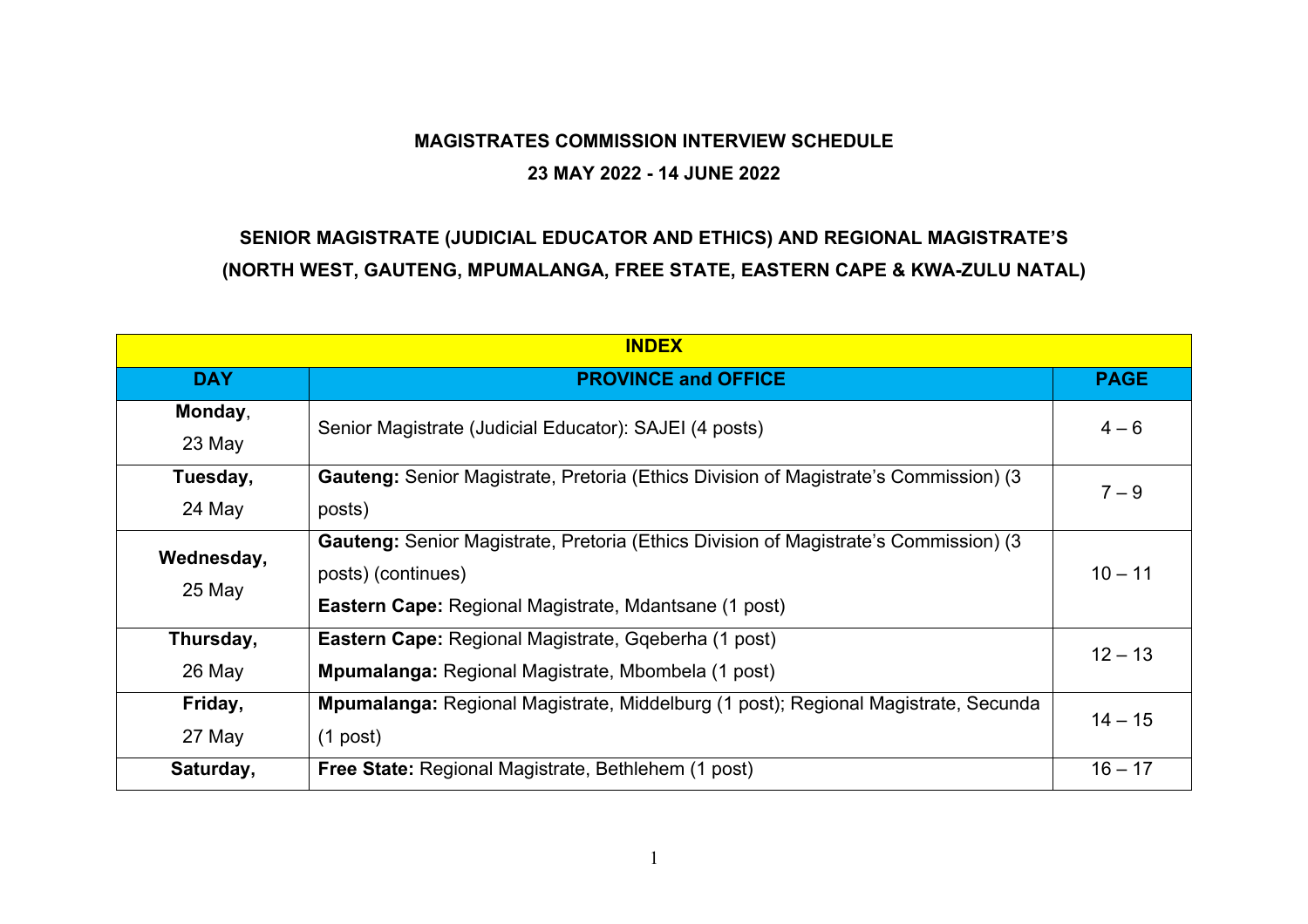| 28 May     |                                                                                    |           |
|------------|------------------------------------------------------------------------------------|-----------|
| Monday,    | North-West: Regional Magistrate, Mmabatho (1 post); Regional Magistrate, Matlosana | $18 - 19$ |
| 30 May     | $(3$ posts)                                                                        |           |
| Tuesday,   | North-West: Regional Magistrate, Matlosana (3 posts) (continues); Regional         | $20 - 21$ |
| 31 May     | Magistrate, Mogwase (1 post)                                                       |           |
| Wednesday, | North-West: Regional Magistrate, Mogwase (continues); Regional Magistrate, Vryburg |           |
| 1 June     | (continues)                                                                        | $22 - 23$ |
|            | Limpopo: Regional Magistrate, Thohoyandou (1 post)                                 |           |
| Thursday,  | <b>Northern Cape:</b> Regional Magistrate, Kimberley at Douglas (1 post)           | $24 - 25$ |
| 2 June     | Gauteng: Regional Magistrate, Johannesburg (4 posts)                               |           |
| Friday,    | Gauteng: Regional Magistrate, Johannesburg (4 posts) (continues); Regional         | $26 - 28$ |
| 3 June     | Magistrate, Benoni (1 post)                                                        |           |
| Saturday,  | <b>Gauteng: Regional Magistrate, Soweto (3 posts)</b>                              | $29 - 30$ |
| 4 June     |                                                                                    |           |
| Monday,    | Gauteng: Regional Magistrate, Sebokeng (1 post); Regional Magistrate, Tembisa (1   | $31 - 32$ |
| 6 June     | post); Regional Magistrate, Soshanguve (1 post)                                    |           |
| Tuesday,   | Kwa-Zulu Natal: Regional Magistrate, Pretoria (3 posts)                            | $33 - 34$ |
| 7 June     | Western Cape: Regional Magistrate, Cape Town (2 posts)                             |           |
| Wednesday, | Western Cape: Regional Magistrate, Cape Town (2 posts) (continues); Regional       | $35 - 36$ |
| 8 June     | Magistrate, Strand (1 post)                                                        |           |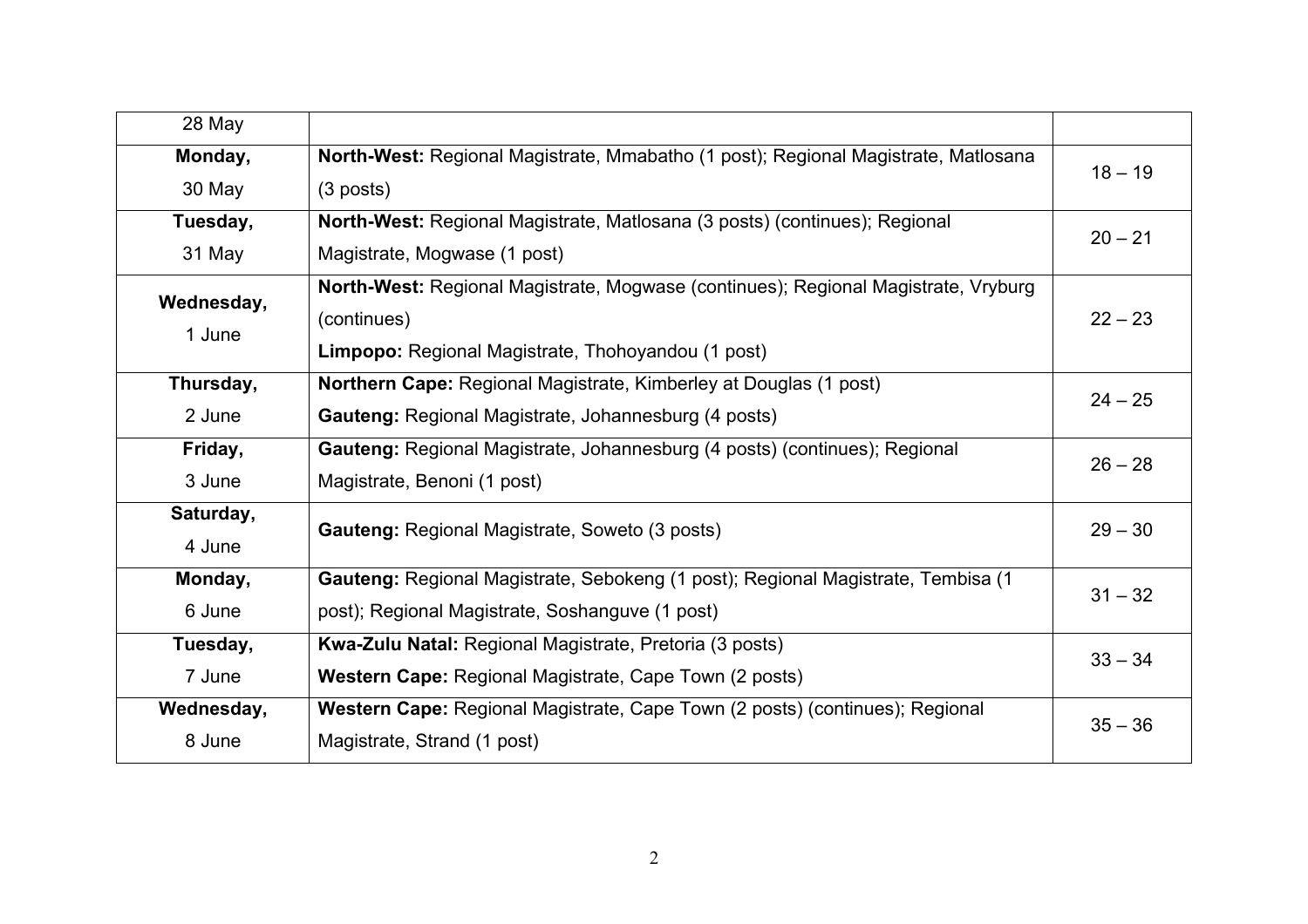| Thursday, | Western Cape: Regional Magistrate, Paarl (2 posts); Regional Magistrate, George (1  | $37 - 39$ |
|-----------|-------------------------------------------------------------------------------------|-----------|
| 9 June    | post)                                                                               |           |
| Friday,   | Western Cape: Regional Magistrate, Vredendal (1 post); Regional Magistrate, Wynberg | $40 - 41$ |
| 10 June   | $(2$ posts);                                                                        |           |
| Saturday, | Kwa-Zulu Natal: Regional Magistrate, Ntuzuma (2 posts); Regional Magistrate, Port   | $42 - 43$ |
| 11 June   | Shepstone (1 post)                                                                  |           |
| Monday,   | Kwa-Zulu Natal: Regional Magistrate, Port Shepstone (continues) (1 post); Regional  | $44 - 46$ |
| 13 June   | Magistrate, Richards Bay (1 post); Regional Magistrate, Nquthu (1 post)             |           |
| Tuesday,  | Kwa-Zulu Natal: Regional Magistrate, Madadeni (1 post); Regional Magistrate, Durban | $47 - 49$ |
| 14 June   | $(3$ posts)                                                                         |           |
|           |                                                                                     |           |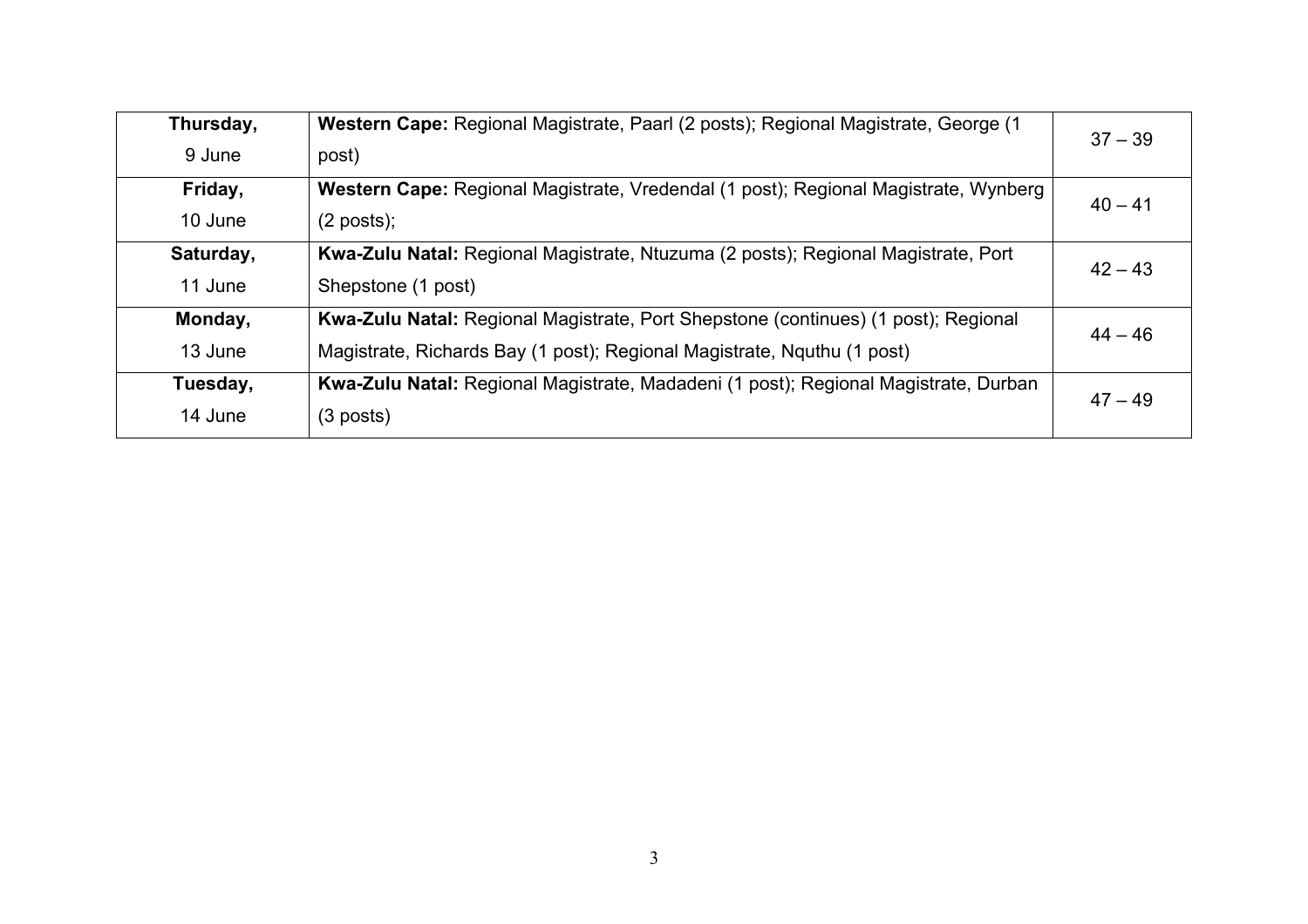| <b>MONDAY</b><br><b>23 MAY 2022</b> |                                                                                                                             |  |
|-------------------------------------|-----------------------------------------------------------------------------------------------------------------------------|--|
|                                     | <b>SENIOR MAGISTRATE (JUDICIAL EDUCATOR): SAJEI (4 POSTS)</b>                                                               |  |
| $8:30 - 9:00$                       | General discussions on interview criteria and line of questioning<br>Issues relating to problems experienced by Secretariat |  |
|                                     | Agenbag, Andre Mr                                                                                                           |  |
|                                     | Currently Magistrate / Magistrate's Office, Germiston                                                                       |  |
| $9:00 - 9:40$                       | (Also interviewed for Regional Magistrate, Mbombela)                                                                        |  |
| $9:40 - 10:20$                      | Van Niekerk, Nicolaas Albertus Mr                                                                                           |  |
|                                     | Currently Magistrate / Magistrate's office, Pretoria                                                                        |  |
|                                     | Khan, Abdul Kadir Mr                                                                                                        |  |
| $10:20 - 11:00$                     | Currently Magistrate / Magistrate's Office, Johannesburg                                                                    |  |
|                                     | (Also interviewed for Ethics Division Regional Magistrate Matlosana)                                                        |  |
| 11:00 - 11:20 TEA                   |                                                                                                                             |  |
|                                     | Schutte, Willem Johannes Jacobus Mr                                                                                         |  |
| $11:20 - 12:00$                     | Currently Magistrate / Magistrate's Office, Kempton Park                                                                    |  |
|                                     | (Also interviewed for Regional Magistrate, Matlosana and Regional Magistrate, Richards Bay)                                 |  |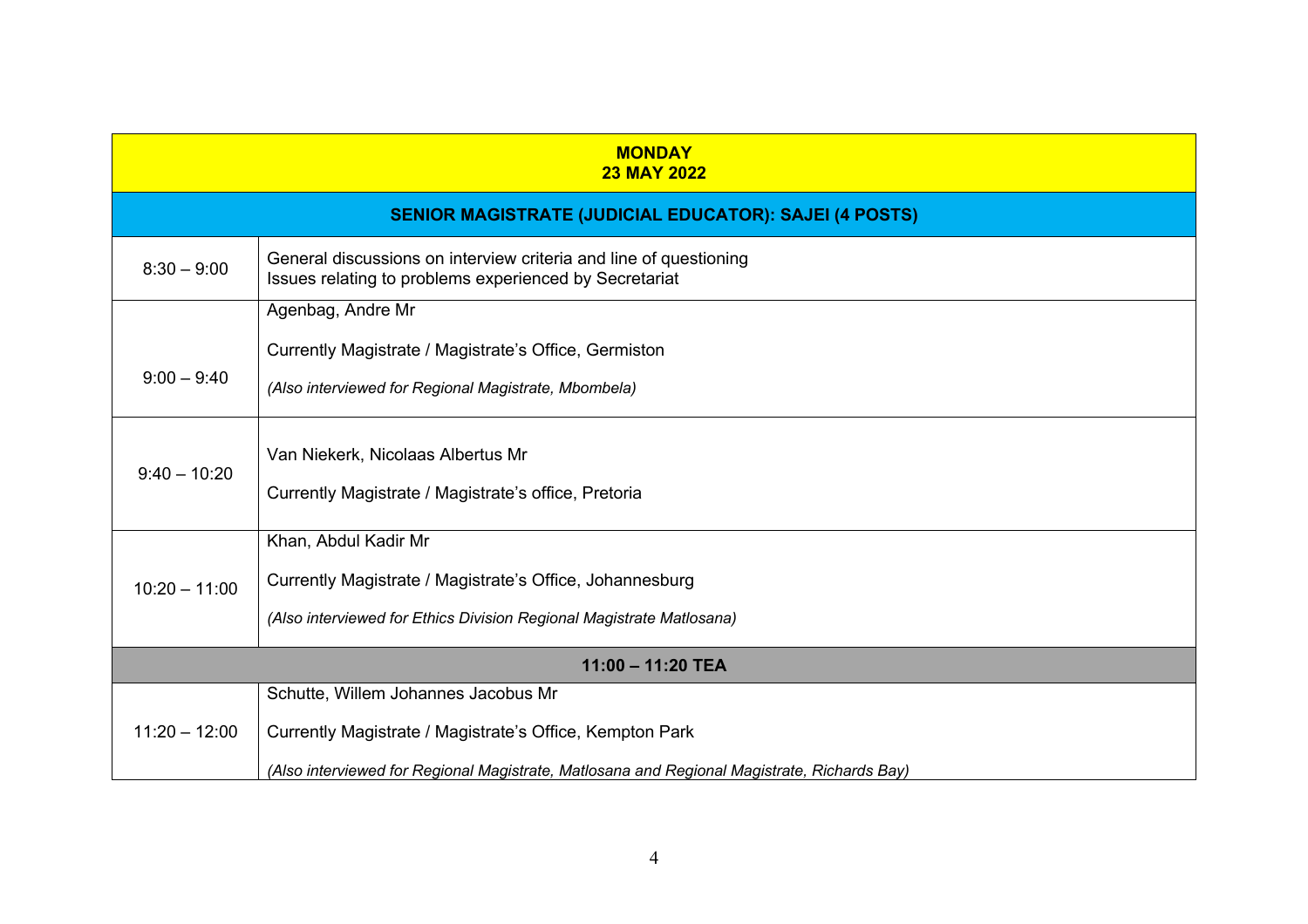| $12:00 - 12:40$ | Matolong, Benedict Thataetsile Mr<br>Currently Magistrate / Magistrate's Office, Taung                                                                                                       |
|-----------------|----------------------------------------------------------------------------------------------------------------------------------------------------------------------------------------------|
|                 | (Also interviewed for Regional Magistrate, Mogwase)                                                                                                                                          |
| $12:40 - 13:20$ | Mlangeni, Butinyana Shadrack Mr<br>Currently Senior Magistrate / Magistrate's Office, Butterworth                                                                                            |
| $13:20 - 14:00$ | <b>LUNCH</b>                                                                                                                                                                                 |
| $14:00 - 14:40$ | Malatji, Rakgadi Mabotse Ms<br>Currently Magistrate / Magistrate's Office, Heidelberg                                                                                                        |
| $14:40 - 15:20$ | Joemath, Nazeem Mr<br>Currently Magistrate / Magistrate's Office, East London<br>(Also interviewed for Ethics Division Regional Magistrate, Gqheberha and Regional Magistrate, Johannesburg) |
| $15:20 - 16:20$ | DELIBERATIONS: SENIOR MAGISTRATE (JUDICIAL EDUCATOR): SAJEI (4 POSTS)                                                                                                                        |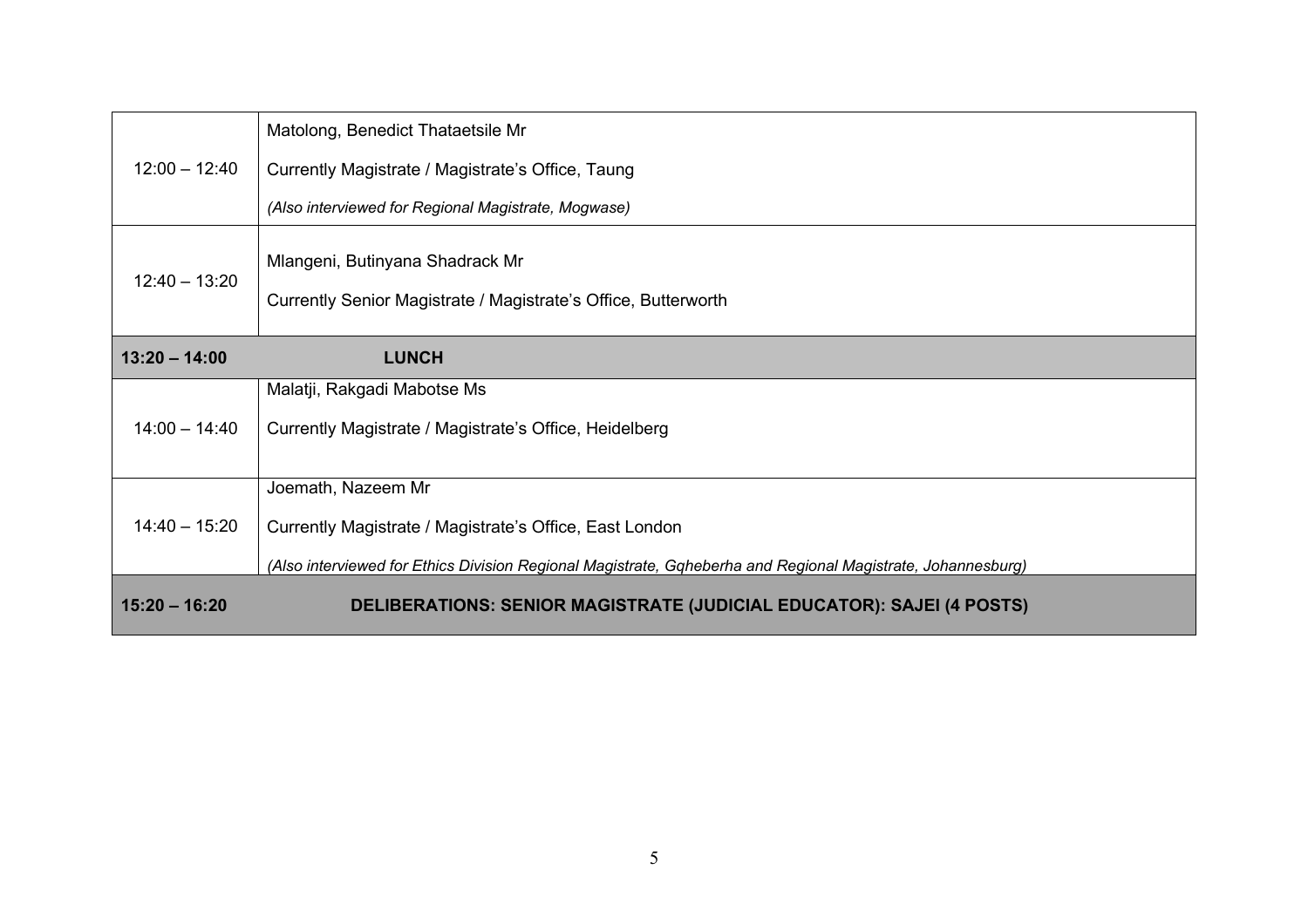| Tuesday 24 May 2022 |                                                                                    |
|---------------------|------------------------------------------------------------------------------------|
|                     | Senior Magistrate, Pretoria (Ethics Division of Magistrate's Commission) (3 posts) |
|                     | Roos, Amanda Ms                                                                    |
| $9:00 - 9:40$       | Currently Magistrate/ Magistrate's Office, Tlhabane                                |
|                     | (Also interview Ethics Regional Magistrate, Mmabatho)                              |
|                     | Erasmus, Madelein Ms                                                               |
| $9:40 - 10:20$      | Currently Magistrate / Magistrate's Office, Mamelodi                               |
|                     | (Also interviewed for Ethics Regional Magistrate, Pretoria)                        |
|                     | Ntlabati, Phumelele Zamashuku Ms                                                   |
| $10:20 - 11:00$     | Currently Senior Magistrate / Magistrate's Office, Chatsworth                      |
| 11:00 - 11:20 TEA   |                                                                                    |
|                     | Lesufi Betty Molahleng Ms                                                          |
| $11:20 - 12:00$     | Currently Senior Magistrate/ Magistrate's Office, Evander                          |
|                     | (Also interviewed for Regional Magistrate, Tembisa)                                |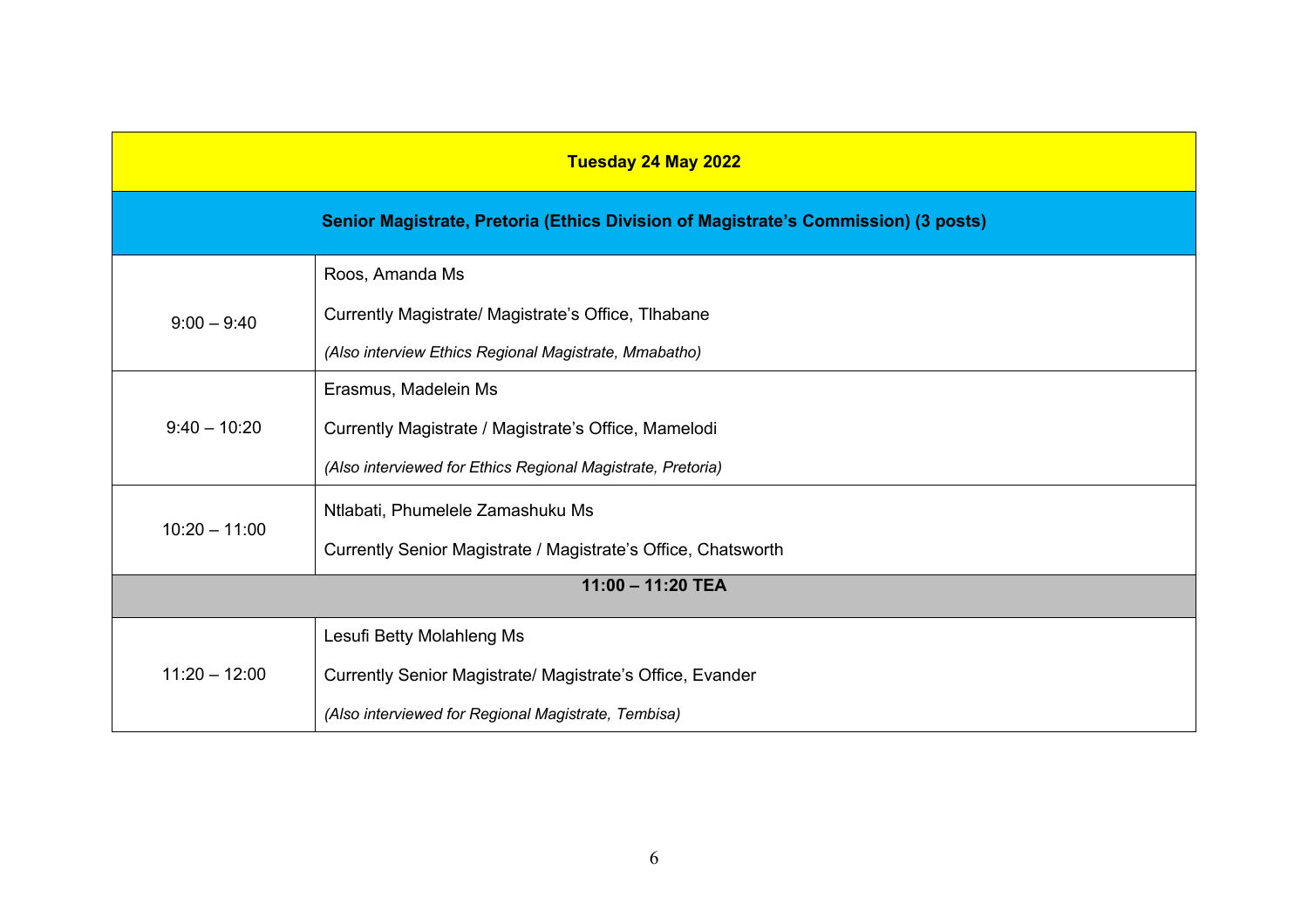| $12:00 - 12:40$ | <b>Wessels Pierre Nelius Mr</b>                                                 |
|-----------------|---------------------------------------------------------------------------------|
|                 | Currently Magistrate / Magistrate's Office, Pretoria North                      |
|                 | Ntoko Tshifhiwa Daphne Ms                                                       |
| $12:40 - 13:20$ | Currently Magistrate / Magistrate's Office, Johannesburg                        |
|                 | (Also interviewed for Thohoyandou Regional Magistrate, Johannesburg)            |
|                 | 13:20 - 14:00 LUNCH                                                             |
|                 | Gangadu, Ugashnee Pathmanathan Ms                                               |
| $14:00 - 14:40$ | Currently Magistrate/ Magistrate's Office, Johannesburg                         |
|                 | (Also intereviewed for Ethics Regional Magistrate, Paarl)                       |
|                 | Raborife, Lebogang Elizabeth Ms                                                 |
| $14:40 - 15:20$ | Currently Magistrate / Magistrate's Office, Rustenburg                          |
|                 | (Also interviewed for Mogwase Regional Magistrate, Johannesburg)                |
|                 | Khan, Abdul Kadir Mr                                                            |
| $15:20 - 16:00$ | Currently Magistrate / Magistrate's Office, Johannesburg                        |
|                 | (Also interviewed for Ethics Division SAJEI and Regional Magistrate, Matlosana) |
|                 | Stigling, Desiree Wendy Ms                                                      |
|                 | Currently: Magistrate / Magistrate's Office, Pretoria                           |
| 16:00 - 16:40   | (Also interviewed for Johannesburg Regional Magistrate, Pretoria)               |
|                 |                                                                                 |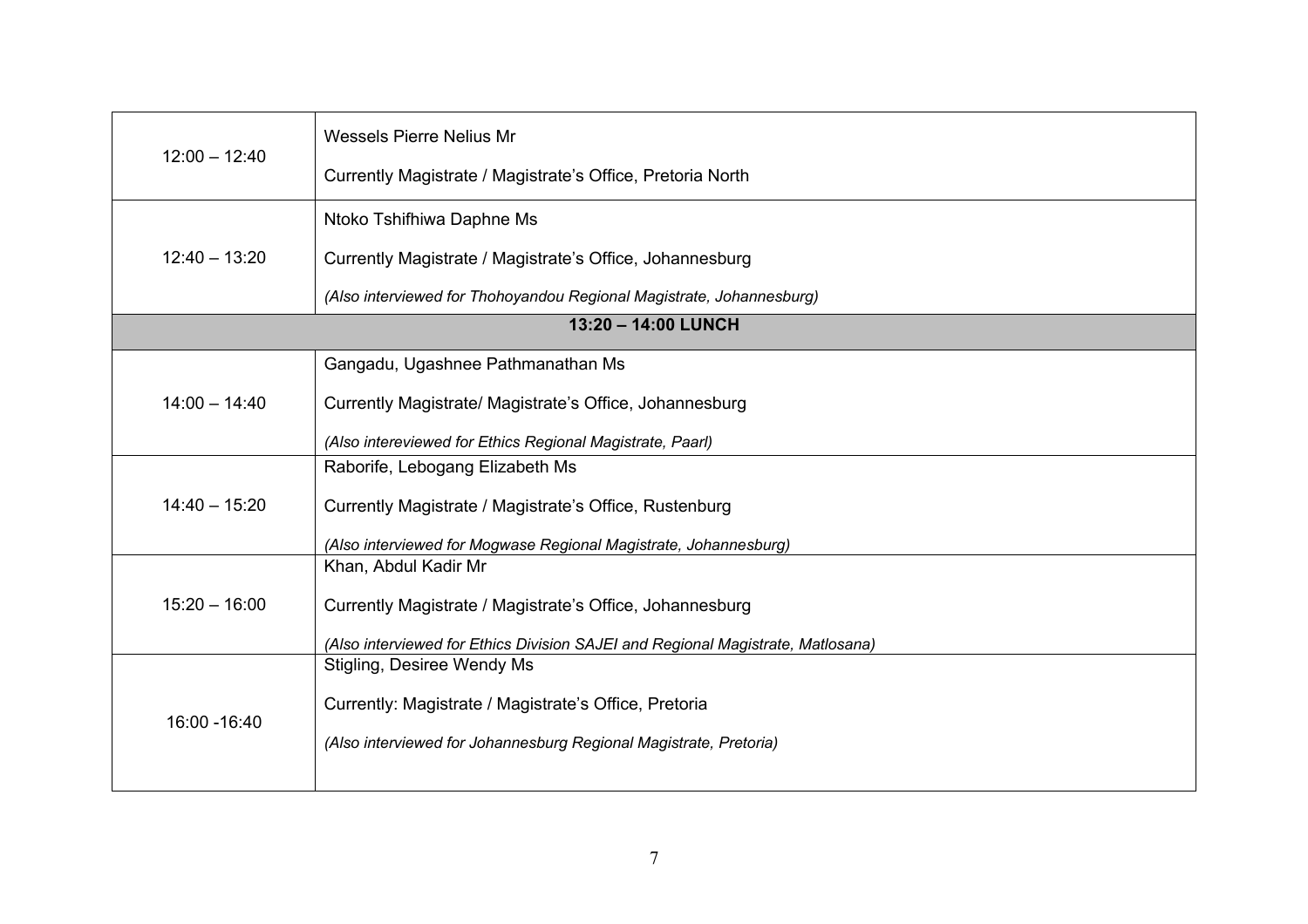| $16:40 - 17:20$ | Joemath, Nazeem Mr                                                                                               |
|-----------------|------------------------------------------------------------------------------------------------------------------|
|                 | Curretly: Magistrate / Magistrate's Office, East London                                                          |
|                 | (Also interviewed for Ethics Division SAJEI and Regional Magistrate, Gqeberha Regional Magistrate, Johannesburg) |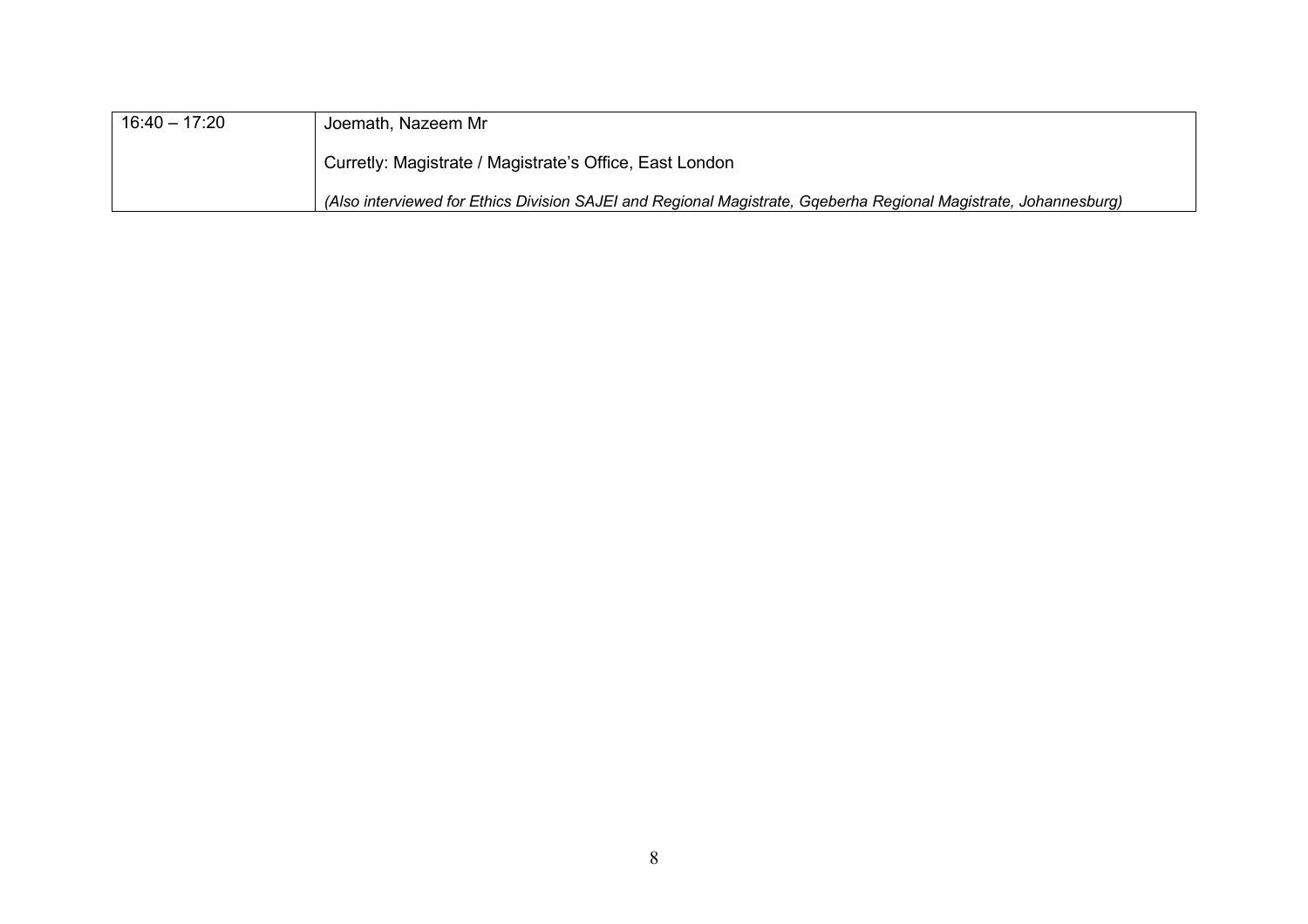| <b>WEDNESDAY 25 MAY 2022</b>                                                                                         |                                                                                                                                           |  |  |
|----------------------------------------------------------------------------------------------------------------------|-------------------------------------------------------------------------------------------------------------------------------------------|--|--|
|                                                                                                                      | SENIOR MAGISTRATE, PRETORIA (ETHICS DIVISION OF MAGISTRATE'S COMMISSION)<br>(3 POSTS) (CONTINUES)                                         |  |  |
| $9:00 - 9:40$                                                                                                        | Zondo, Manesa Frans Mr<br>Currently Magistrate/ Magistrate's Office, Delmas                                                               |  |  |
| $9:40 - 10:20$                                                                                                       | Maredi, Bettina Pulane Ms<br>Currently Magistrate / Magistrate's Office, Brakpan<br>(Also interviewed for Regional Magistrate, Matlosana) |  |  |
| $10:20 - 11:00$                                                                                                      | Swart, Teresa Ms<br>Currently Senior Magistrate / Magistrate's Office, Soweto                                                             |  |  |
|                                                                                                                      | 11:00 -11:20 TEA                                                                                                                          |  |  |
| 11:20 - 12:20 DELIBERATIONS: SENIOR MAGISTRATE, PRETORIA (ETHICS DIVISION OF MAGISTRATE'S COMMISSION)<br>$(3$ POSTS) |                                                                                                                                           |  |  |
| <b>Regional Magistrate, Mdantsane (1 post)</b>                                                                       |                                                                                                                                           |  |  |
| $12:20 - 13:00$                                                                                                      | Ngcongolo, Nosisa Ms<br>Currently Regional Magistrate / Magistrate's Office, Queenstown                                                   |  |  |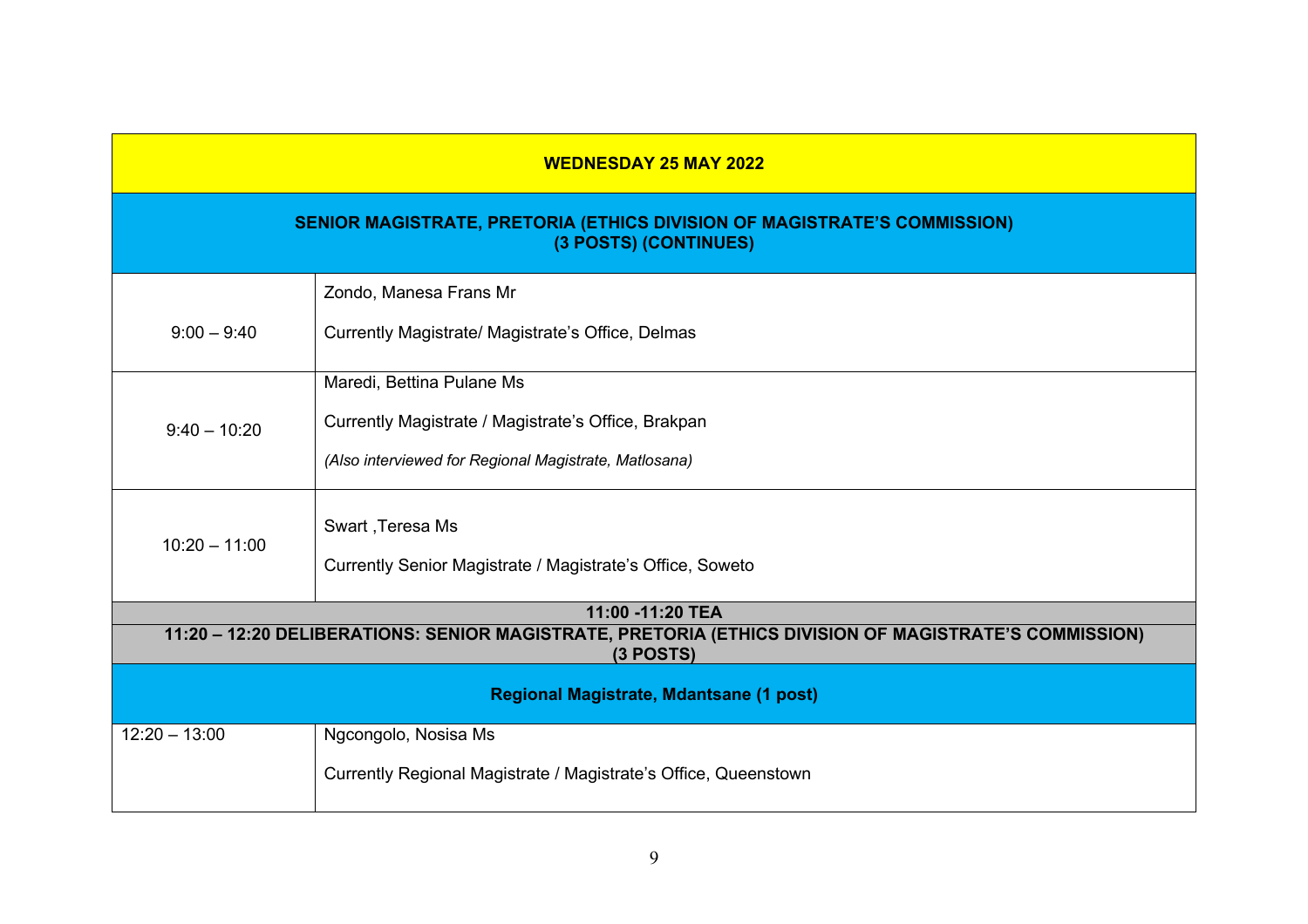| 13:20 - 14:00 LUNCH                                         |                                                                                        |  |
|-------------------------------------------------------------|----------------------------------------------------------------------------------------|--|
| <b>Regional Magistrate, Mdantsane (continues)</b>           |                                                                                        |  |
| 14:00 - 14:40                                               | Malangeni, Mawabo Mr<br>Currently Regional Magistrate / Magistrate's Office, Siyabuswa |  |
| $14:40 - 15:20$                                             | Somacala, Buyiselo Irven Mr<br>Currently Magistrate / Magistrate's Office, Tabankulu   |  |
| $15:20 - 16:00$                                             | Achary, Yuben Mr<br>Currently Magistrate / Magistrate's Office, Mdantsane              |  |
| $16:00 - 16:40$                                             | Pillay, Asayvanie Ms<br>Currently Magistrate / Magistrate's Office, Komgha             |  |
| 16:40 - 17:40 DELIBERATIONS: REGIONAL MAGISTRATE, MDANTSANE |                                                                                        |  |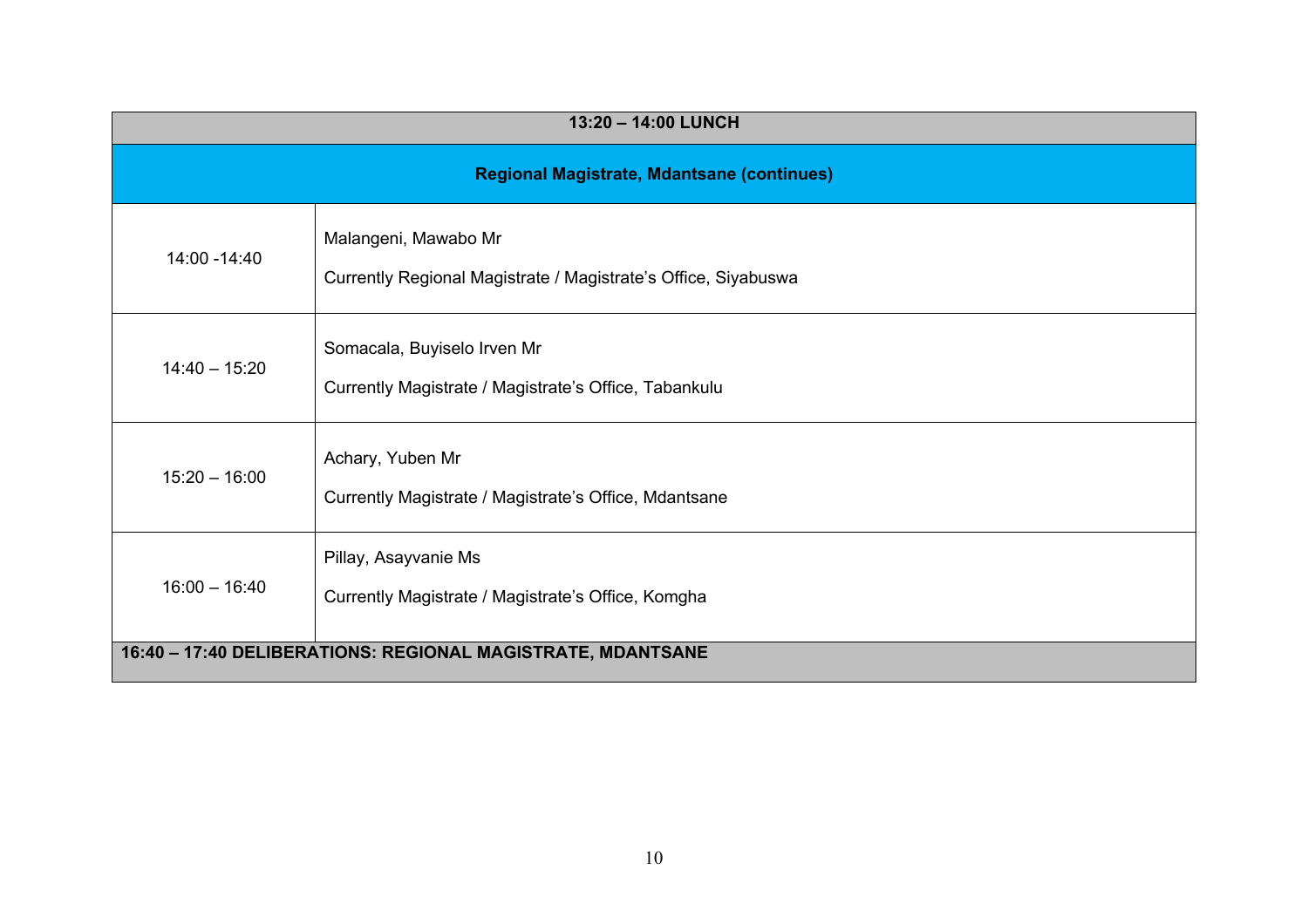| Thursday, 26 May 2022                |                                                                                                                                                           |  |
|--------------------------------------|-----------------------------------------------------------------------------------------------------------------------------------------------------------|--|
| <b>Regional Magistrate, Gqeberha</b> |                                                                                                                                                           |  |
| $9:00 - 9:40$                        | Van Papendorp, Onica Ms [TRANSFER]<br>Currently Regional Magistrate / Magistrate's Office, Queenstown                                                     |  |
| $9:40 - 10:20$                       | Jikela, Vincent Thobile Mr<br>Currently Magistrate / Magistrate's Office, Gqeberha                                                                        |  |
| $10:20 - 11:00$                      | Mpofu, Mputumi Mr<br>Currently Magistrate / Magistrate's Office, Gqeberha                                                                                 |  |
|                                      | 11:00 - 11:20 TEA                                                                                                                                         |  |
| $11:20 - 12:00$                      | Montgomery, John Mr<br>Currently Magistrate / Magistrate's Office, Kariega                                                                                |  |
| $12:00 - 12:40$                      | Joemath, Nazeem Mr<br>Currently Magistrate / Magistrate's Office, East London<br>(Also interviewed for Regional Magistrate, Johannesburg Ethics Division) |  |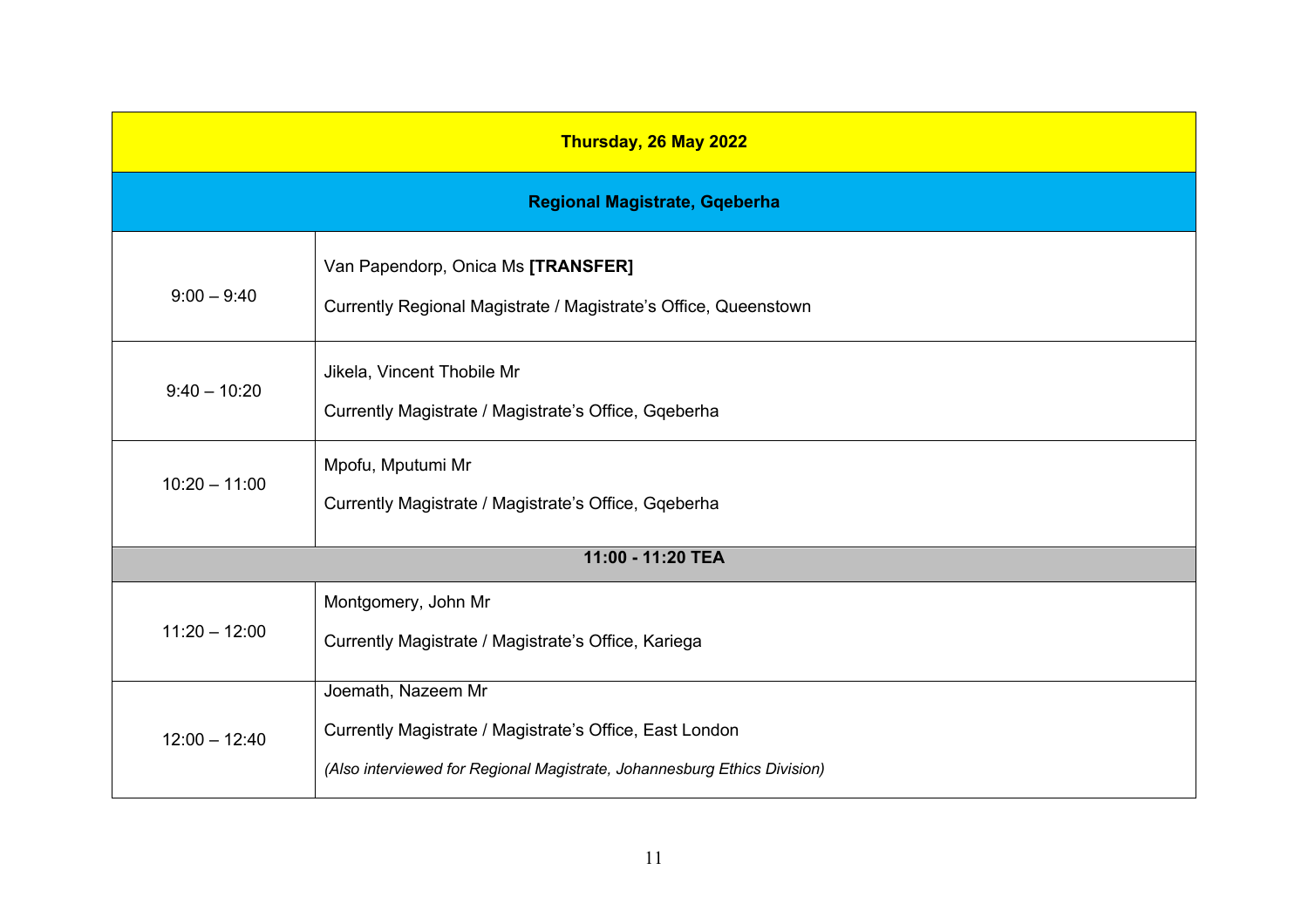| 12:40 - 13:20 DELIBERATIONS: REGIONAL MAGISTRATE, GQEBERHA |                                                                                                                                          |
|------------------------------------------------------------|------------------------------------------------------------------------------------------------------------------------------------------|
|                                                            | 13:20 - 14:00 LUNCH                                                                                                                      |
|                                                            | <b>Regional Magistrate, Mbombela</b>                                                                                                     |
| $14:00 - 14:40$                                            | Van Rooyen, Deon Mr<br>Currently Magistrate / Magistrate's Office, Sasolburg<br>(Also interviewed for Regional Magistrate, Matlosana)    |
| $14:40 - 15:20$                                            | Francke, Desmond Mr<br>Currently Magistrate / Magistrate's Office, Ladysmith<br>(Also interviewed for Regional Magistrate, Johannesburg) |
| $15:20 - 16:00$                                            | Dyson, Petrus Cornelius Mr<br>Currently Magistrate / Magistrate's Office, Weenen                                                         |
| $16:00 - 16:40$                                            | Agenbag, Andre Mr<br>Currently Magistrate / Magistrate's Office, Germiston<br>(Also interviewed for SAJEI)                               |
| $16:40 - 17:20$                                            | Moodley, Vassan Kundasamy<br>Currently Senior Magistrate / Magistrate's Office, Nquthu                                                   |
| 17:20 - 18:20 DELIBERATIONS: REGIONAL MAGISTRATE, MBOMBELA |                                                                                                                                          |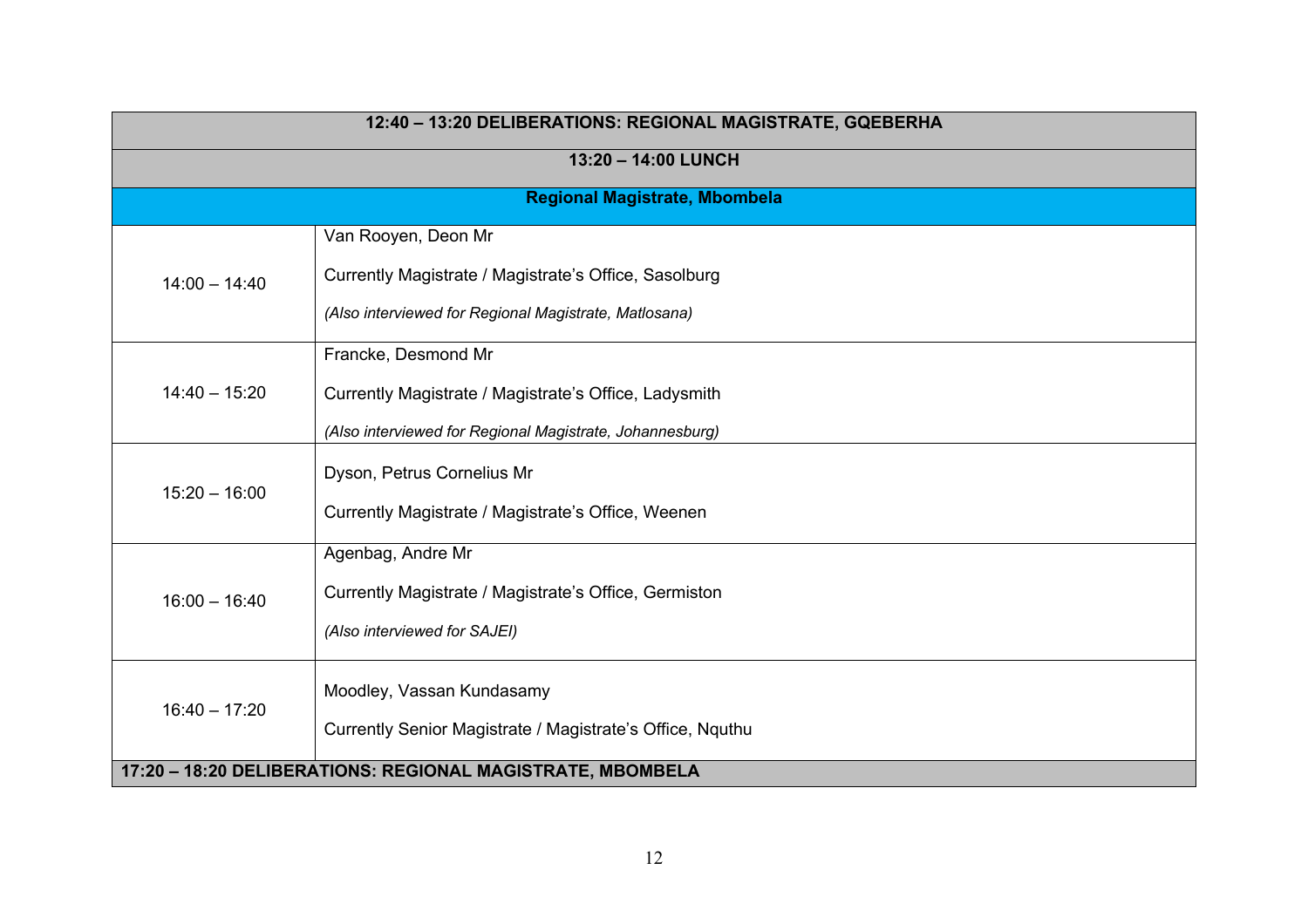| <b>Friday, 27 May 2022</b>                                  |                                                               |  |
|-------------------------------------------------------------|---------------------------------------------------------------|--|
|                                                             | <b>Regional Magistrate, Middelburg</b>                        |  |
|                                                             | Soko-Rantao, Nomthandazo Sheron Ms                            |  |
|                                                             |                                                               |  |
| $9:00 - 9:40$                                               | Currently Senior Magistrate / Magistrate's Office, Westonaria |  |
|                                                             | (Also interviewed for Regional Magistrate, Soweto)            |  |
| $9:40 - 10:20$                                              | Nevhutalu, Esther Selelo Ms                                   |  |
|                                                             | Currently Magistrate / Magistrate's Office, Vosman            |  |
| $10:20 - 11:00$                                             | Nyambi, Thandi Lizzie Leah Ms                                 |  |
|                                                             | Currently Magistrate / Magistrate's Office, Mbombela          |  |
|                                                             | (Also interviewed for Regional Magistrate, Secunda)           |  |
|                                                             | $11:00 - 11:20$ TEA                                           |  |
|                                                             | Baloyi, Mmathoto Rosemary Ms                                  |  |
| $11:20 - 12:00$                                             | Currently Magistrate / Magistrate's Office, Germiston         |  |
|                                                             | (Also interviewed for Regional Magistrate, Secunda)           |  |
| 12:00 - 13:00 DELIBERATION: REGIONAL MAGISTRATE, MIDDELBURG |                                                               |  |
| 13:00 - 13:40 LUNCH                                         |                                                               |  |
| <b>Regional Magistrate, Secunda</b>                         |                                                               |  |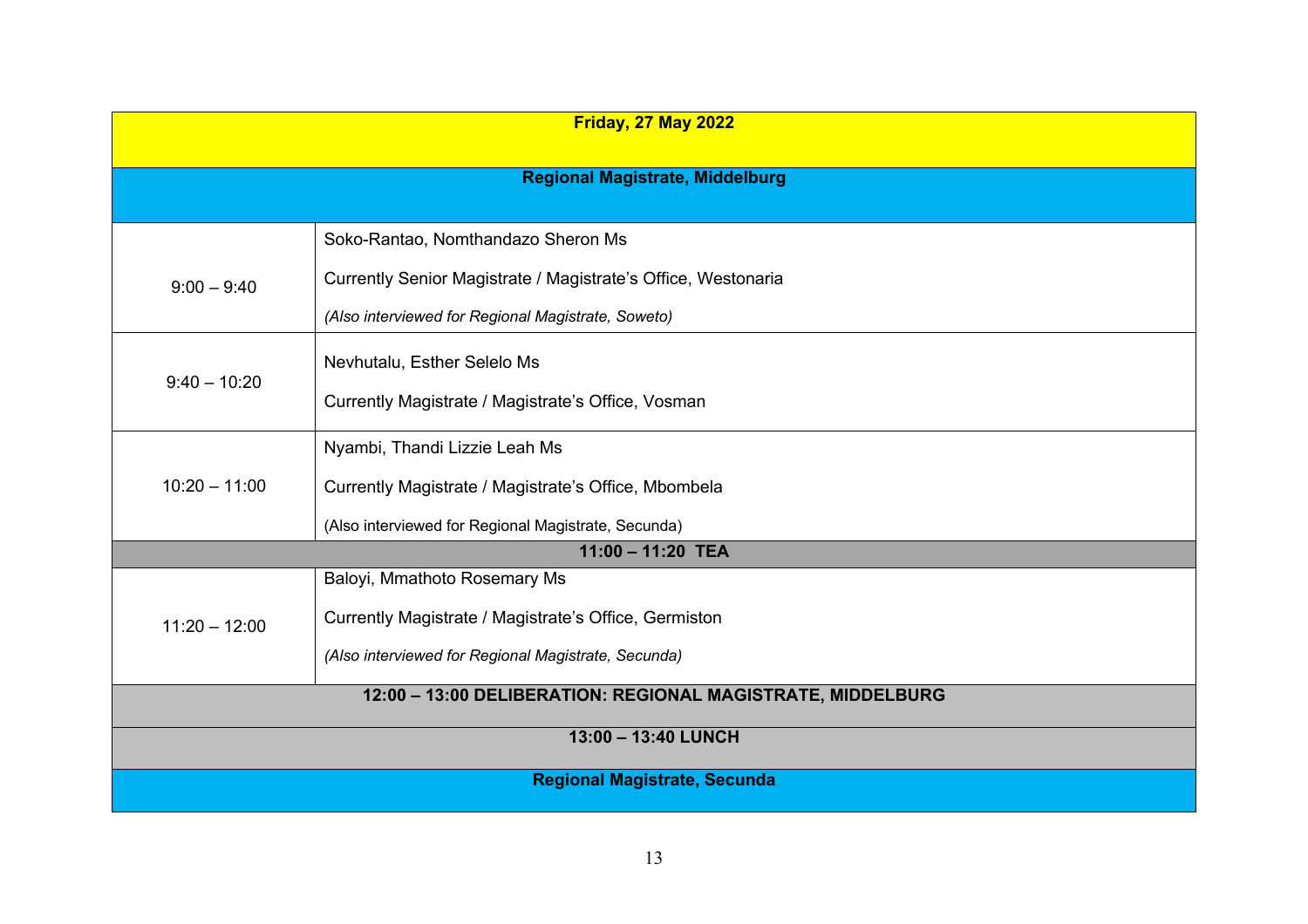| $13:40 - 14:20$                                           | Persence, Denise Lizelle Ms                                       |
|-----------------------------------------------------------|-------------------------------------------------------------------|
|                                                           | Currently Magistrate / Magistrate's office, Randburg              |
|                                                           | (Also interviewed for Regional Magistrate, Vryburg)               |
| $14:20 - 15:00$                                           | Phage, Mamololo Ziphorah Ms                                       |
|                                                           | Currently Senior Magistrate / Magistrate's Office, Vanderbijlpark |
|                                                           | (Also interviewed for Regional Magistrate, Johannesburg)          |
| 15:00 - 16:00 DELIBERATIONS: REGIONAL MAGISTRATE, SECUNDA |                                                                   |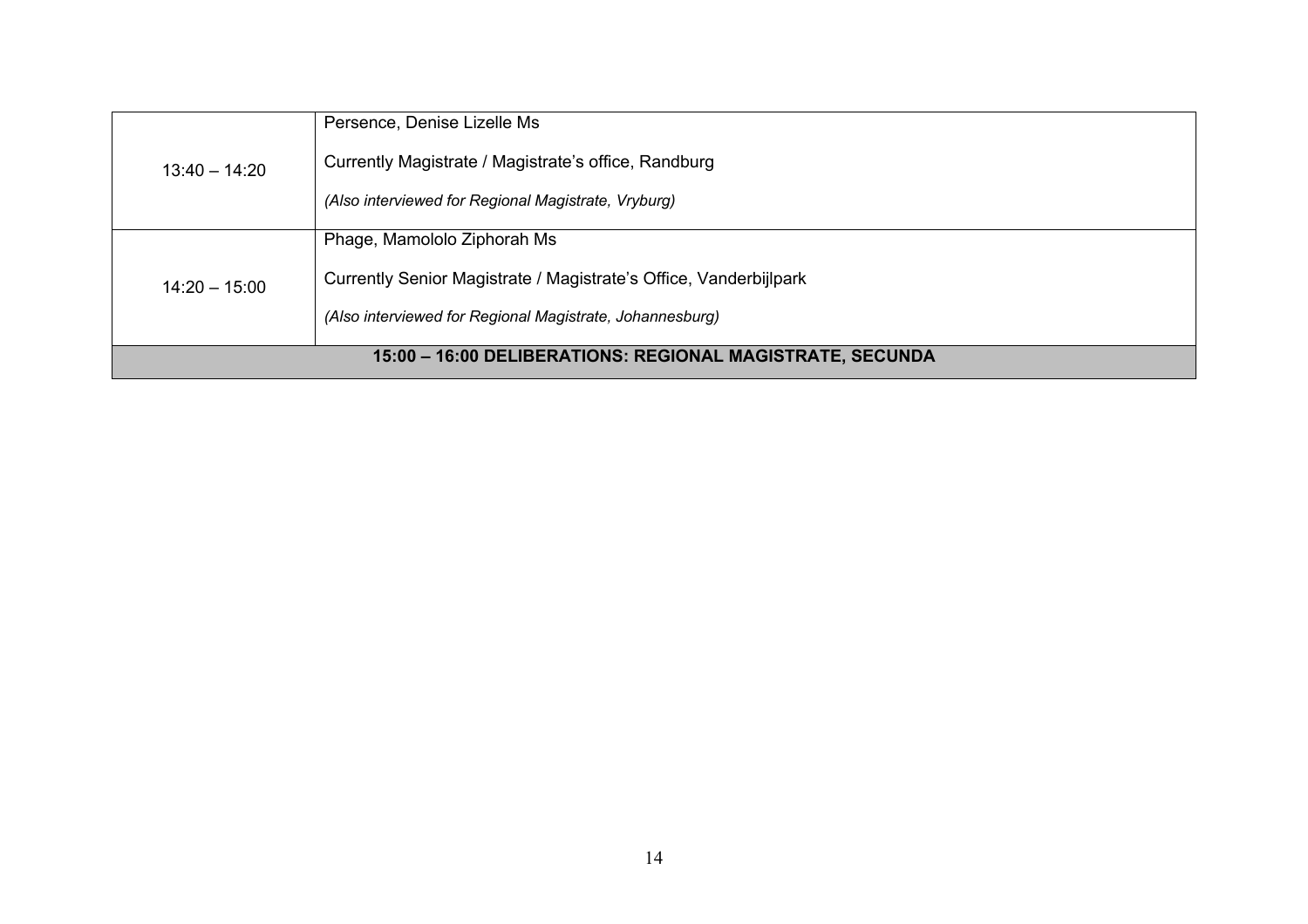| Saturday, 28 May 2022 |                                                          |  |
|-----------------------|----------------------------------------------------------|--|
|                       | <b>Regional Magistrate, Bethlehem</b>                    |  |
|                       | Chetty, Dhanasagrie Ms                                   |  |
| $9:00 - 9:40$         | Currently Magistrate / Magistrate's Office, Sasolburg    |  |
|                       | (Also interviewed for Regional Magistrate, Sebokeng)     |  |
|                       | Kirsten, Marionette Ms                                   |  |
| $9:40 - 10:20$        | Currently Magistrate / Magistrate's Office, Mamusa       |  |
|                       | (Also interviewed for Regional Magistrate, Mmabatho)     |  |
| $10:20 - 11:00$       | Pillay-Botes, Sara Ms                                    |  |
|                       | Currently Magistrate / Magistrate's Office, Harrismith   |  |
| 11:00 - 11:20 TEA     |                                                          |  |
|                       | Kusche, Susanna Ms                                       |  |
| $11:20 - 12:00$       | Currently Magistrate / Magistrate's Office, eMkhondo     |  |
|                       |                                                          |  |
| $12:00 - 12:40$       | De Lange, Estelle Ms                                     |  |
|                       |                                                          |  |
|                       | Currently Magistrate / Magistrate's Office, Bloemfontein |  |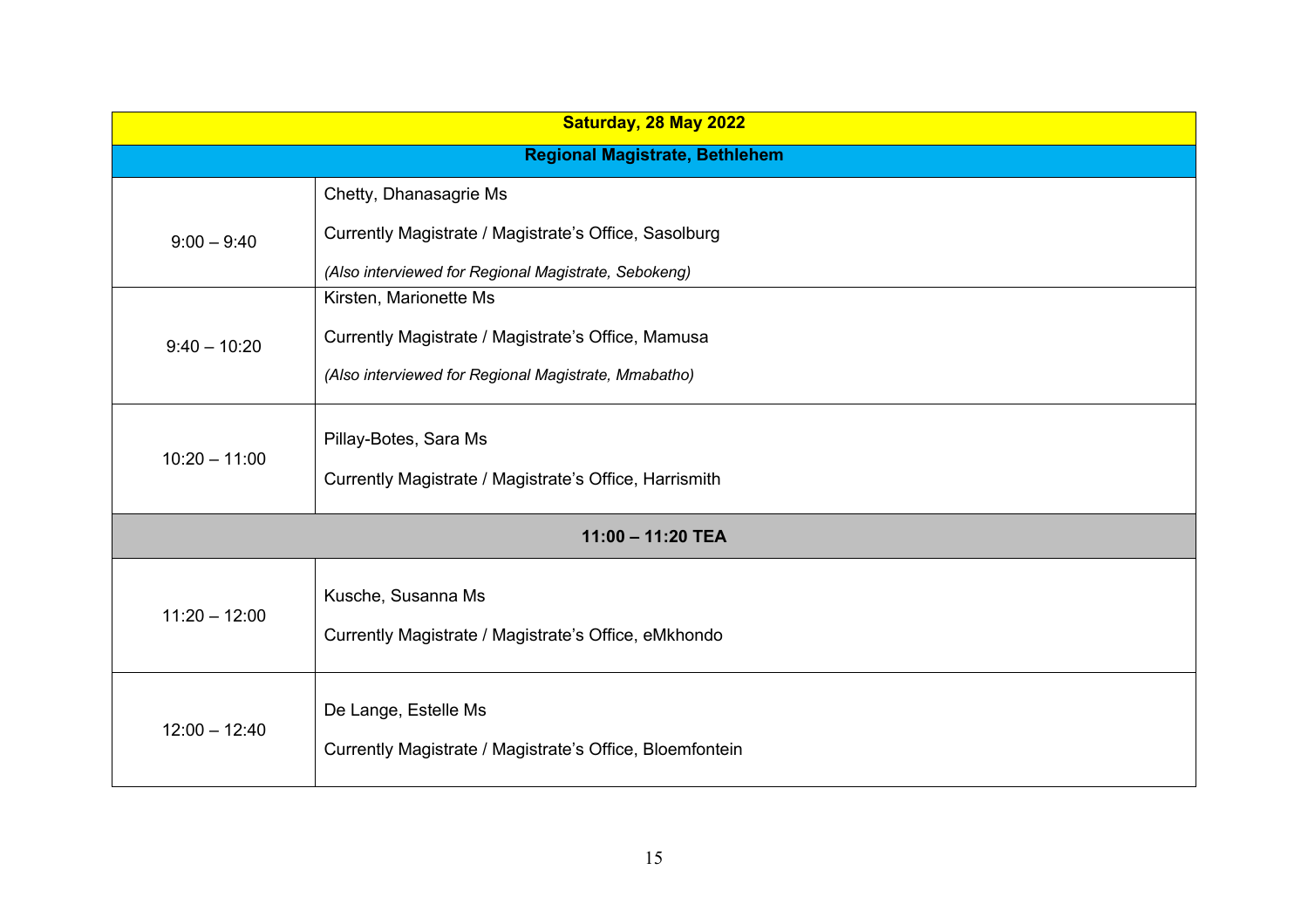## **12:40 – 13:40 DELIBERATIONS: REGIONAL MAGISTRATE, BETHLEHEM**

**13:40 – 14:20 LUNCH**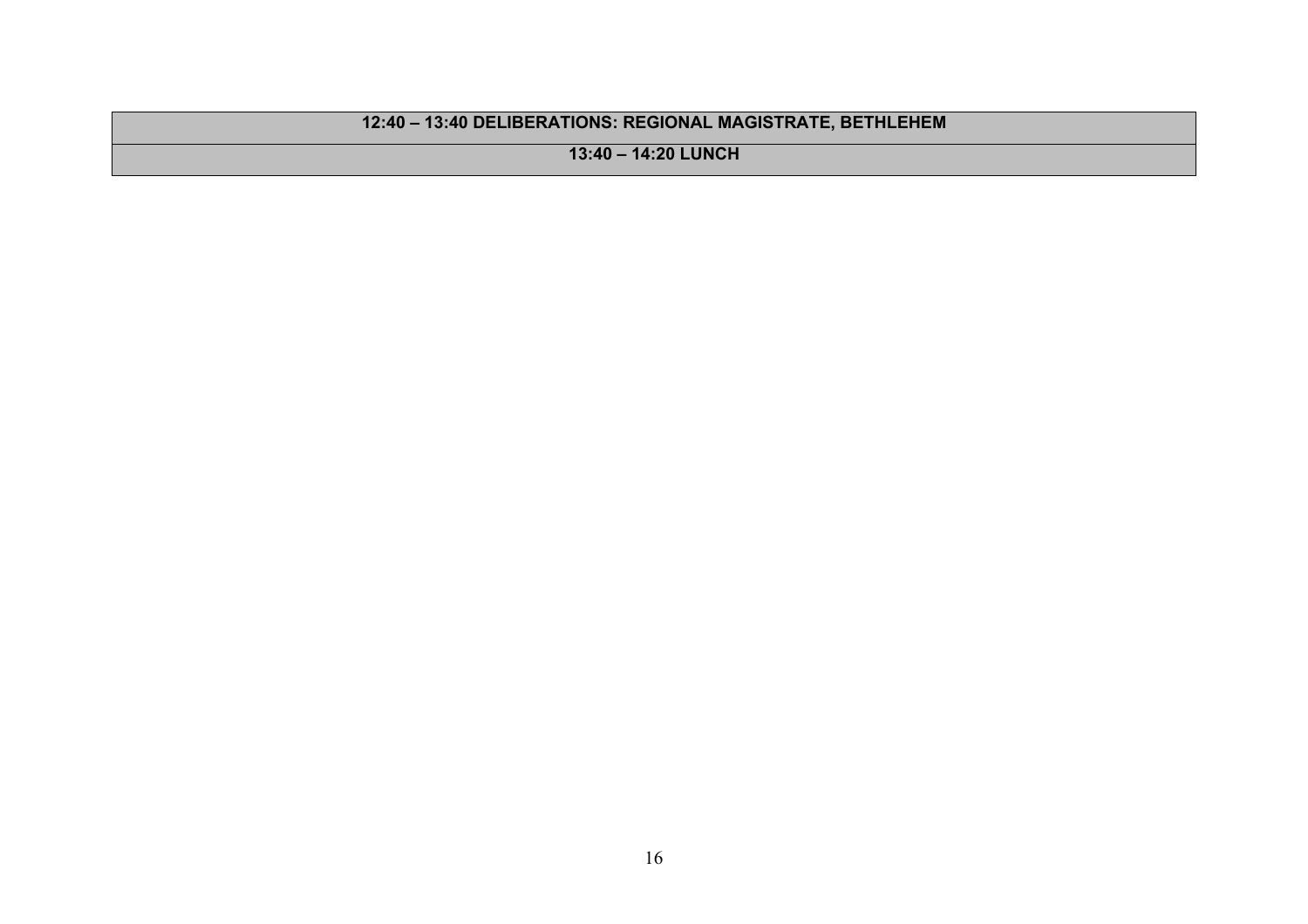| <b>Monday, 30 May 2022</b>                                 |                                                                                       |  |
|------------------------------------------------------------|---------------------------------------------------------------------------------------|--|
| <b>Regional Magistrate, Mmabatho</b>                       |                                                                                       |  |
|                                                            | Balepile, Itumeleng Tennyson Mr [TRANSFER]                                            |  |
| $9:00 - 9:40$                                              | Currently Regional Magistrate / Magistrate's Office, Pongola                          |  |
|                                                            | (Also interviewed for Regional Magistrate, Vryburg)                                   |  |
| $9:40 - 10:20$                                             | Jacobs, Ravana Sewsunker Ms                                                           |  |
|                                                            | Currently Magistrate / Magistrate's Office, Mmabatho                                  |  |
|                                                            |                                                                                       |  |
|                                                            | Matthews, Christelle Madelyn Ms                                                       |  |
| $10:20 - 11:00$                                            | Currently Magistrate / Magistrate's Office, Vryburg                                   |  |
|                                                            | (Also interviewed for Regional Magistrate and Vryburg Regional Magistrate, Vredendal) |  |
| $11:00 - 11:20$ TEA                                        |                                                                                       |  |
|                                                            | Roos, Amanda Ms                                                                       |  |
| $11:20 - 12:00$                                            | Currently Magistrate/ Magistrate's Office, Tlhabane                                   |  |
|                                                            | (Also interviewed for Ethics Division)                                                |  |
| 12:00 - 13:00 DELIBERATIONS: REGIONAL MAGISTRATE, MMABATHO |                                                                                       |  |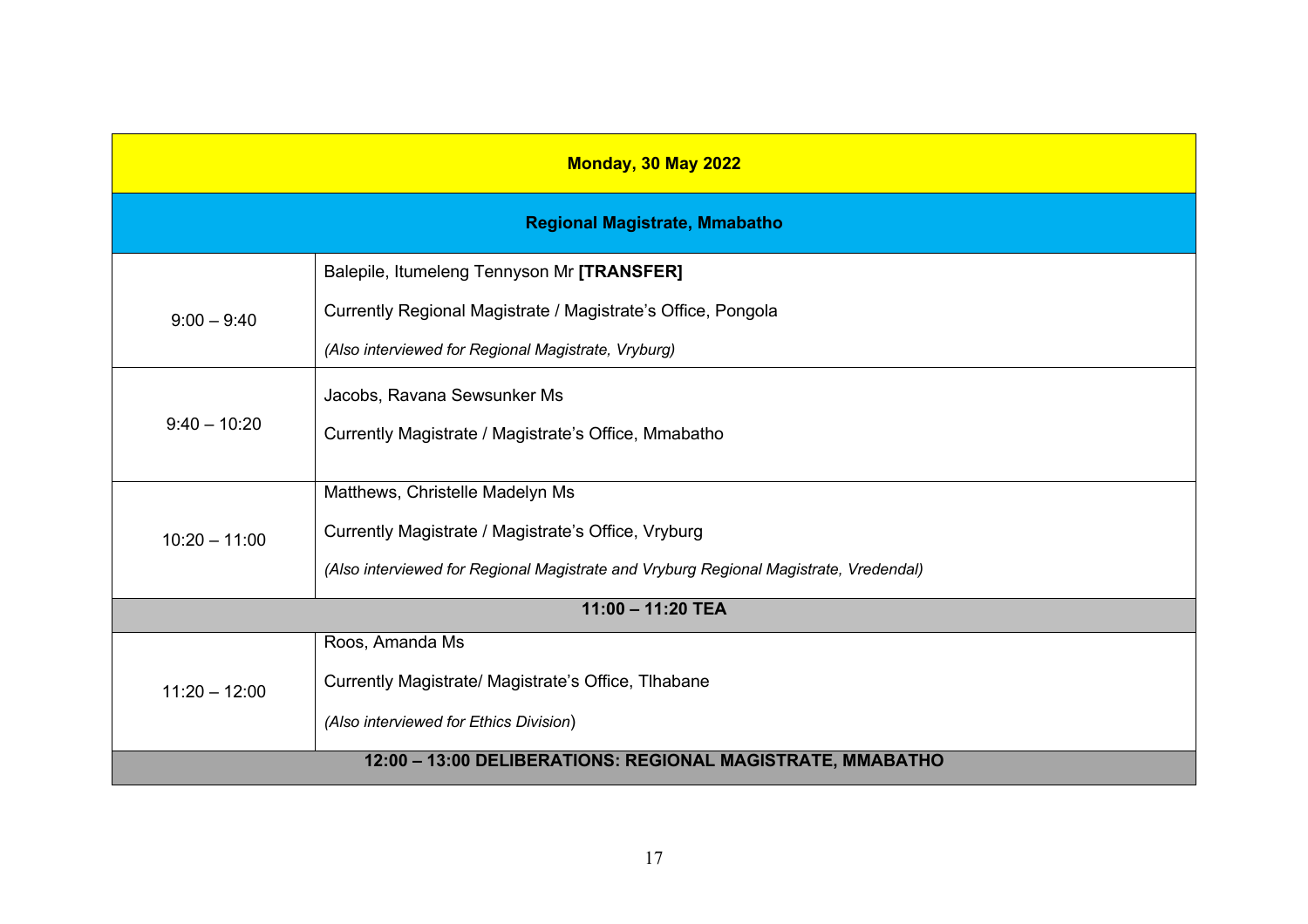| 13:00 - 13:40 LUNCH                      |                                                                                                                                                                   |
|------------------------------------------|-------------------------------------------------------------------------------------------------------------------------------------------------------------------|
| Regional Magistrate, Matlosana (3 posts) |                                                                                                                                                                   |
| $13:40 - 14:20$                          | Leshomo, Tshadi Ms<br>Currently Senior Magistrate / Magistrate's Office, Tlokwe<br>(Also interviewed for Regional Magistrate, Soweto)                             |
| $14:20 - 15:00$                          | Foso, Makgaola Caldwell Mr<br>Currently Magistrate / Magistrate's Office, Tlokwe                                                                                  |
| $15:00 - 15:40$                          | Du Plessis, Pieter Johannes Mr<br>Currently Senior Magistrate / Magistrate's Office, Johannesburg                                                                 |
| $15:40 - 16:20$                          | Schutte, Willem Johannes Jacobus Mr<br>Currently Magistrate / Magistrate's Office, Kempton Park<br>(Also interviewed for Regional Magistrate, Richards Bay SAJEI) |
| $16:20 - 17:00$                          | Molo, Nomava Ms<br>Currently Magistrate / Magistrate's Office, Gqeberha                                                                                           |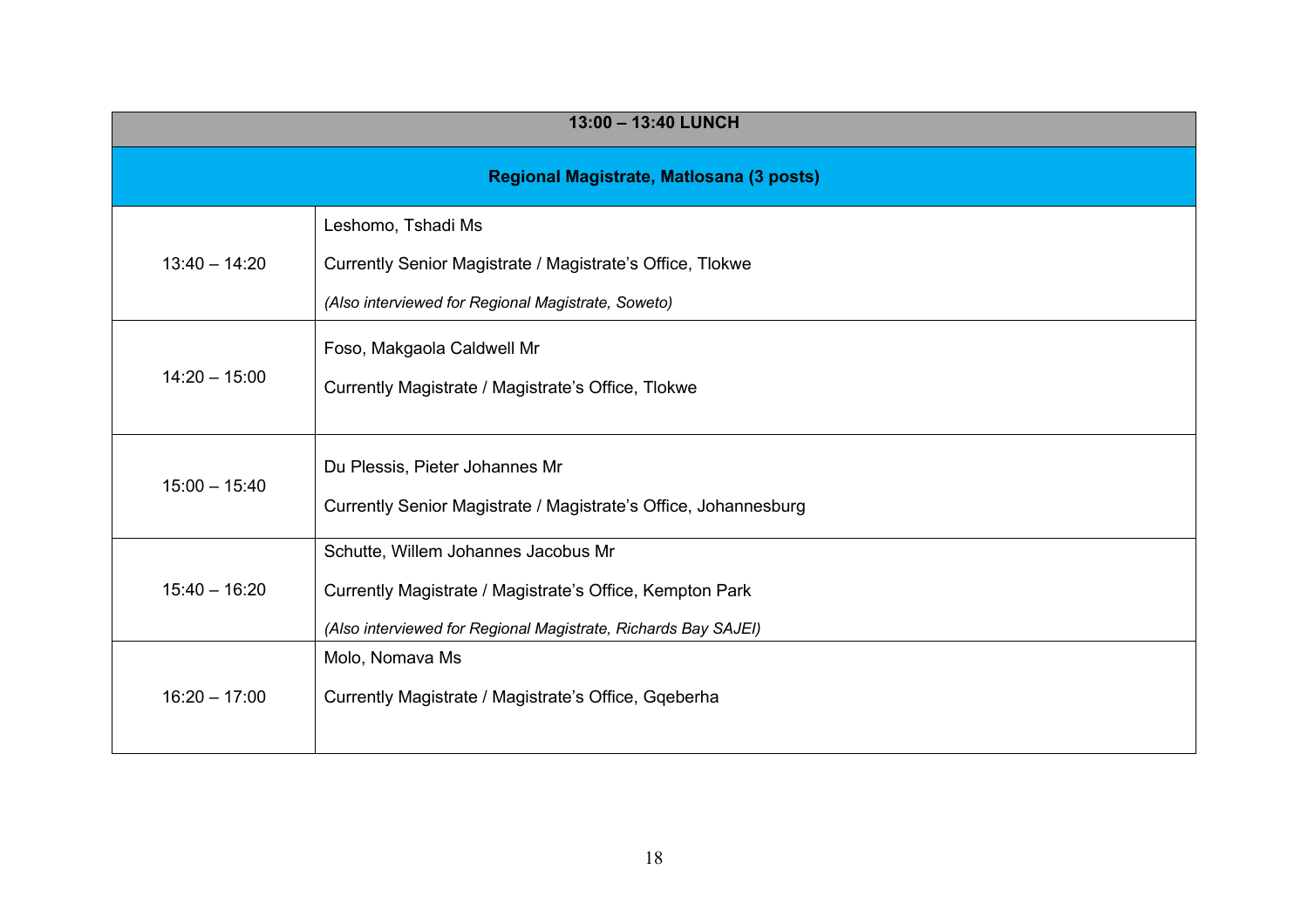| Tuesday, 31 May 2022                                 |                                                        |  |
|------------------------------------------------------|--------------------------------------------------------|--|
| Regional Magistrate, Matlosana (3 posts) (continues) |                                                        |  |
|                                                      | Dangalazana, Manizakhe Brenda Ms                       |  |
| $9:00 - 9:40$                                        | Currently Magistrate / Magistrate's Office, Pretoria   |  |
|                                                      | Lushaba, Sheila Cheiramiwa Ms                          |  |
| $9:40 - 10:20$                                       | Currently Magistrate / Magistrate's Office, Amsterdam  |  |
|                                                      | Maredi, Bettina Pulane Ms                              |  |
| $10:20 - 11:00$                                      | Currently Magistrate / Magistrate's Office, Brakpan    |  |
|                                                      | (Also interviewed for Ethics Division)                 |  |
| 11:00 - 11:20 TEA                                    |                                                        |  |
| $11:20 - 12:00$                                      | Smith, Pieter Johannes Mr                              |  |
|                                                      | Currently Magistrate / Magistrate's Office, Rustenburg |  |
| $12:00 - 12:40$                                      | Abrahams, Joycel Ormonde Mr                            |  |
|                                                      |                                                        |  |
|                                                      | Currently Magistrate / Magistrate's Office, Polokwane  |  |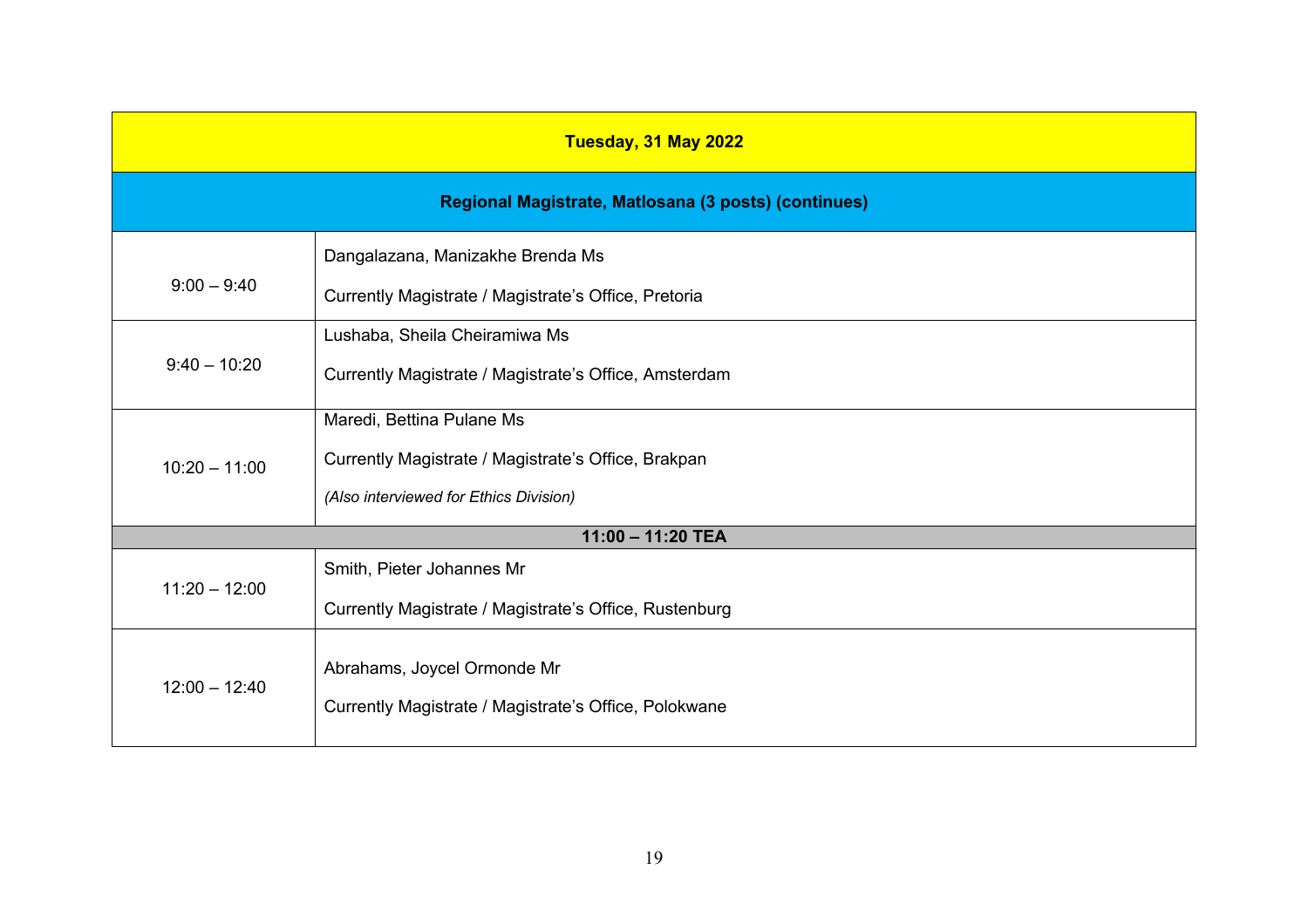| $12:40 - 13:20$                                                       | Khan, Abdul Kadir Mr<br>Currently Magistrate / Magistrate's Office, Johannesburg                                                                                      |  |
|-----------------------------------------------------------------------|-----------------------------------------------------------------------------------------------------------------------------------------------------------------------|--|
|                                                                       | (Also interviewed for SAJEI and Ethics Division)<br>13:20 - 14:00 LUNCH                                                                                               |  |
| 14:00 - 15:00 DELIBERATIONS: REGIONAL MAGISTRATE, MATLOSANA (3 POSTS) |                                                                                                                                                                       |  |
| <b>Regional Magistrate, Mogwase</b>                                   |                                                                                                                                                                       |  |
| $15:00 - 15:40$                                                       | Raborife, Lebogang Elizabeth Ms<br>Currently Magistrate / Magistrate's Office, Rustenburg<br>(Also interviewed for Regional Magistrate, Johannesburg Ethics Division) |  |
| $15:40 - 16:20$                                                       | Motsoai, Isaac David Mr<br>Currently Magistrate / Magistrate's Office, Temba                                                                                          |  |
| $16:20 - 17:00$                                                       | Thibedi, Zipporah Ms<br>Currently Magistrate / Magistrate's Office, Pretoria                                                                                          |  |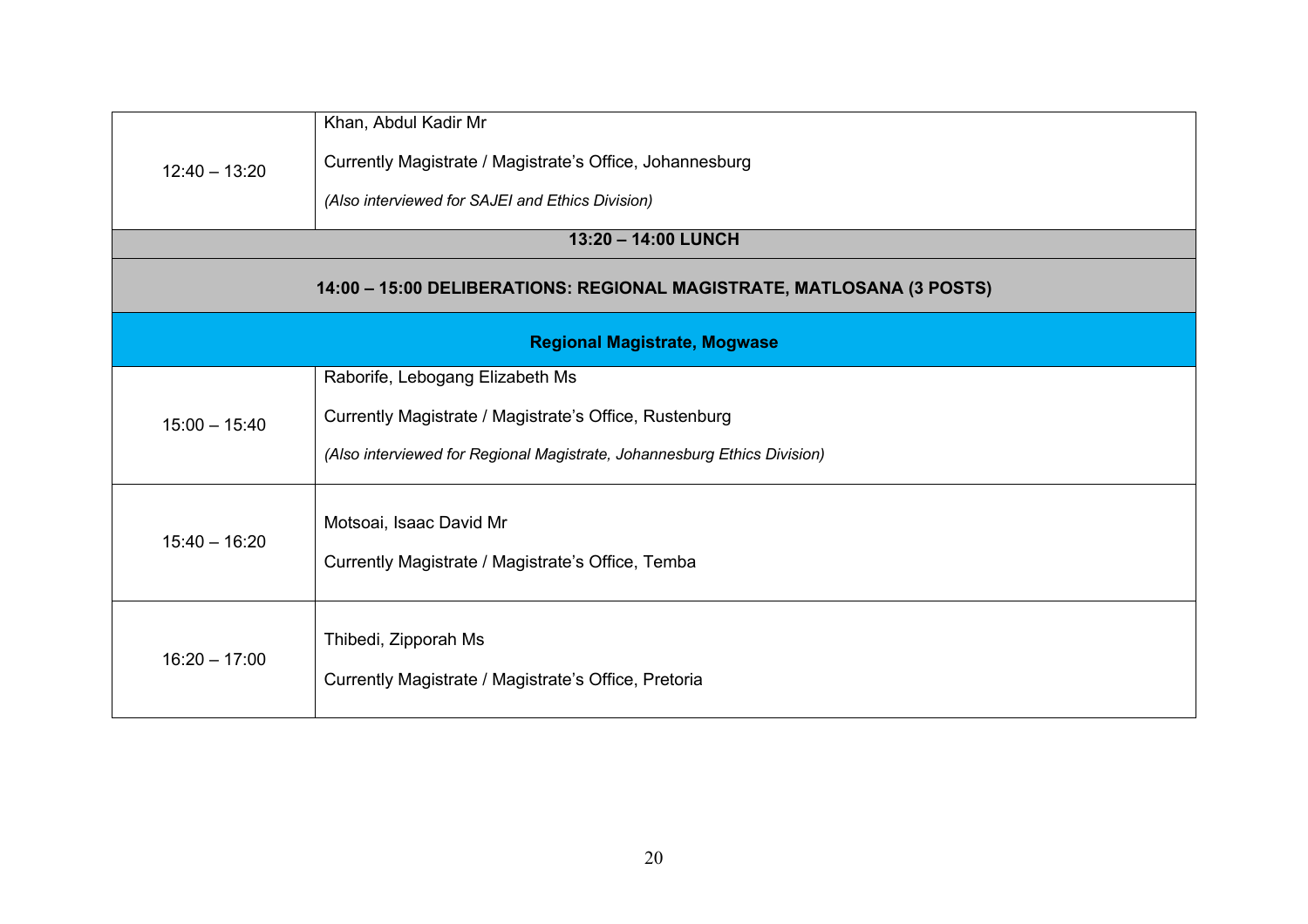| <b>Wednesday, 1 June 2022</b>                             |                                                                |  |
|-----------------------------------------------------------|----------------------------------------------------------------|--|
| <b>Regional Magistrate, Mogwase (continues)</b>           |                                                                |  |
|                                                           | Matolong, Benedict Thataetsile Mr                              |  |
| $9:00 - 9:40$                                             | Currently Magistrate / Magistrate's Office, Taung              |  |
|                                                           | (Also interviewed for SAJEI)                                   |  |
| 9:40 - 10:40 DELIBERATIONS: REGIONAL MAGISTRATE, MOGWASE  |                                                                |  |
| $10:40 - 11:00$ TEA                                       |                                                                |  |
| <b>Regional Magistrate, Vryburg</b>                       |                                                                |  |
|                                                           | Chulu, Boitumelo Ernest Mr                                     |  |
| $11:00 - 11:40$                                           | Currently Senior Magistrate / Magistrate's Office, Lichtenburg |  |
|                                                           | (Also interviewed for Regional Magistrate, Pretoria)           |  |
| $11:40 - 12:20$                                           | Mazwi, Oswald Spiwo Mr                                         |  |
|                                                           | Currently Magistrate / Magistrate's Office, Groblershoop       |  |
| 12:20 - 13:20 DELIBERATIONS: REGIONAL MAGISTRATE, VRYBURG |                                                                |  |
| 13:20 - 14:00 LUNCH                                       |                                                                |  |
| <b>Regional Magistrate, Thohoyandou</b>                   |                                                                |  |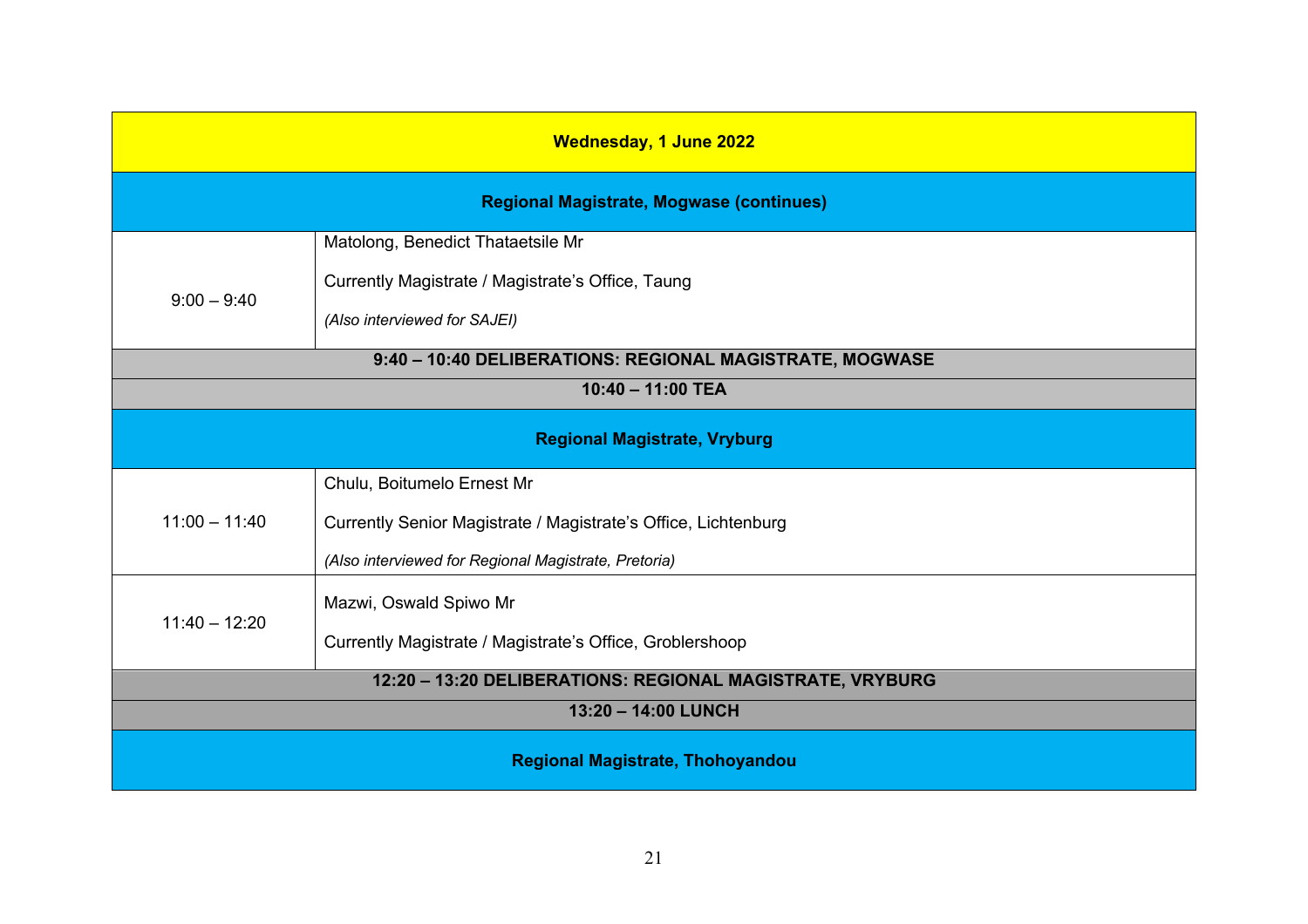| $14:00 - 14:40$                                               | Mabobo, Mikateko Octavia Ms<br>Currently Magistrate / Magistrate's Office, Seshego                                                                            |
|---------------------------------------------------------------|---------------------------------------------------------------------------------------------------------------------------------------------------------------|
| $14:40 - 15:20$                                               | Morolong, Elvis Stephy Mr<br>Currently Magistrate / Magistrate's Office, Warrenton<br>(Also interviewed for Regional Magistrate, Soweto)                      |
| $15:20 - 16:00$                                               | Mukwevho, Muada Johnson Mr<br>Currently Senior Magistrate / Magistrate's Office, Giyani                                                                       |
| 16:00 - 16:40                                                 | Ntoko, Tshifhiwa Daphne Ms<br>Currently Magistrate / Magistrate's Office, Johannesburg<br>(Also interviewed for Regional Magistrate, Johannesburg and Ethics) |
| 16:40 - 17:40 DELIBERATIONS: REGIONAL MAGISTRATE, THOHOYANDOU |                                                                                                                                                               |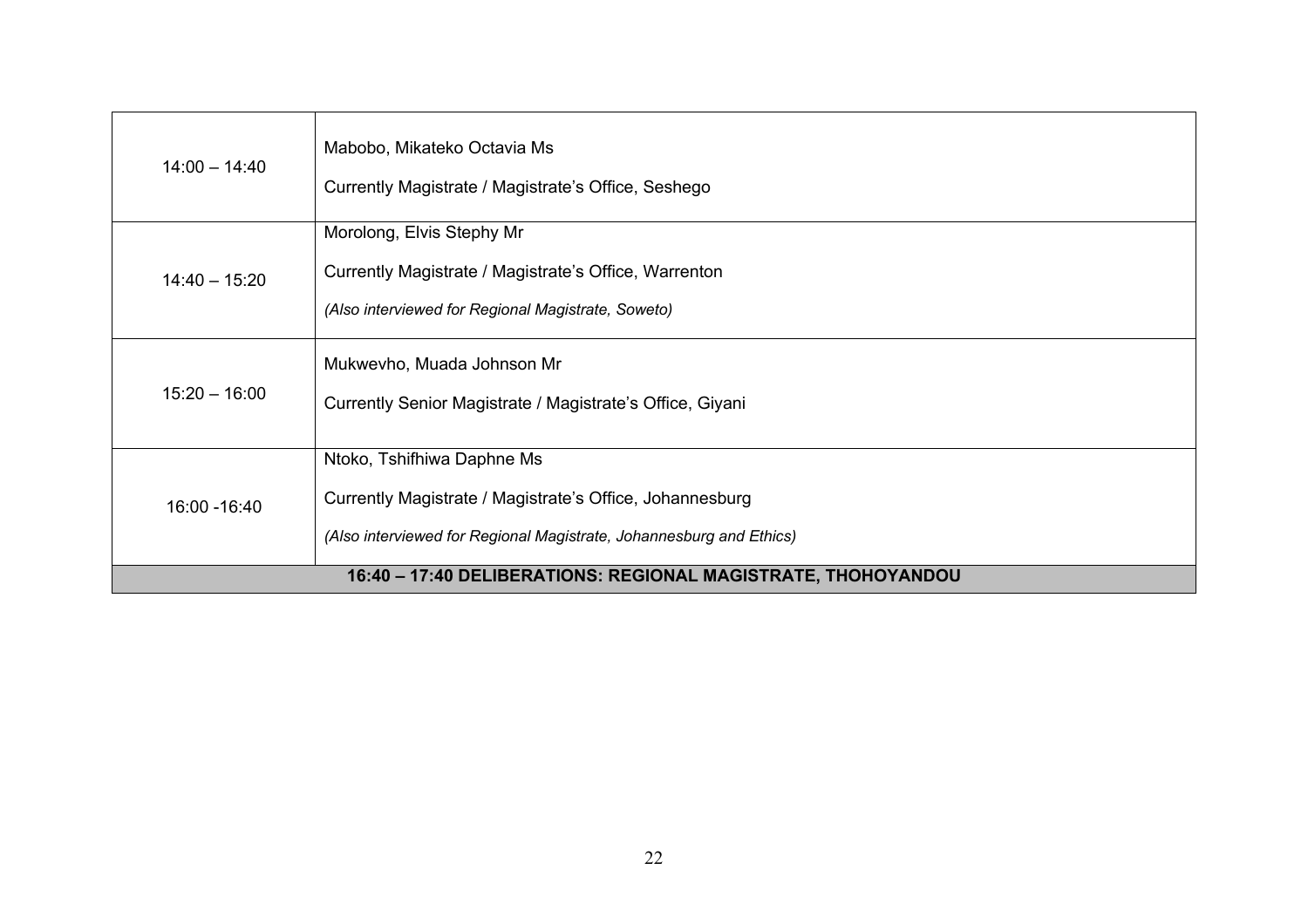| Thursday, 2 June 2022                                                  |                                                                     |
|------------------------------------------------------------------------|---------------------------------------------------------------------|
| <b>Regional Magistrate, Kimberley at Douglas</b>                       |                                                                     |
|                                                                        | Mabaso, Joyleen Sharon-Rose Ms                                      |
| $9:00 - 9:40$                                                          | Currently Magistrate / Magistrate's Office, Kimberley               |
|                                                                        | Lewis, Linda Elize Ms                                               |
| $9:40 - 10:20$                                                         | Currently Senior Magistrate / Magistrate's Office, Pietermaritzburg |
|                                                                        | (Also interviewed Regional Magistrate, Ntuzuma)                     |
|                                                                        | Mamburu, Thizwilondi Justice Mr                                     |
| $10:20 - 11:00$                                                        | Currently Senior Magistrate / Magistrate's Office, Oberholzer       |
|                                                                        | (Also interviewed for Regional Magistrate, Pretoria)                |
| 11:00 - 11:20 TEA                                                      |                                                                     |
| $11:20 - 12:00$                                                        | Menyiwe, Xolani Patrick Mr                                          |
|                                                                        | Currently Magistrate / Magistrate's Office, Khayelitsha             |
|                                                                        | (Also interviewed for Regional Magistrate, Strand)                  |
| 12:00 - 13:00 DELIBERATIONS: REGIONAL MAGISTRATE, KIMBERLEY AT DOUGLAS |                                                                     |
| 13:00 - 13:40 LUNCH                                                    |                                                                     |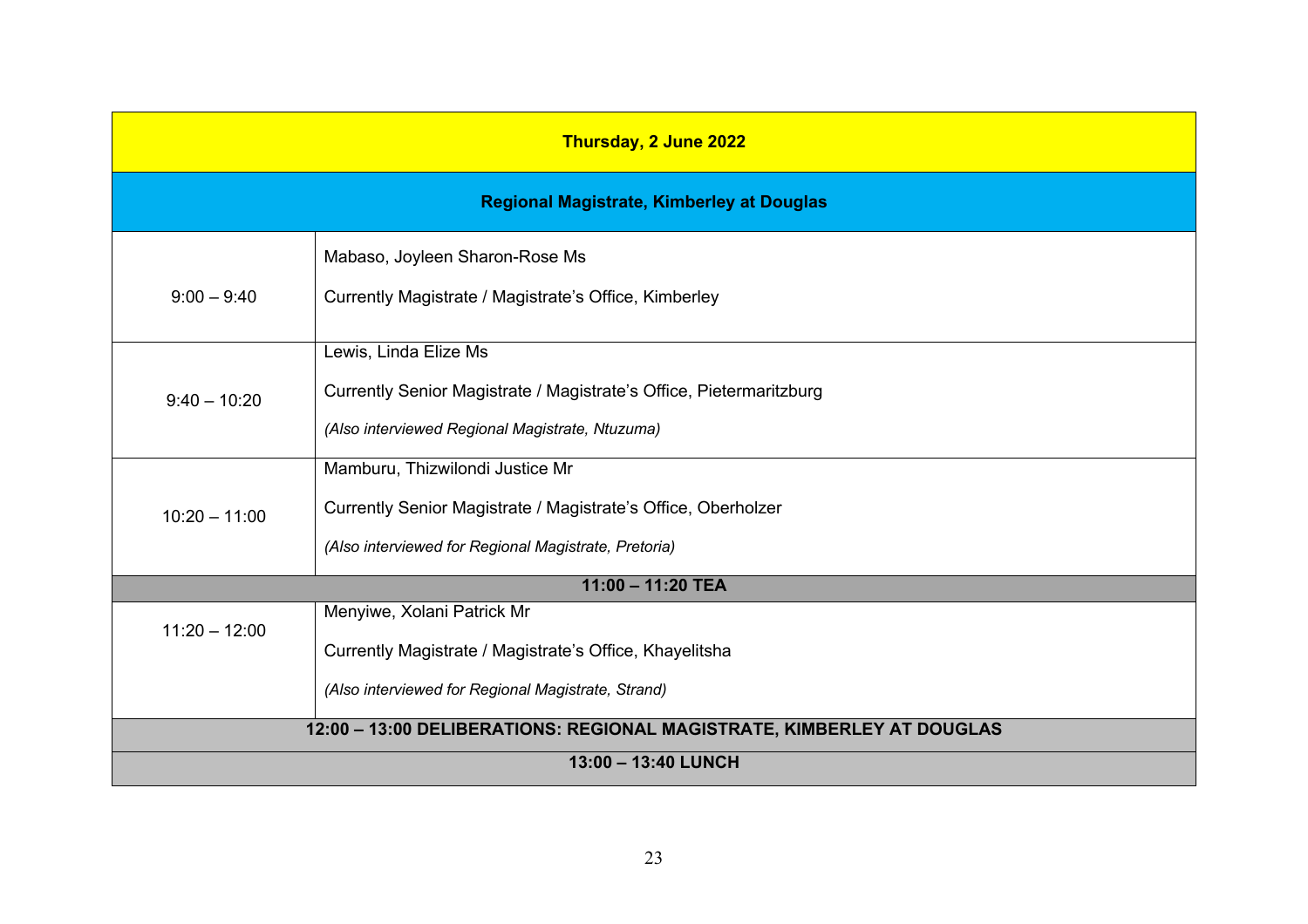| Regional Magistrate, Johannesburg (4 posts) |                                                             |
|---------------------------------------------|-------------------------------------------------------------|
| $13:40 - 14:20$                             | Molwana, Basimane Cornelius Mr                              |
|                                             | Currently Magistrate / Magistrate's Office, Johannesburg    |
|                                             | (Also interviewed for Regional Magistrate, Soshanguve)      |
| $14:20 - 15:00$                             | Sibanyoni, Ishmael Sipho Mr                                 |
|                                             | Currently Magistrate / Magistrate's Office, Johannesburg    |
| $15:00 - 15:40$                             | Khumalo, Betty Njabulo Ms                                   |
|                                             | Currently Magistrate / Magistrate's Office, Booysens        |
|                                             | (Also interviewed for Regional Magistrate, Benoni)          |
|                                             | Stigling, Desiree Wendy Ms                                  |
| $15:40 - 16:20$                             | Currently Magistrate / Magistrate's Office, Pretoria        |
|                                             | (Also interviewed Regional Magistrate, Pretoria and Ethics) |
| $16:20 - 17:00$                             | Raphels, Samantha Francianne Angelica Ms                    |
|                                             | Currently Magistrate / Magistrate's Office, Roodepoort      |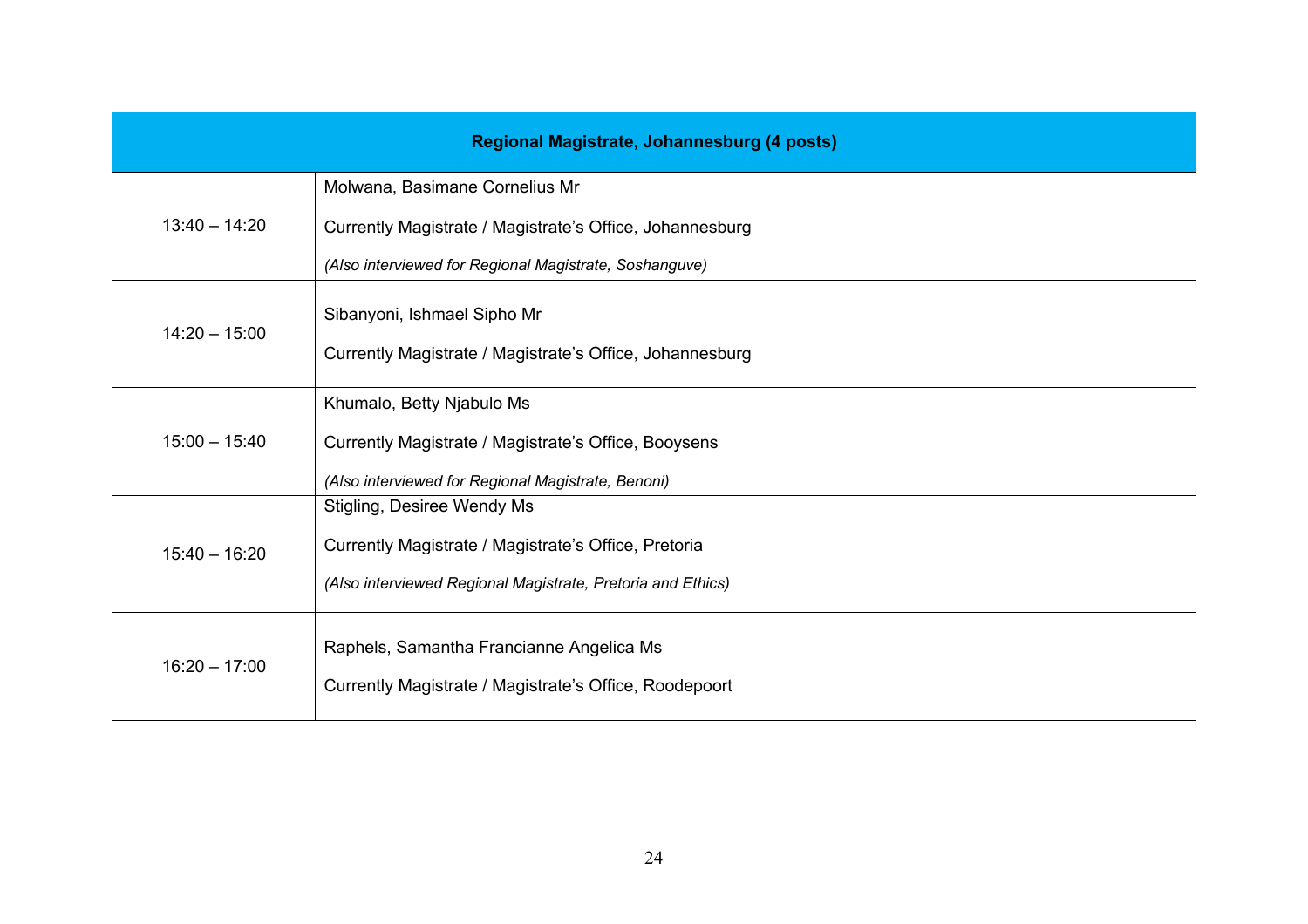| Friday, 3 June 2022                                                                       |  |  |
|-------------------------------------------------------------------------------------------|--|--|
| Regional Magistrate, Johannesburg (4 posts) (continues)                                   |  |  |
| Du Preez, Ignatius Petrus Mr                                                              |  |  |
| Currently Senior Magistrate / Magistrate's Office, Mamelodi                               |  |  |
| (Also interviewed Regional Magistrate, Pretoria)                                          |  |  |
| Noble, Aldean Daniel Mr                                                                   |  |  |
| Currently Magistrate / Magistrate's Office, Vereeniging                                   |  |  |
| (Also interviewed for Regional Magistrate, Soweto)                                        |  |  |
| Snygans, Martin Barend Mr                                                                 |  |  |
| Currently Magistrate / Magistrate's Office, Vanderbijlpark                                |  |  |
| (Also interviewed for Regional Magistrate, Soweto)                                        |  |  |
| $11:00 - 11:20$ TEA                                                                       |  |  |
| Hlongwane, Ernestina Zodwa Ms<br>Currently Magistrate / Magistrate's Office, Kempton Park |  |  |
|                                                                                           |  |  |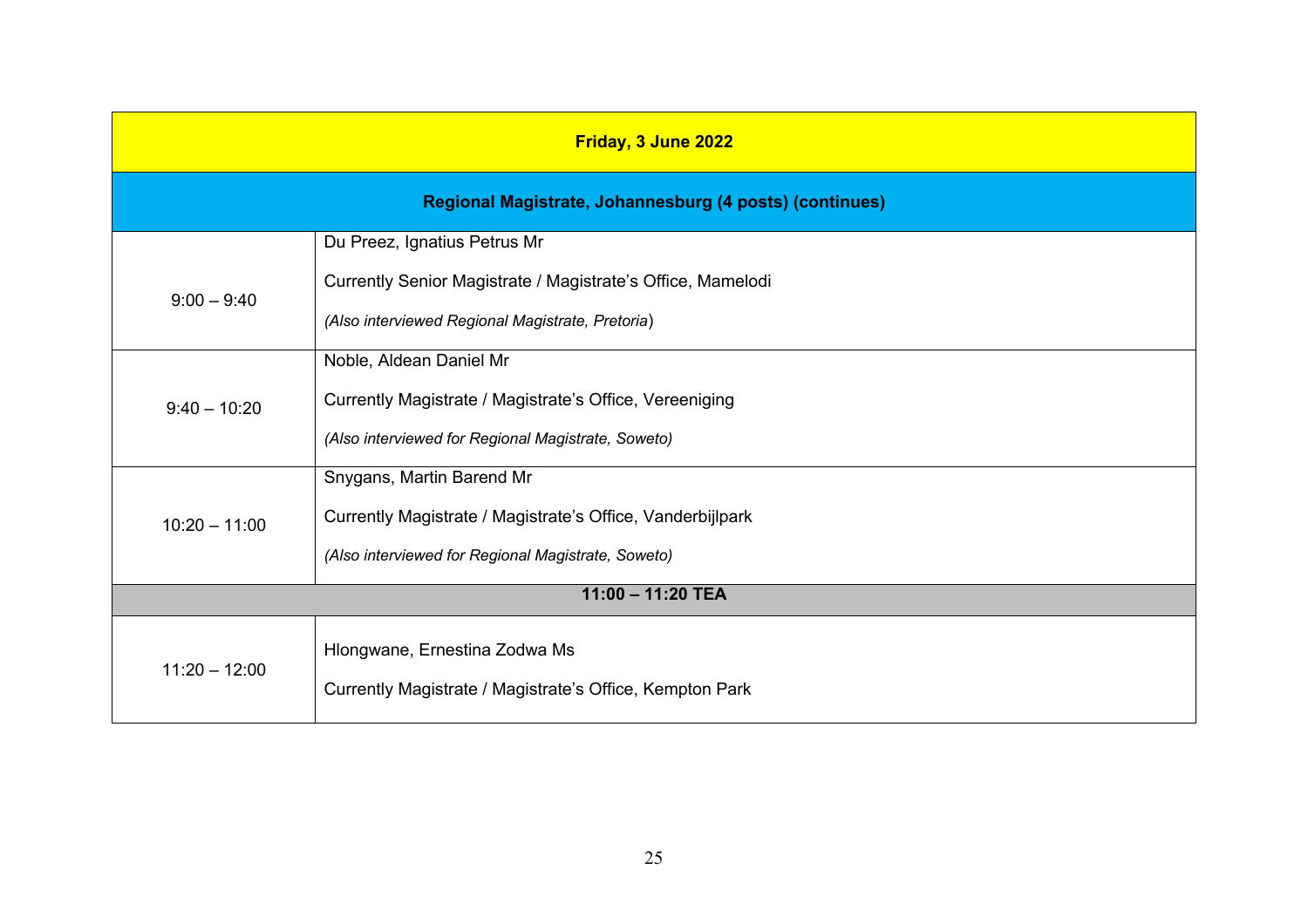| $12:00 - 12:40$                                                          | Leshaba, Theosophy Lebogang Ms<br>Currently Magistrate / Magistrate's Office, Johannesburg                                                             |  |
|--------------------------------------------------------------------------|--------------------------------------------------------------------------------------------------------------------------------------------------------|--|
| $12:40 - 13:20$                                                          | Mputle, Dipuo Virginia Ms<br>Currently Magistrate / Magistrate's Office, Germiston                                                                     |  |
| 13:20 - 14:00 LUNCH                                                      |                                                                                                                                                        |  |
| 14:00 - 15:00 DELIBERATIONS: REGIONAL MAGISTRATE, JOHANNESBURG (4 POSTS) |                                                                                                                                                        |  |
| <b>Regional Magistrate, Benoni</b>                                       |                                                                                                                                                        |  |
| $15:00 - 15:40$                                                          | Lesufi, Betty Molahleng Ms<br>Currently Senior Magistrate / Magistrate's Office, Evander<br>(Also interviewed for Regional Magistrate, Tembisa Ethics) |  |
| $15:40 - 16:20$                                                          | Mokoena, Letty Marley Charlotte Ms<br>Currently Magistrate / Magistrate's Office, Pretoria<br>(Also interviewed for Regional Magistrate, Tembisa)      |  |
| $16:20 - 17:00$                                                          | Munyai, Avhurengwi Ms<br>Currently Senior Magistrate / Magistrate's Office, Waterval<br>(Also interviewed for Regional Magistrate, Tembisa)            |  |
| 17:00 - 18:00 DELIBERATIONS: REGIONAL MAGISTRATE, BENONI                 |                                                                                                                                                        |  |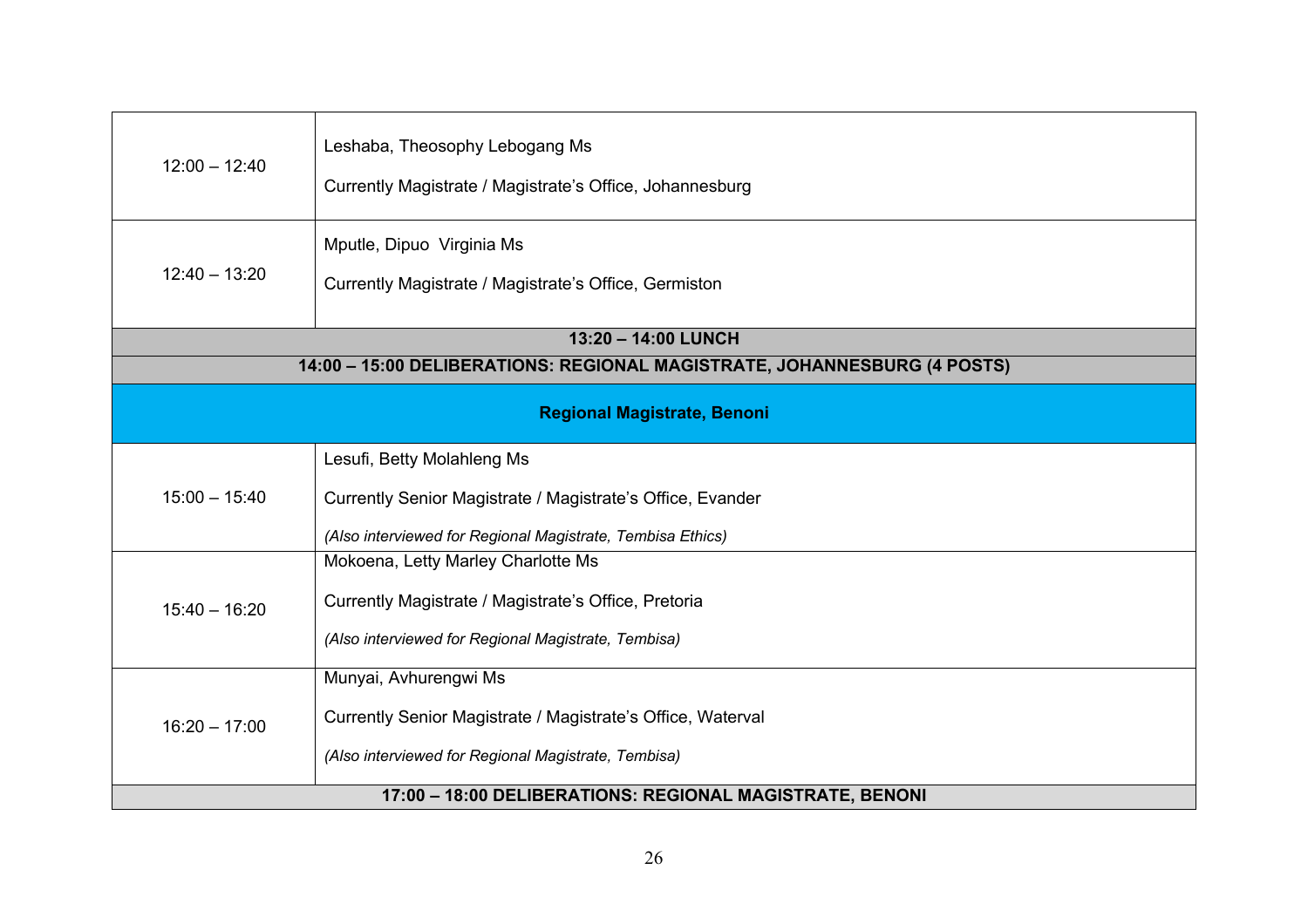| <b>Saturday, 4 June 2022</b>                 |                                                                                                                                               |
|----------------------------------------------|-----------------------------------------------------------------------------------------------------------------------------------------------|
| <b>Regional Magistrate, Soweto (3 posts)</b> |                                                                                                                                               |
| $9:00 - 9:40$                                | Kganakga, Molapi Hoseah Leslly Mr<br>Currently Senior Magistrate / Magistrate's Office, Soweto                                                |
| $9:40 - 10:20$                               | Matlala, Moleko Stephen Mr<br>Currently Magistrate / Magistrate's Office, Soweto<br>(Also interviewed for Regional Magistrate, Pretoria)      |
| $10:20 - 11:00$                              | Maepa, Tshepiso Precious Ms<br>Currently Magistrate / Magistrate's Office, Roodepoort<br>(Also interviewed for Regional Magistrate, Sebokeng) |
| 11:00 - 11:20 TEA                            |                                                                                                                                               |
| $11:20 - 12:00$                              | Sipoyo, Yolisa Ms<br>Currently Magistrate / Magistrate's Office, Vredenburg<br>(Also interviewed for Regional Magistrate, Cape Town)          |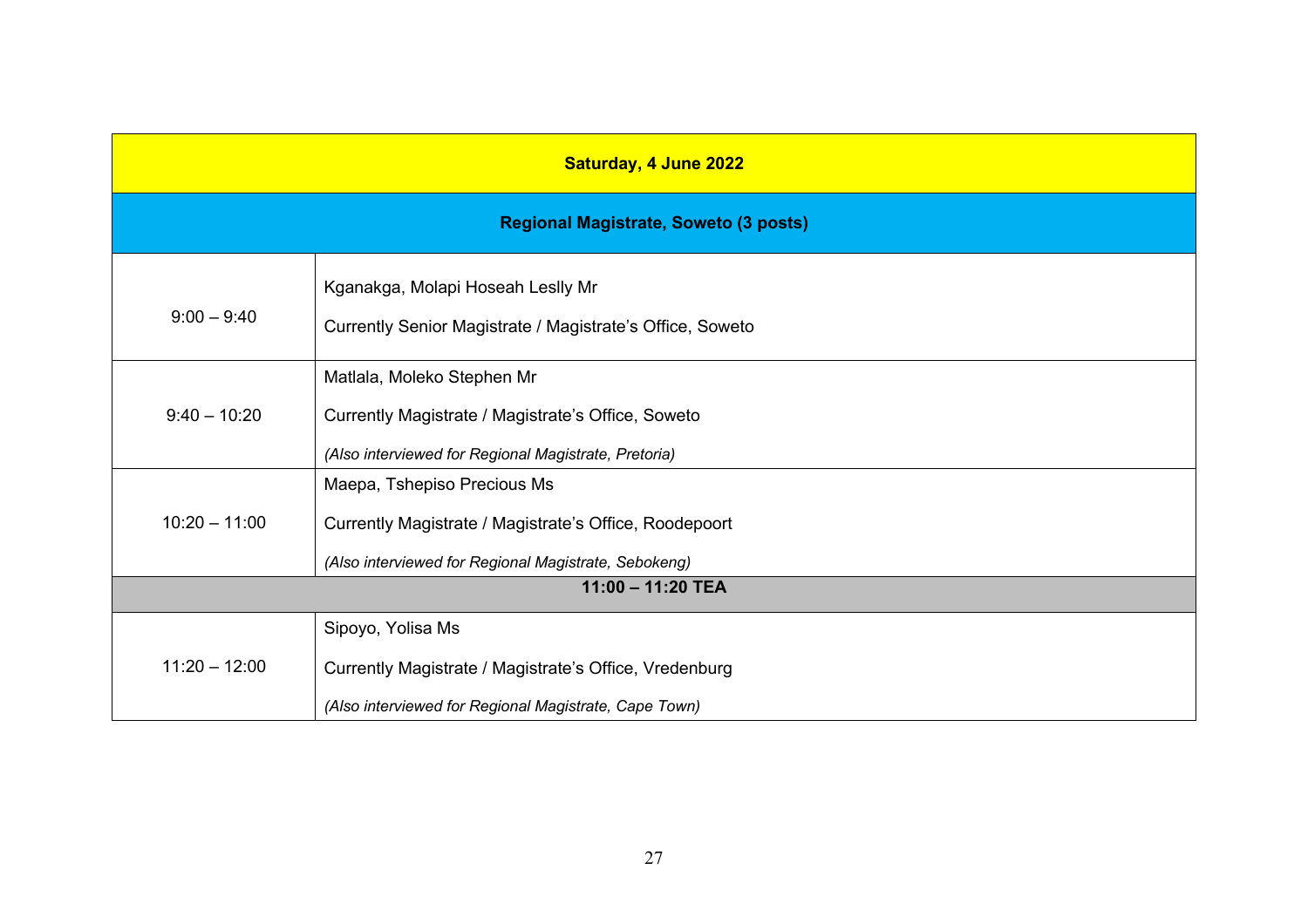| $12:00 - 12:40$                                                                                          | Makamu, Mokgapho Durity Ms<br>Currently Magistrate / Magistrate's Office, Daveyton<br>(Also interviewed for Regional Magistrate, Tembisa) |
|----------------------------------------------------------------------------------------------------------|-------------------------------------------------------------------------------------------------------------------------------------------|
| $12:40 - 13:20$                                                                                          | Thupaatlase, Tebogo Tlhapi Mr<br>Currently Senior Magistrate / Magistrate's Office, Krugersdorp                                           |
| 13:20 - 14:00 LUNCH                                                                                      |                                                                                                                                           |
| Mralasi, Alfred Mongameli Mr<br>$14:00 - 14:40$<br>Currently Magistrate / Magistrate's Office, Ficksburg |                                                                                                                                           |
| 14:40 - 15:40 DELIBERATIONS: SOWETO (3 POSTS)                                                            |                                                                                                                                           |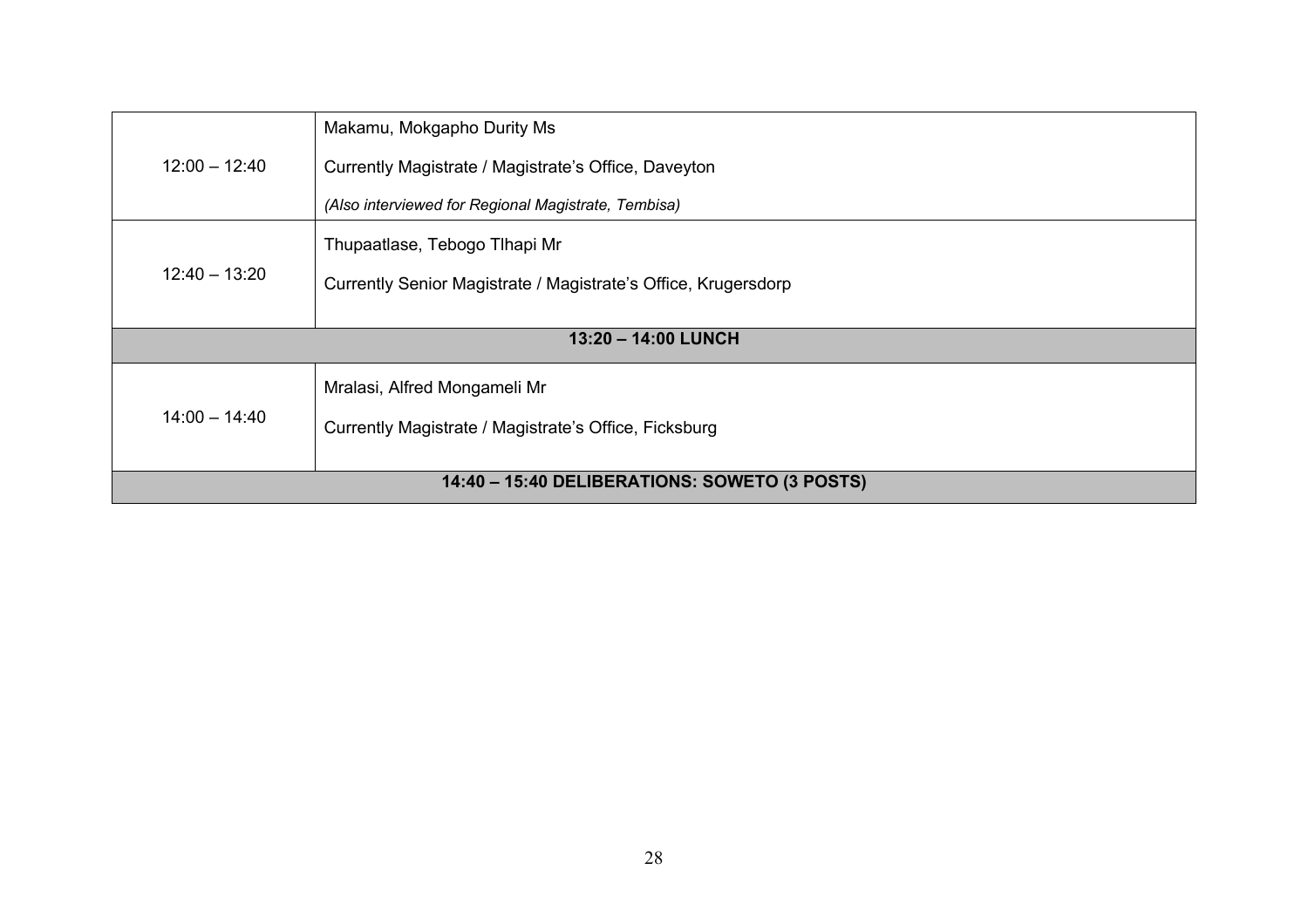| Monday, 6 June 2022                                       |                                                                                           |
|-----------------------------------------------------------|-------------------------------------------------------------------------------------------|
|                                                           | <b>Regional Magistrate, Sebokeng</b>                                                      |
| $9:00 - 9:40$                                             | Makda, Ebrahim Ahmed Mr<br>Currently Senior Magistrate / Magistrate's Office, Vereeniging |
| $9:40 - 10:20$                                            | Govender, Nerina Ms<br>Currently Magistrate / Magistrate's Office, Johannesburg           |
|                                                           | 10:20 - 11:20 DELIBERATIONS: REGIONAL MAGISTRATE, SEBOKENG                                |
| 11:20 - 11:40 TEA                                         |                                                                                           |
| <b>Regional Magistrate, Tembisa</b>                       |                                                                                           |
| All candidates already interviewed                        |                                                                                           |
| 11:40 - 12:40 DELIBERATIONS: REGIONAL MAGISTRATE, TEMBISA |                                                                                           |
| <b>Regional Magistrate, Soshanguve</b>                    |                                                                                           |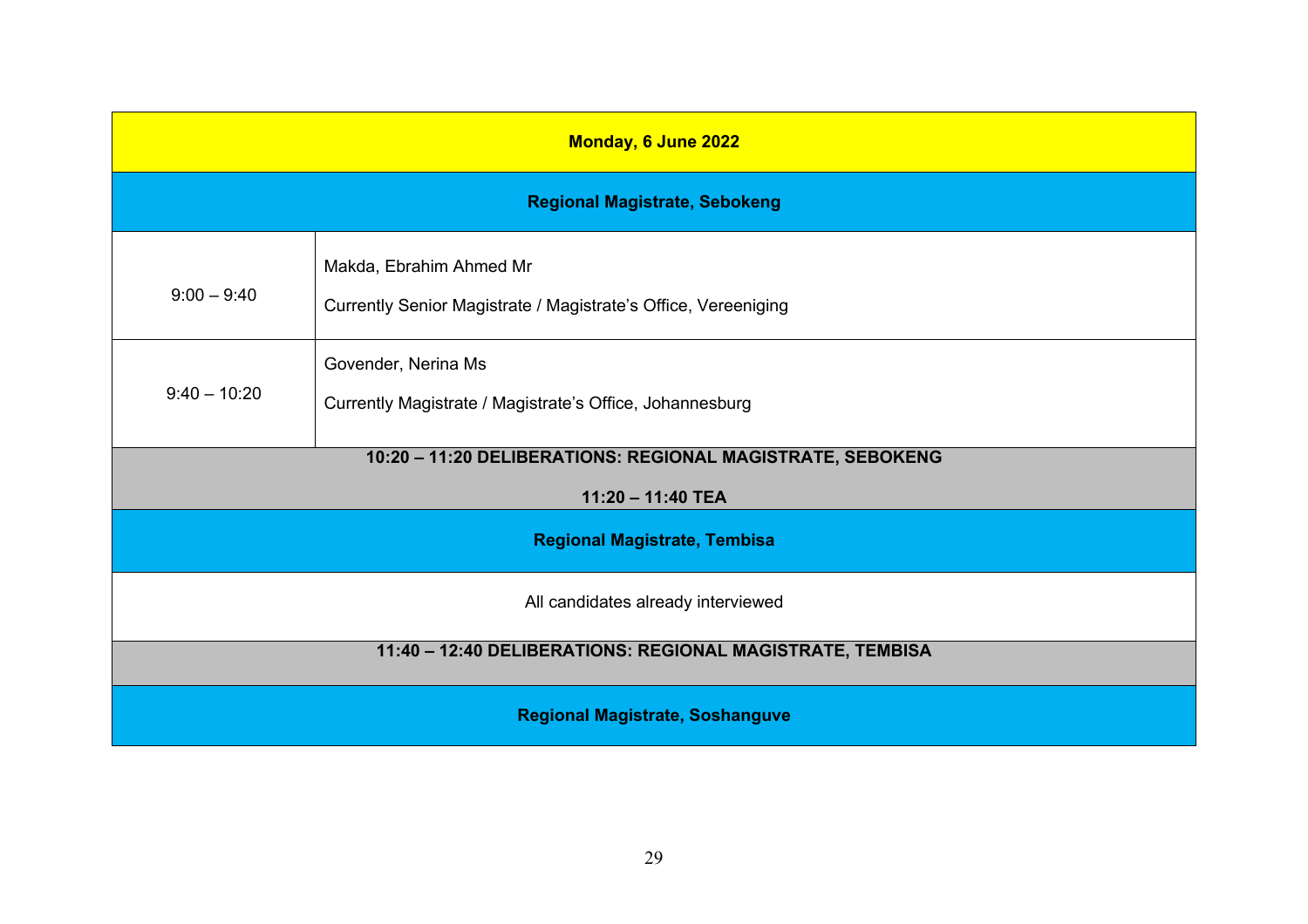| $12:40 - 13:20$                                              | Pillay, Kirubanithi Ms<br>Currently Magistrate / Magistrate's Office, Pretoria    |
|--------------------------------------------------------------|-----------------------------------------------------------------------------------|
| 13:20 - 14:00 LUNCH                                          |                                                                                   |
| 14:00 - 14:40                                                | Ratlou, Molefe Moses Mr<br>Currently Magistrate / Magistrate's Office, Tembisa    |
| $14:40 - 15:20$                                              | Mhlambi, Mabandla Joseph Mr<br>Currently Magistrate / Magistrate's Office, Welkom |
| 15:20 - 16:20 DELIBERATIONS: REGIONAL MAGISTRATE, SOSHANGUVE |                                                                                   |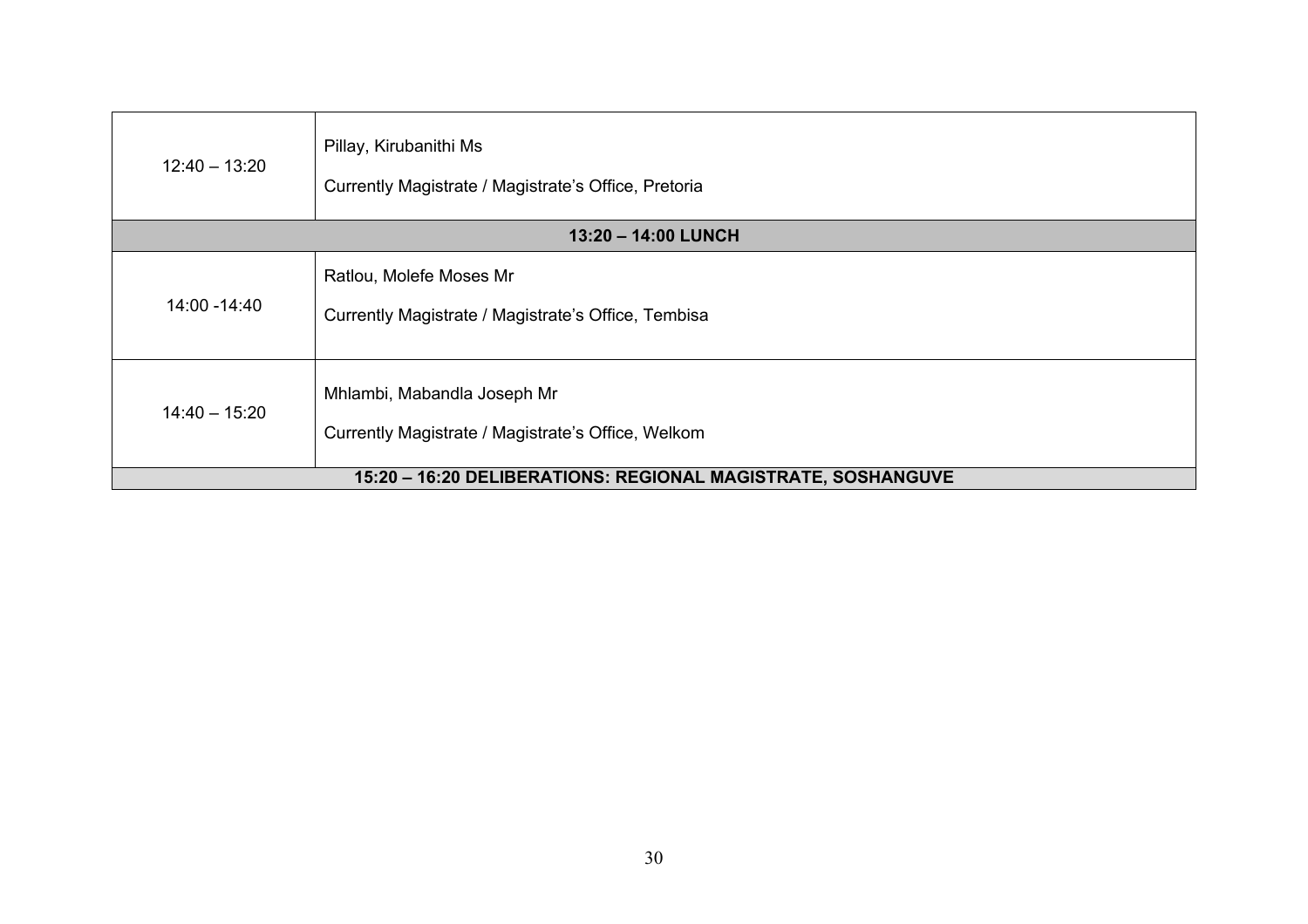| Tuesday, 7 June 2022 |                                                                                                                                       |  |
|----------------------|---------------------------------------------------------------------------------------------------------------------------------------|--|
|                      | Regional Magistrate, Pretoria (3 posts)                                                                                               |  |
| $9:00 - 9:40$        | Msibi, Morongwa Sheila Ms [TRANSFER]<br>Currently Regional Magistrate / Magistrate's Office, Mbombela                                 |  |
| $9:40 - 10:20$       | Luus, Johanna Elizabeth Ms<br>Currently Magistrate / Magistrate's Office, Soshanguve                                                  |  |
| $10:20 - 11:00$      | Erasmus, Madelein Ms<br>Currently Magistrate / Magistrate's Office, Mamelodi<br>(Also interviewed for Ethics Division)                |  |
|                      | 11:00 - 11:20 TEA                                                                                                                     |  |
| $11:20 - 12:00$      | Taboshe, Fundile Felix Mr<br>Currently Magistrate / Magistrates Office, Wynberg<br>(Also interviewed for Regional Magistrate, George) |  |
| $12:00 - 12:40$      | Ngxala, Siyabulela Norman Mr<br>Currently Senior Magistrate / Magistrate's Office, Ngcobo                                             |  |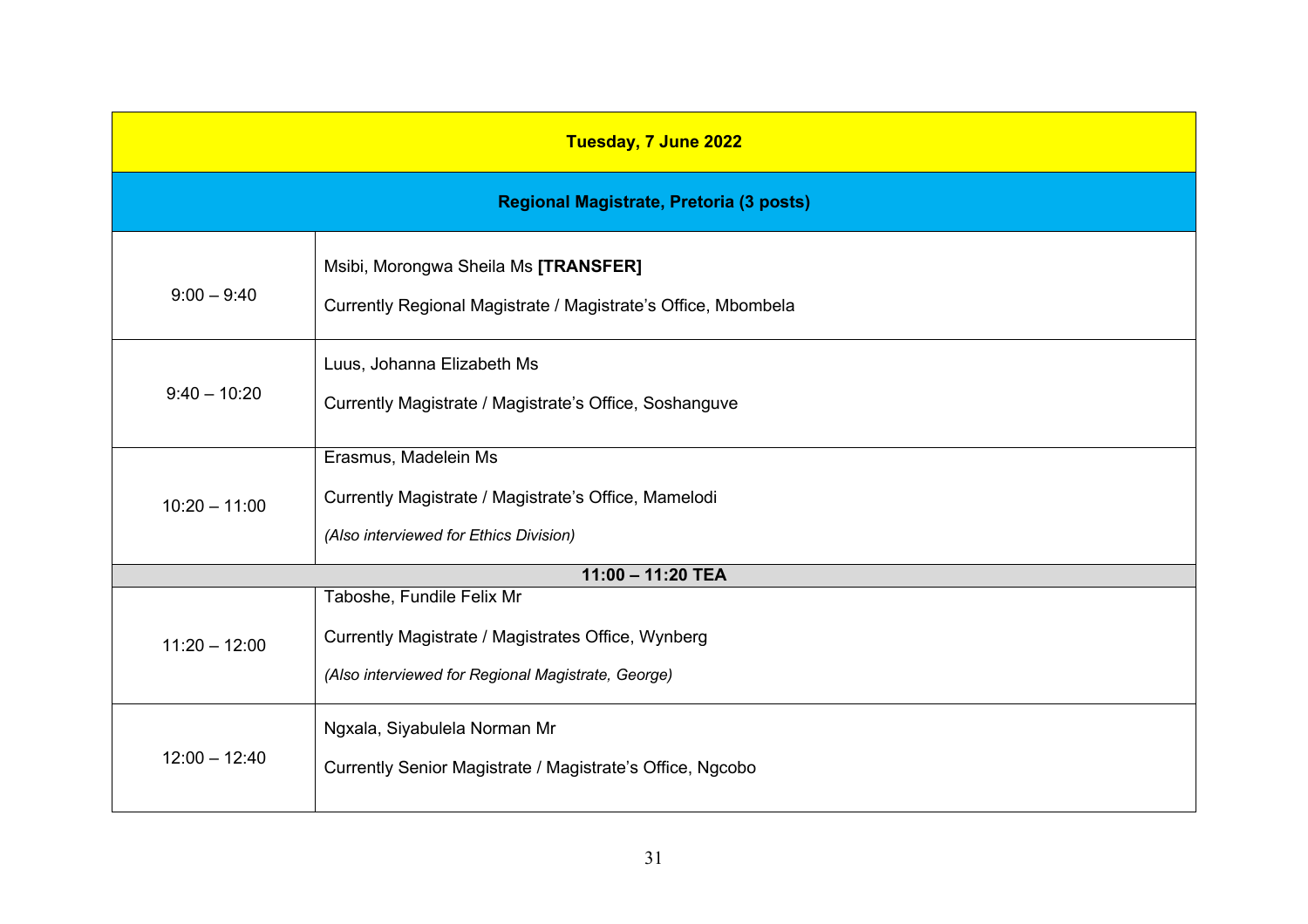| $12:40 - 13:20$                                                      | Mashele, Bogi Hoxani Mihloti Mr<br>Currently Magistrate / Magistrate's Office, Groblersdal                                                                      |  |
|----------------------------------------------------------------------|-----------------------------------------------------------------------------------------------------------------------------------------------------------------|--|
| 13:20 - 14:00 LUNCH                                                  |                                                                                                                                                                 |  |
| $14:00 - 14:40$                                                      | Mudzuli, Zwiitwaho Ulrich Mr<br>Currently an attorney                                                                                                           |  |
| 14:40 - 15:40 DELIBERATIONS: REGIONAL MAGISTRATE, PRETORIA (3 POSTS) |                                                                                                                                                                 |  |
| <b>Regional Magistrate, Cape Town (2 posts)</b>                      |                                                                                                                                                                 |  |
| $15:40 - 16:20$                                                      | Davis, Garth Patrick William Mr [TRANSFER]<br>Currently Regional Magistrate / Magistrate's Office, Durban<br>(Also interviewed for Regional Magistrate, Strand) |  |
| $16:20 - 17:00$                                                      | Rixana, Byron Wezile Betram Mr [TRANSFER]<br>Currently Regional Magistrate / Magistrate's Office, Ulundi<br>(Also interviewed for Regional Magistrate, Strand)  |  |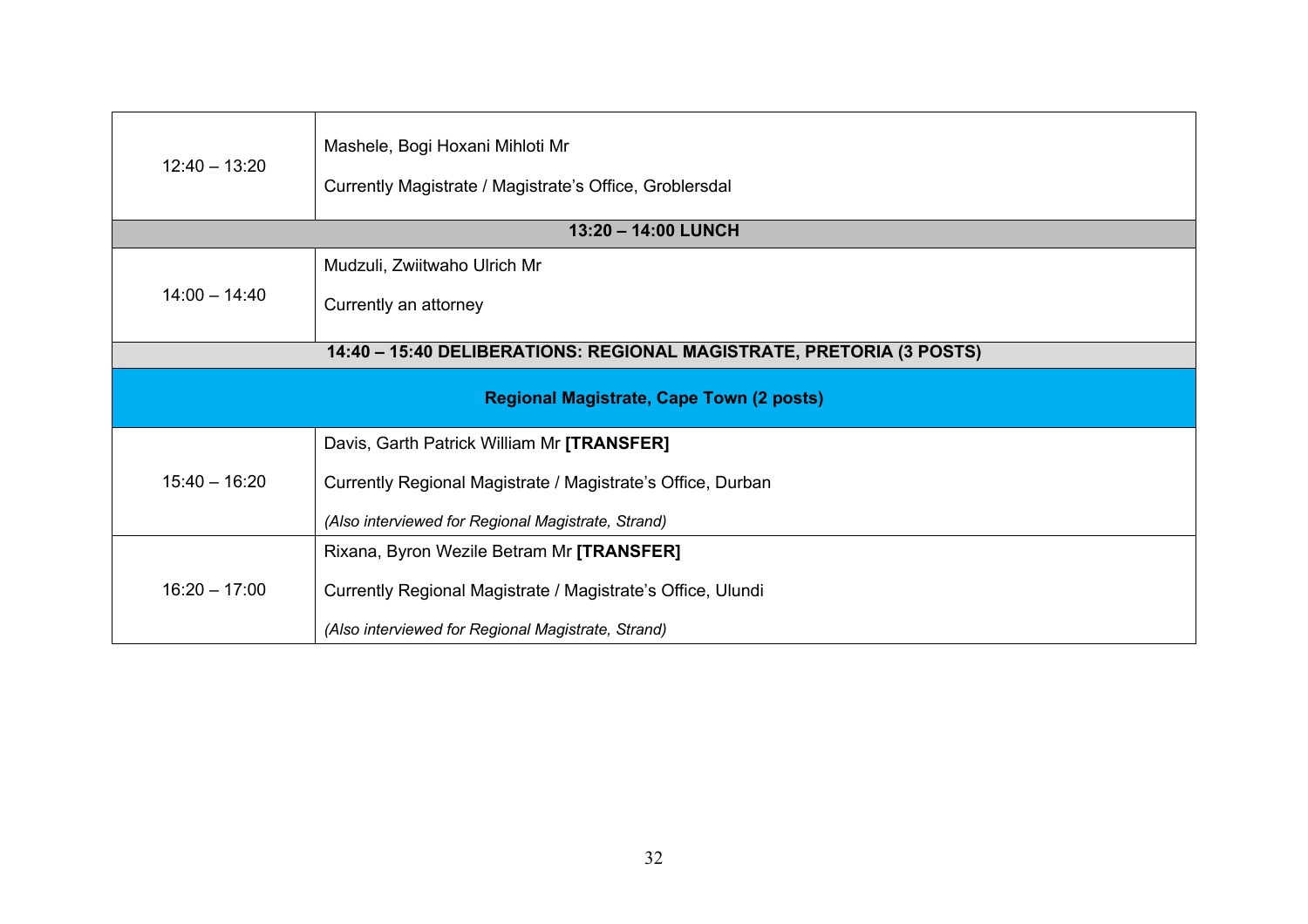| <b>Wednesday, 8 June 2022</b> |                                                                     |  |
|-------------------------------|---------------------------------------------------------------------|--|
|                               | Regional Magistrate, Cape Town (2 posts) (continues)                |  |
| Singh, Ashin Ashok Kumar Mr   |                                                                     |  |
| $9:00 - 9:40$                 | Currently Senior Magistrate / Magistrate's Office, Pietermaritzburg |  |
|                               | (Also interviewed for Chief Magistrate, Cape Town)                  |  |
| $9:40 - 10:20$                | Hamied, Azizurahmaan Mr                                             |  |
|                               | Currently Magistrate / Magistrate's Office, Cape Town               |  |
|                               | Botha, Vanya Anneliese Ms                                           |  |
| $10:20 - 11:00$               | Currently Magistrate / Magistrate's Office, Atlantis                |  |
|                               | 11:00 - 11:20 TEA                                                   |  |
|                               | Graf, Amori Ms                                                      |  |
| $11:20 - 12:00$               | Currently Magistrate / Magistrate's Office, Johannesburg            |  |
|                               | Moodly, Vinodha Ms                                                  |  |
| $12:00 - 12:40$               | Currently Magistrate / Magistrate's Office, Randburg                |  |
|                               | (Also interviewed for Regional Magistrate, Wynberg)                 |  |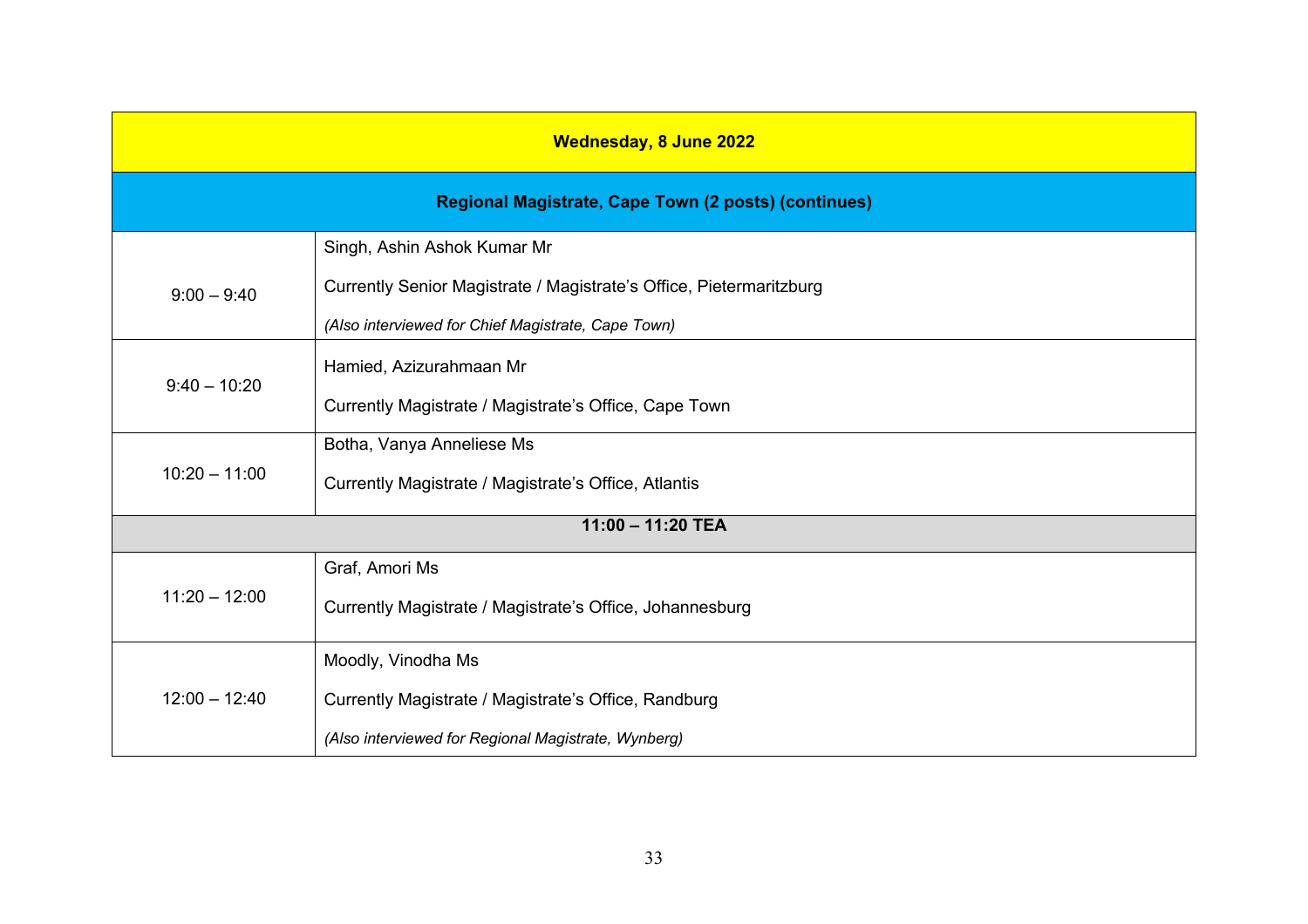| $12:40 - 13:20$                                          | Unuvar, Linda Johanna Ms<br>Currently Senior Magistrate (acting Chief Magistrate) / Magistrate's Office, Cape Town<br>(Also interviewed for Chief Magistrate, Cape Town)              |  |
|----------------------------------------------------------|---------------------------------------------------------------------------------------------------------------------------------------------------------------------------------------|--|
|                                                          | 13:20 - 14:00 LUNCH                                                                                                                                                                   |  |
| $14:00 - 14:40$                                          | Sibiya, Pumla Sylvia Ms<br>Currently Magistrate / Magistrate's Office, Gqeberha                                                                                                       |  |
| 14:40 - 15:40 DELIBERATIONS: CAPE TOWN (2 POSTS)         |                                                                                                                                                                                       |  |
| <b>Regional Magistrate, Strand</b>                       |                                                                                                                                                                                       |  |
| $15:40 - 16:20$                                          | Oosthuizen-Senekal, Charlotte Susanna Petronella Ms [TRANSFER]<br>Currently Regional Magistrate / Magistrate's Office, Matlosana<br>(Also interviewed for Regional Magistrate, Paarl) |  |
| $16:20 - 17:00$                                          | Ramos Anthia Maria Ms<br>Currently Senior Magistrate / Magistrate's Office, Kuilsriver<br>(Also interviewed for Regional Magistrate, Wynberg)                                         |  |
| 17:00 - 18:00 DELIBERATIONS: REGIONAL MAGISTRATE, STRAND |                                                                                                                                                                                       |  |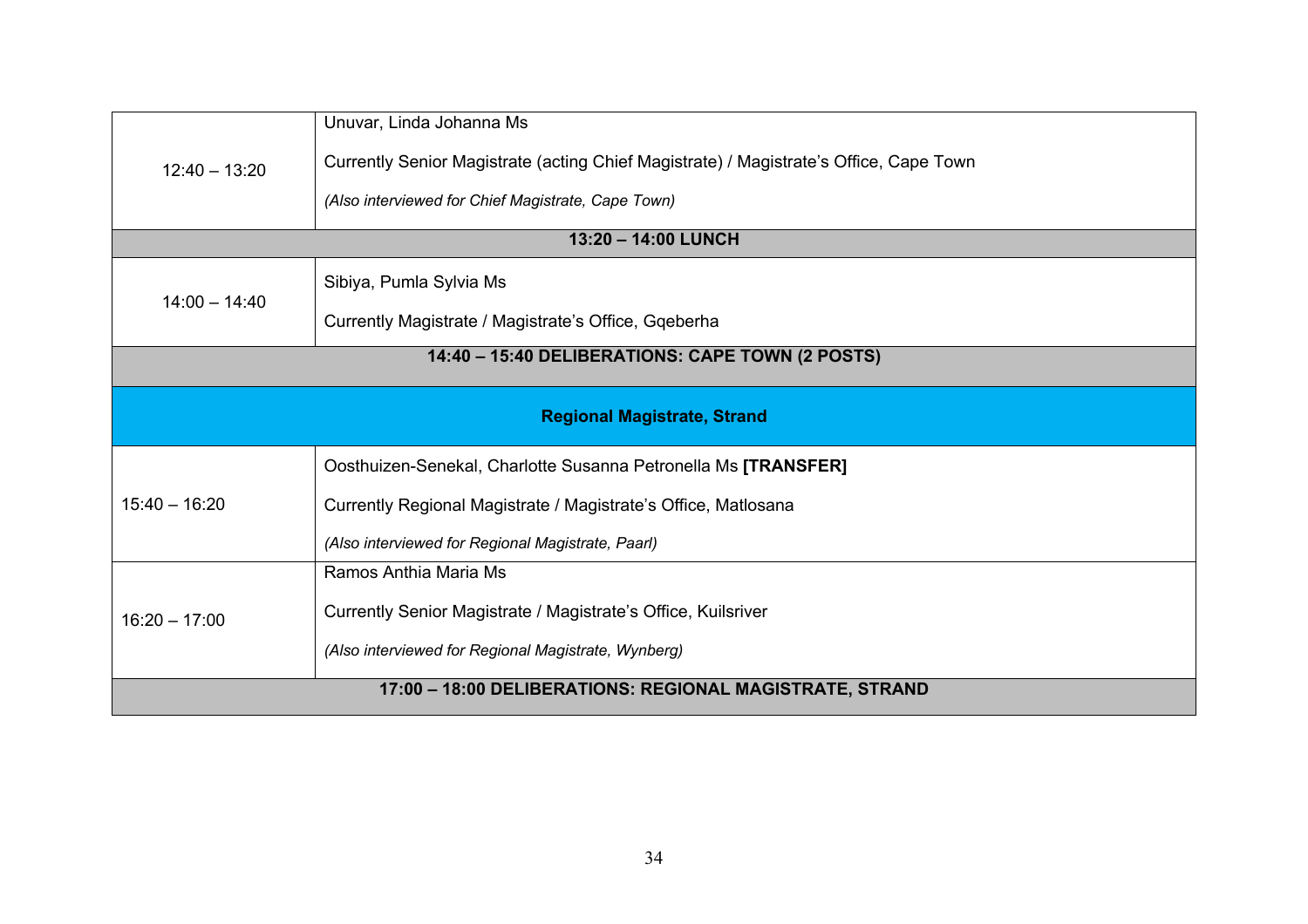| Thursday, 9 June 2022                       |                                                                                                        |
|---------------------------------------------|--------------------------------------------------------------------------------------------------------|
| <b>Regional Magistrate, Paarl (2 posts)</b> |                                                                                                        |
| $9:00 - 9:40$                               | Duthie, Gaynore Maud Ms [TRANSFER]<br>Currently Regional Magistrate / Magistrate's Office, Khayelitsha |
| $9:40 - 10:20$                              | Jantjies, Jeffrey Hilton Elliot Mr<br>Currently Senior Magistrate / Magistrate's Office, Malmesbury    |
| $10:20 - 11:00$                             | Madinda, Phakama Ms<br>Currently Magistrate / Magistrate's Office, Stellenbosch                        |
|                                             | 11:00 - 11:20 TEA                                                                                      |
| $11:20 - 12:00$                             | Karikan, Nelandren Moonusamy Mr<br>Currently Senior Magistrate / Magistrate's Office, Randburg         |
| $12:00 - 12:40$                             | Paulse, Heather Ms<br>Currently Magistrate / Magistrate's Office, Wynberg                              |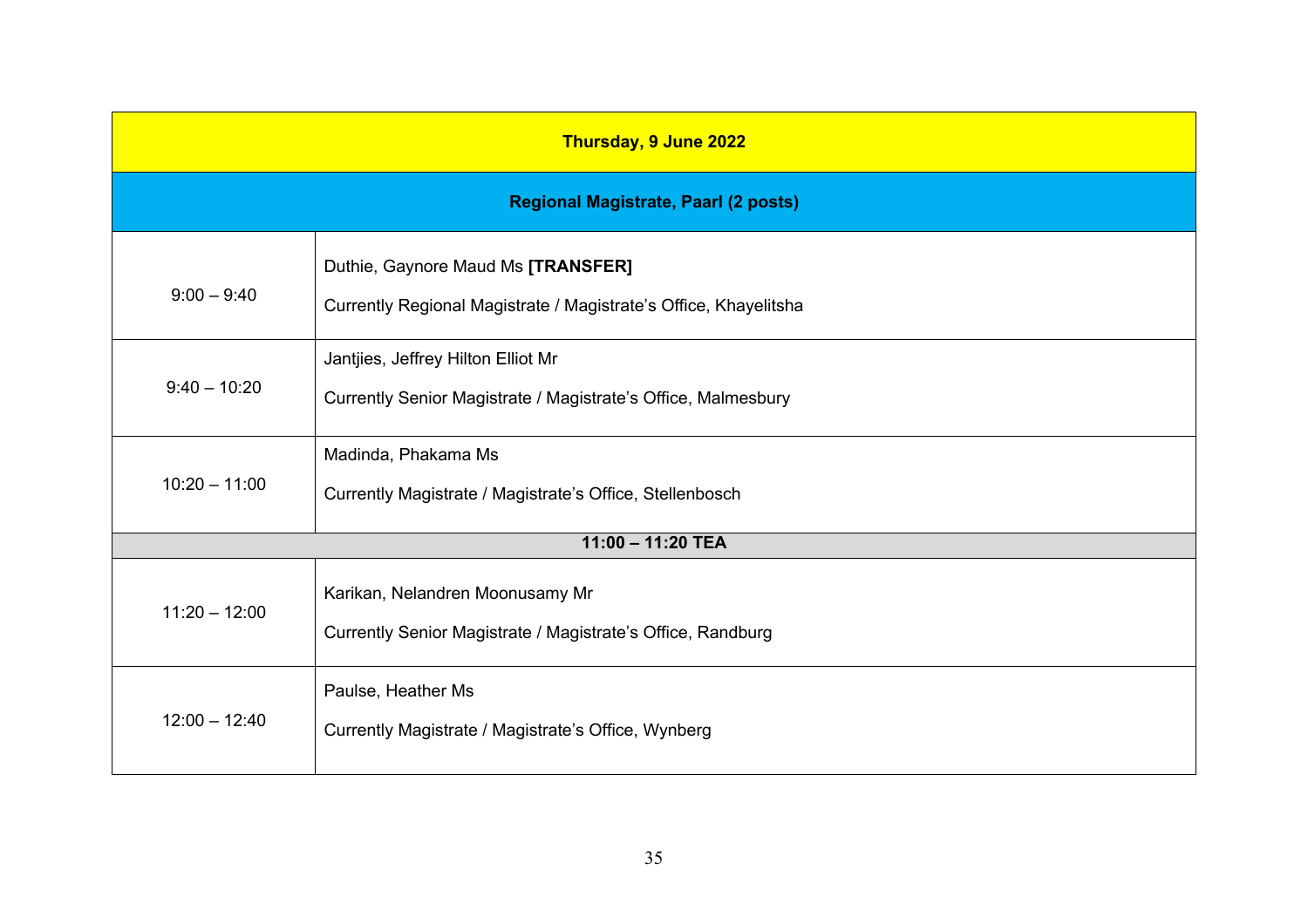| $12:40 - 13:20$                                                   | Nyati , Nolundi Brenda Ms<br>Currently Magistrate / Magistrate's Office, Cape Town<br>(Also interviewed for Regional Magistrate, Wynberg) |  |  |
|-------------------------------------------------------------------|-------------------------------------------------------------------------------------------------------------------------------------------|--|--|
|                                                                   | 13:20 - 14:00 LUNCH                                                                                                                       |  |  |
| $14:00 - 14:40$                                                   | Gangadu, Ugashnee Pathmanathan Ms<br>Currently Magistrate/ Magistrate's Office, Johannesburg<br>(Also interviewed for Ethics Division)    |  |  |
| 14:40 - 15:40 DELIBERATIONS: REGIONAL MAGISTRATE, PAARL (2 POSTS) |                                                                                                                                           |  |  |
|                                                                   | <b>Regional Magistrate, George</b>                                                                                                        |  |  |
| $15:40 - 16:20$                                                   | Jonker, Eben Gert Hendrikus Mr [TRANSFER]<br>Currently Regional Magistrate / Magistrate's Office, Ermelo                                  |  |  |
| $16:20 - 17:00$                                                   | Smit, Helma Elizabeth Ms<br>Currently Magistrate / Magistrate's Office, Bellville                                                         |  |  |
| $17:00 - 17:40$                                                   | Marx, Theo Gustav Mr<br>Currently Magistrate / Magistrate's Office, Bellville                                                             |  |  |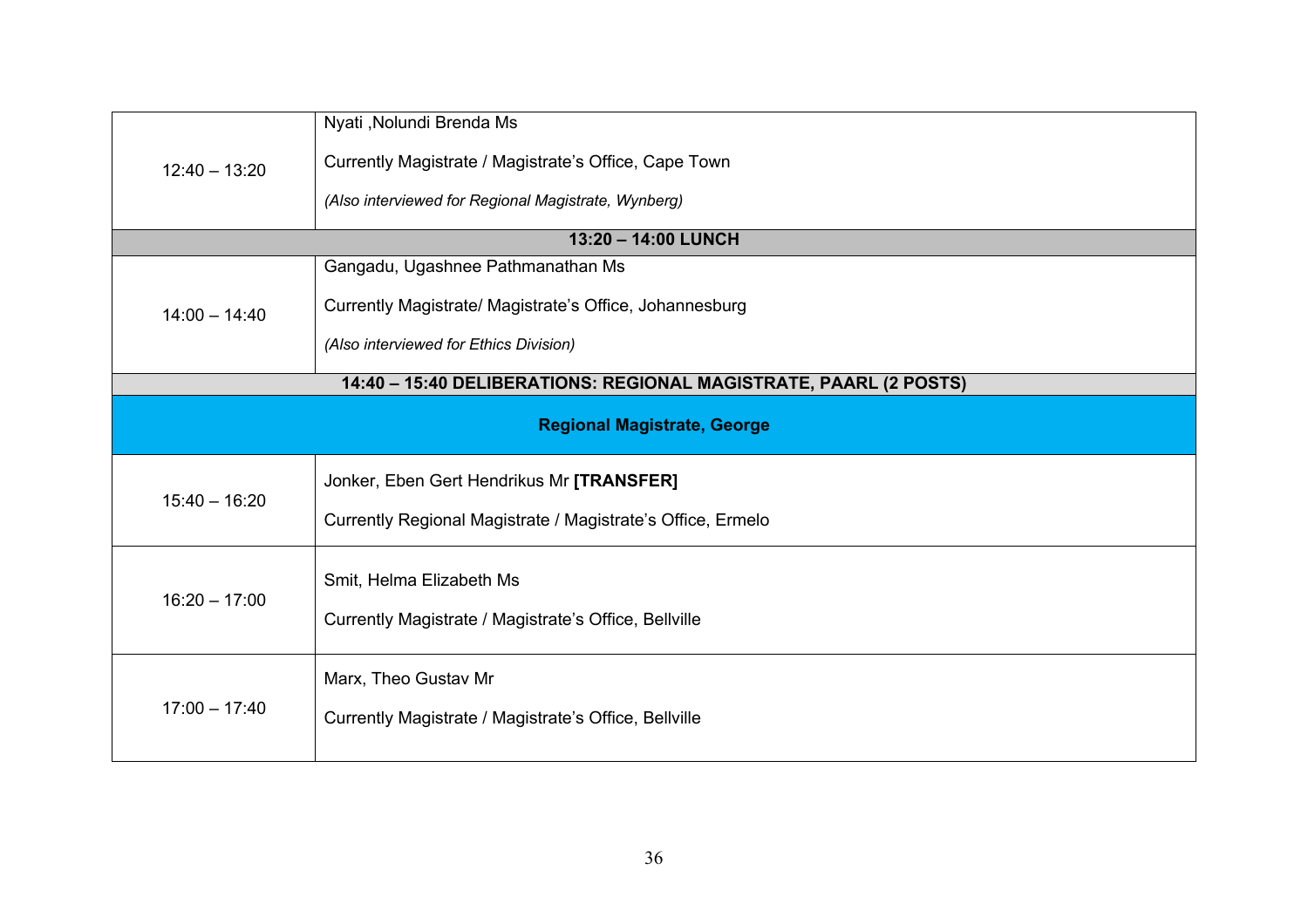| 17:40 – 18:20 | Koeries, Jerome Noel Mr                                  |
|---------------|----------------------------------------------------------|
|               | Currently Magistrate / Magistrate's Office, Bellville    |
|               | 18:20 - 19:20 DELIBERATIONS: REGIONAL MAGISTRATE, GEORGE |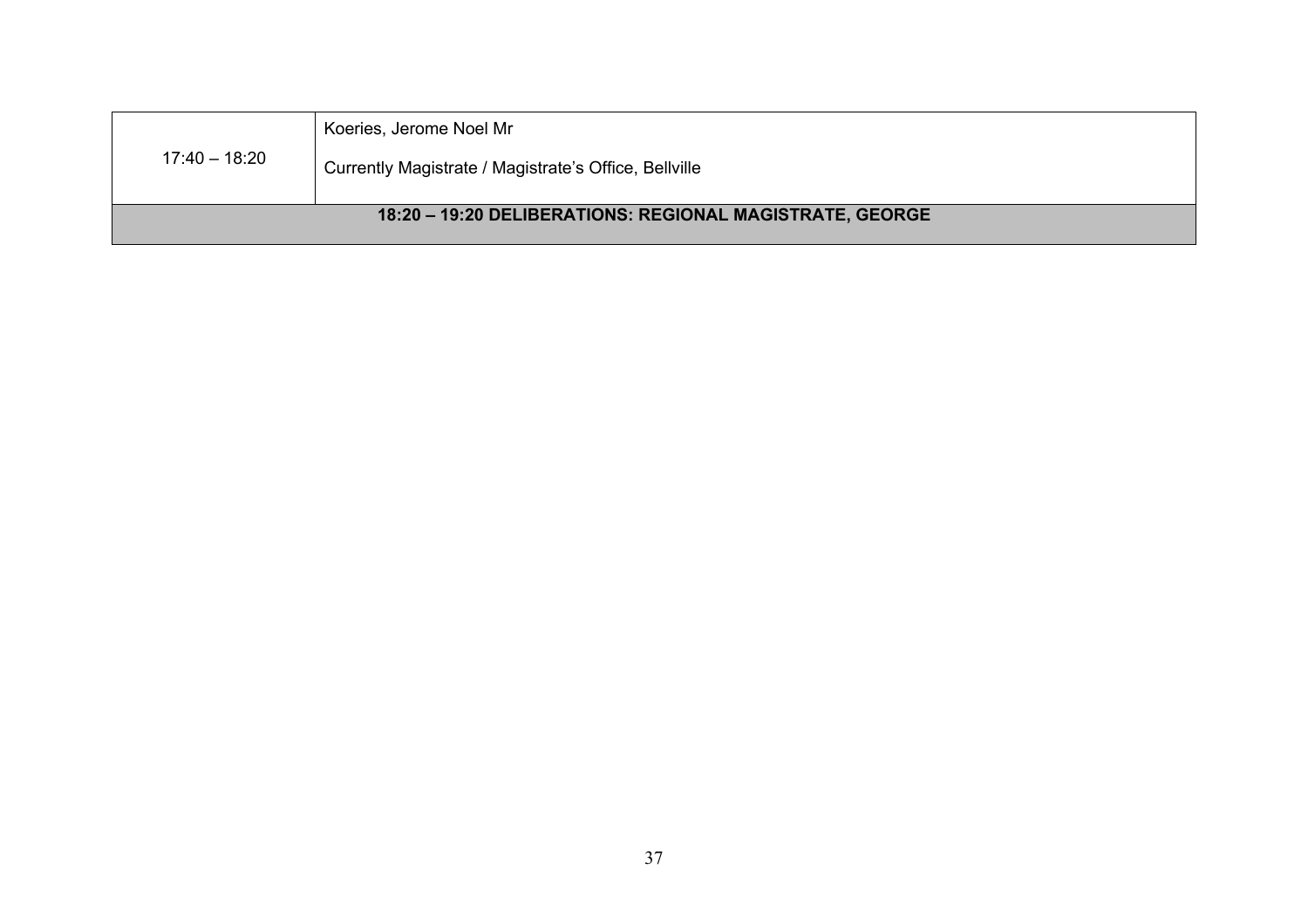| Friday, 10 June 2022                                                               |                                                                                                        |
|------------------------------------------------------------------------------------|--------------------------------------------------------------------------------------------------------|
| <b>Regional Magistrate, Vredendal</b>                                              |                                                                                                        |
| $9:00 - 9:40$                                                                      | Sass, Ludick Jaco Mr<br>Currently Magistrate / Magistrate's Office, Vredendal                          |
| $9:40 - 10:20$                                                                     | Oberholzer, Denise Ms<br>Currently Acting Magistrate/ Magistrate's Office, George                      |
| $10:20 - 11:00$                                                                    | Jansen Van Rensburg, Janine Elaine Ms<br>Currently Senior Magistrate / Magistrate's Office, Roodepoort |
| $11:00 - 11:20$ TEA<br>11:20 - 12:20 DELIBERATIONS: REGIONAL MAGISTRATE, VREDENDAL |                                                                                                        |
| <b>Regional Magistrate, Wynberg (2 posts)</b>                                      |                                                                                                        |
| $12:20 - 13:00$                                                                    | Jacobs, Adnan Mr<br>Currently Magistrate / Magistrate's Office, Khayelitsha                            |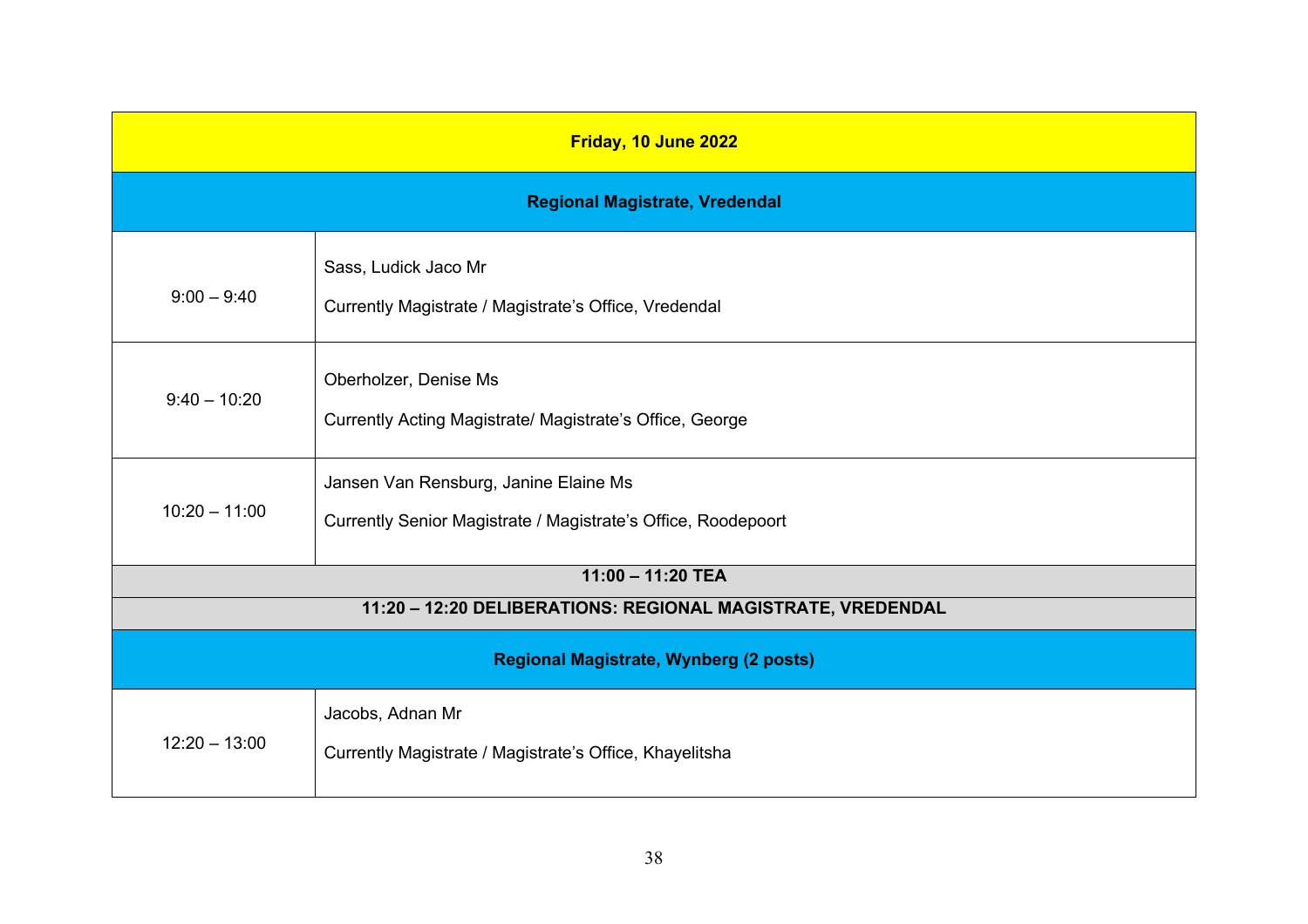| 13:00 - 13:40 LUNCH |                                                                     |
|---------------------|---------------------------------------------------------------------|
|                     | Lazarus-Armu, Cheryl Ms                                             |
| $13:40 - 14:20$     | Currently Magistrate / Magistrate's Office, Esikhawini              |
|                     | (Also interviewed for Regional Magistrate, Ntuzuma)                 |
| $14:20 - 15:00$     | De Freitas, Joaquim Augusto Mr                                      |
|                     | Currently Advocate / Durban                                         |
| $15:00 - 15:40$     | Van Der Spuy, Deon Mr                                               |
|                     | Currently Acting Regional Magistrate / Magistrate's Office,         |
| $15:40 - 16:20$     | Strydom, Arno Mr                                                    |
|                     | Currently Attorney / Kariega                                        |
|                     | 16:20 - 17:20 DELIBERATIONS: REGIONAL MAGISTRATE, WYNBERG (2 POSTS) |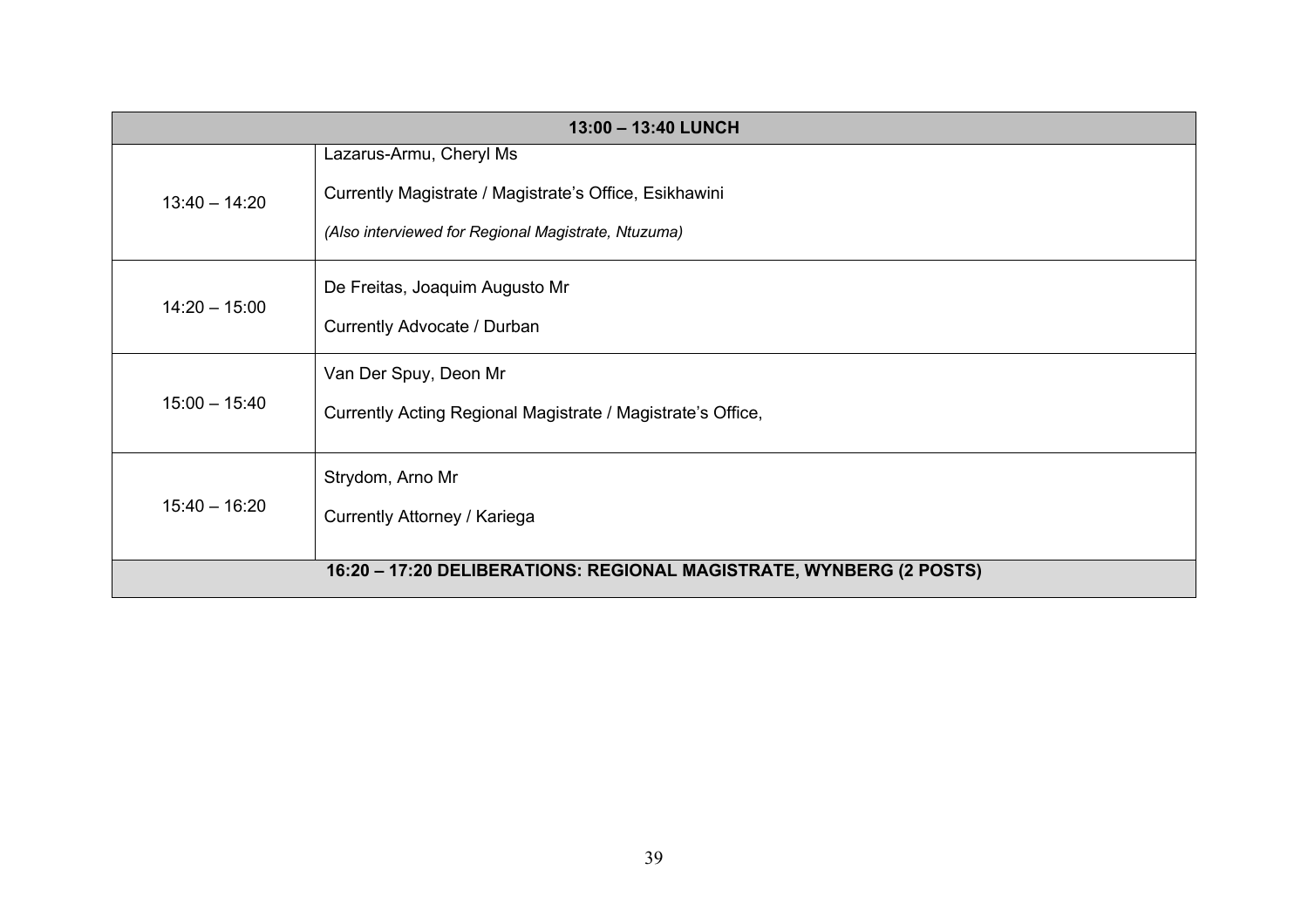| Saturday, 11 June 2022                 |                                                                |
|----------------------------------------|----------------------------------------------------------------|
| Regional Magistrate, Ntuzuma (2 posts) |                                                                |
|                                        | Visagie, Hein Barnard Mr [TRANSFER]                            |
| $9:00 - 9:40$                          | Currently Regional Magistrate / Magistrate's Office, Ladysmith |
|                                        | (Also interviewed for Regional Magistrate, Durban)             |
|                                        | Habib, Hasina Ms [TRANSFER]                                    |
| $9:40 - 10:20$                         | Currently Regional Magistrate / Magistrate's Office, Booysens  |
|                                        | (Also interviewed for Regional Magistrate, Durban)             |
| $10:20 - 11:00$                        | Louw, Elsie Johanna Ms                                         |
|                                        | Currently Magistrate / Magistrate's Office, Ezakheni           |
| 11:00 - 11:20 TEA                      |                                                                |
| $11:20 - 12:00$                        | Khumalo, Bhabha Sibusiso Ephraim Mr                            |
|                                        | Currently Senior Magistrate / Magistrate's Office, Durban      |
|                                        | Cele, Gwyneth Nosipho Ms                                       |
| $12:00 - 12:40$                        | Currently Magistrate / Magistrate's Office, Emlazi             |
|                                        | (Also interviewed for Regional Magistrate, Durban)             |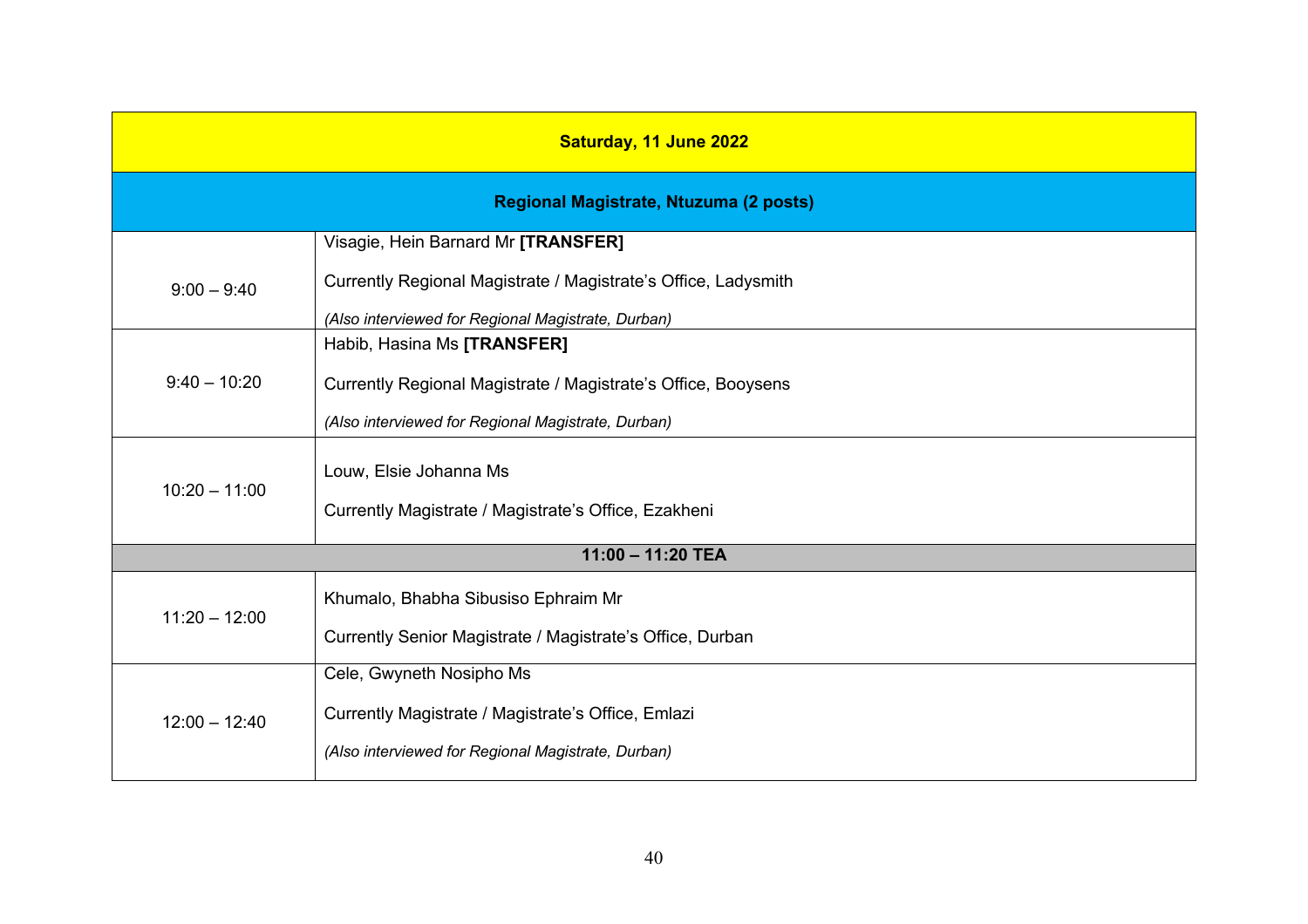| $12:40 - 13:20$                            | Gcolotela, Ncumisa Eudora Ms<br><b>Currently Senior Magistrate / Verulam</b>                              |  |
|--------------------------------------------|-----------------------------------------------------------------------------------------------------------|--|
| 13:20 - 14:00 LUNCH                        |                                                                                                           |  |
| 14:00 - 15:00 DELIBERATIONS:               |                                                                                                           |  |
| <b>Regional Magistrate, Port Shepstone</b> |                                                                                                           |  |
|                                            | Yengopal, Lavindhran Mr [TRANSFER]                                                                        |  |
| $15:00 - 15:40$                            | Currently Regional Magistrate / Magistrate's Office, Izingolweni                                          |  |
|                                            | (Also interviewed for Regional Magistrate, Durban)                                                        |  |
| $15:40 - 16:20$                            | Pongoma, Veliswa Valencia Ms [TRANSFER]<br>Currently Regional Magistrate / Magistrate's Office, Maphumulo |  |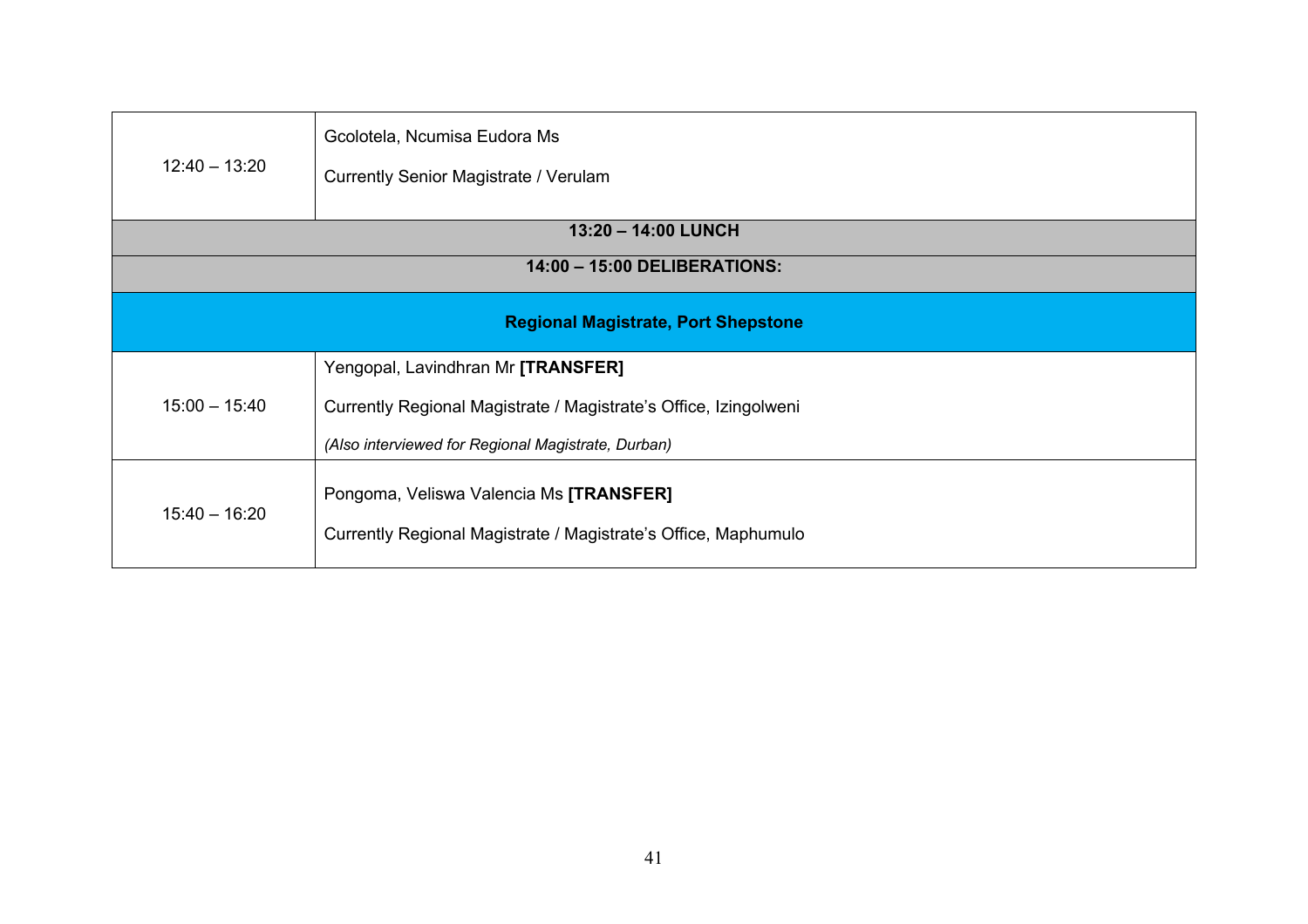| Monday, 13 June 2022                                   |                                                                                                                                               |
|--------------------------------------------------------|-----------------------------------------------------------------------------------------------------------------------------------------------|
| <b>Regional Magistrate, Port Shepstone (continues)</b> |                                                                                                                                               |
| $9:00 - 9:40$                                          | Nzama, Wiseman Lungane Mr<br>Currently Magistrate / Magistrate's Office, New Brighton                                                         |
| $9:40 - 10:20$                                         | Nomvungu, Thobeka Lumka Ms<br>Currently Senior Magistrate / Magistrate's Office, Durban<br>(Also interviewed for Regional Magistrate, Durban) |
|                                                        | 10:20 - 11:20 DELIBERATIONS: REGIONAL MAGISTRATE, PORT SHEPSTONE                                                                              |
| 11:20 - 11:40 TEA                                      |                                                                                                                                               |
| <b>Regional Magistrate, Richards Bay</b>               |                                                                                                                                               |
| $11:40 - 12:20$                                        | Barnard, Sunet Ms<br>Currently Magistrate / Magistrate's Office, Ncotshane                                                                    |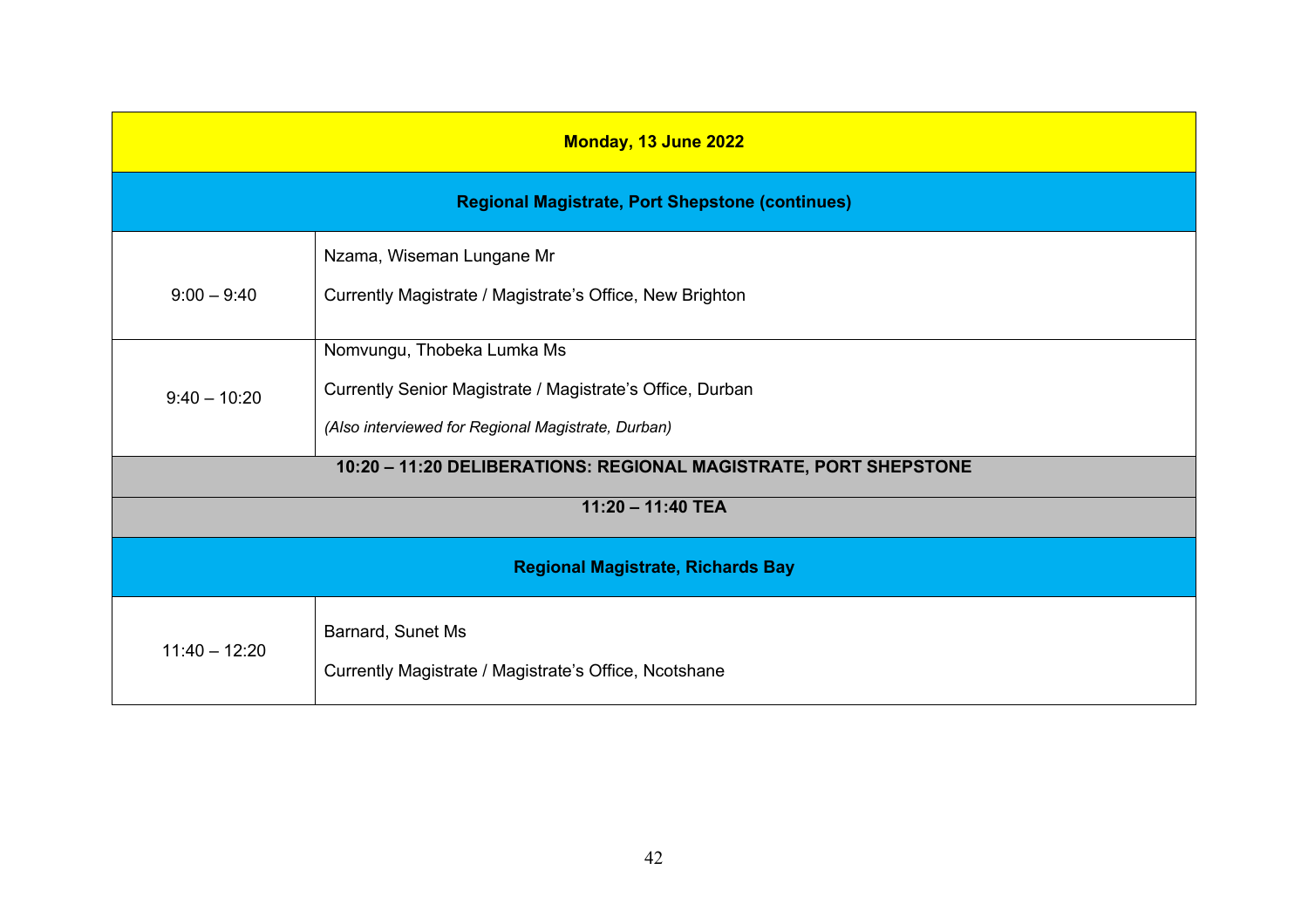| $12:20 - 13:00$                                                | De Wet, Willem Christiaan Mr<br>Currently Magistrate / Magistrate's Office, Mtunzini |
|----------------------------------------------------------------|--------------------------------------------------------------------------------------|
|                                                                | 13:00 - 13:40 LUNCH                                                                  |
|                                                                | Brits, Johannes Petrus Mr                                                            |
| $13:40 - 14:20$                                                | Currently Magistrate / Magistrate's Office, Pampierstad                              |
|                                                                |                                                                                      |
| 14:20 - 15:20 DELIBERATIONS: REGIONAL MAGISTRATE, RICHARDS BAY |                                                                                      |
| <b>Regional Magistrate, Nquthu</b>                             |                                                                                      |
|                                                                | Langa, Mandlenkosi Winston Mr                                                        |
| $15:20 - 16:00$                                                | Currently Magistrate / Magistrate's Office, Pietermaritzburg                         |
| $16:00 - 16:40$                                                | Bhengu, Phumulani Brightson Mr                                                       |
|                                                                | Currently Magistrate / Magistrate's Office, Richmond                                 |
| $16:40 - 17:20$                                                | Khuzwayo, Nozipho Fortunate Ms                                                       |
|                                                                | Currently Magistrate / Magistrate's Office, Madadeni                                 |
|                                                                | (Also interviewed for Regional Magistrate, Madadeni)                                 |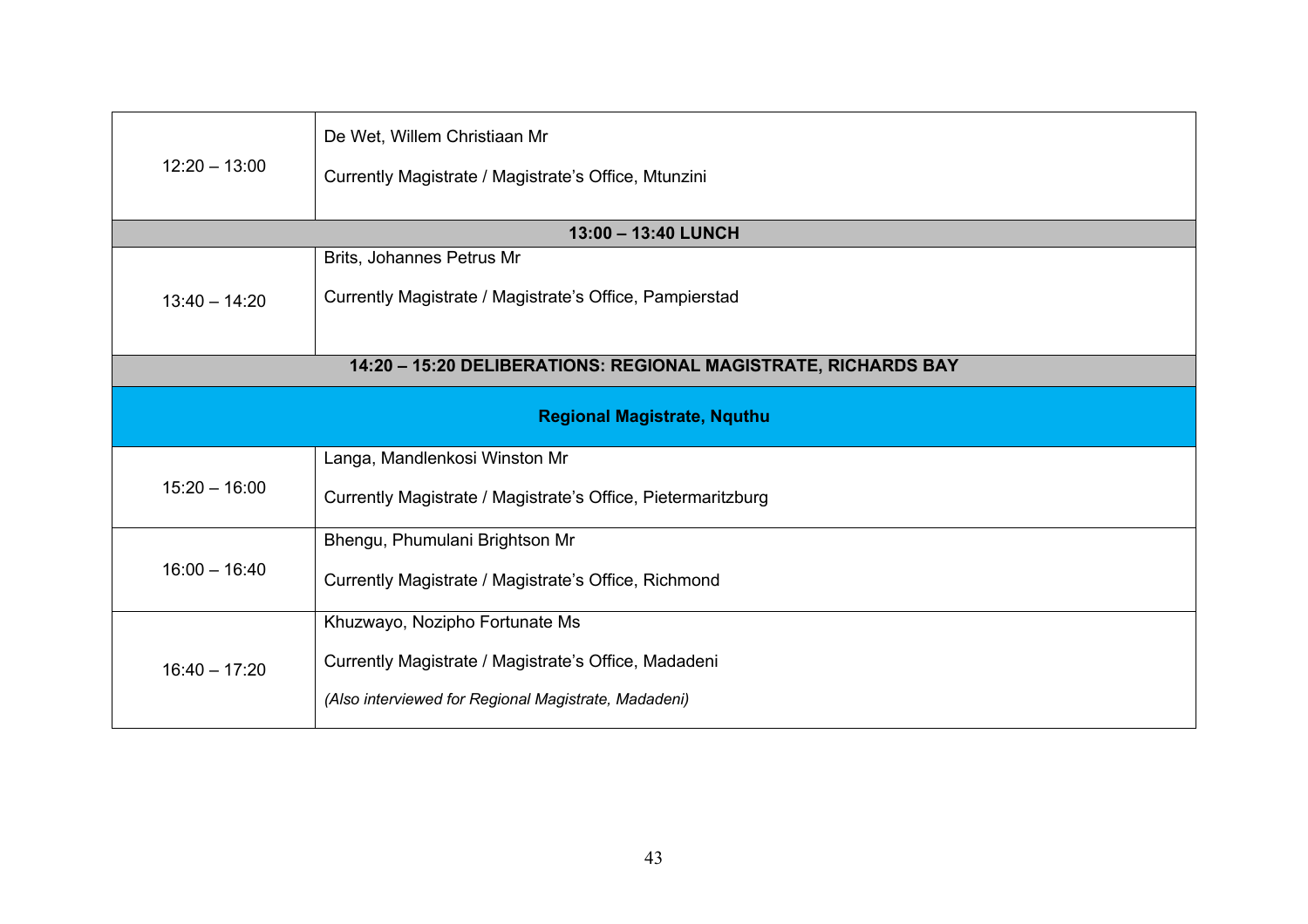| $17:20 - 18:00$                                          | Ngcobo, Neverseen Nkosiyazi Mr                       |
|----------------------------------------------------------|------------------------------------------------------|
|                                                          | Currently Magistrate / Magistrate's Office, Durban   |
|                                                          | (Also interviewed for Regional Magistrate, Madadeni) |
| 18:00 - 19:00 DELIBERATIONS: REGIONAL MAGISTRATE, NQUTHU |                                                      |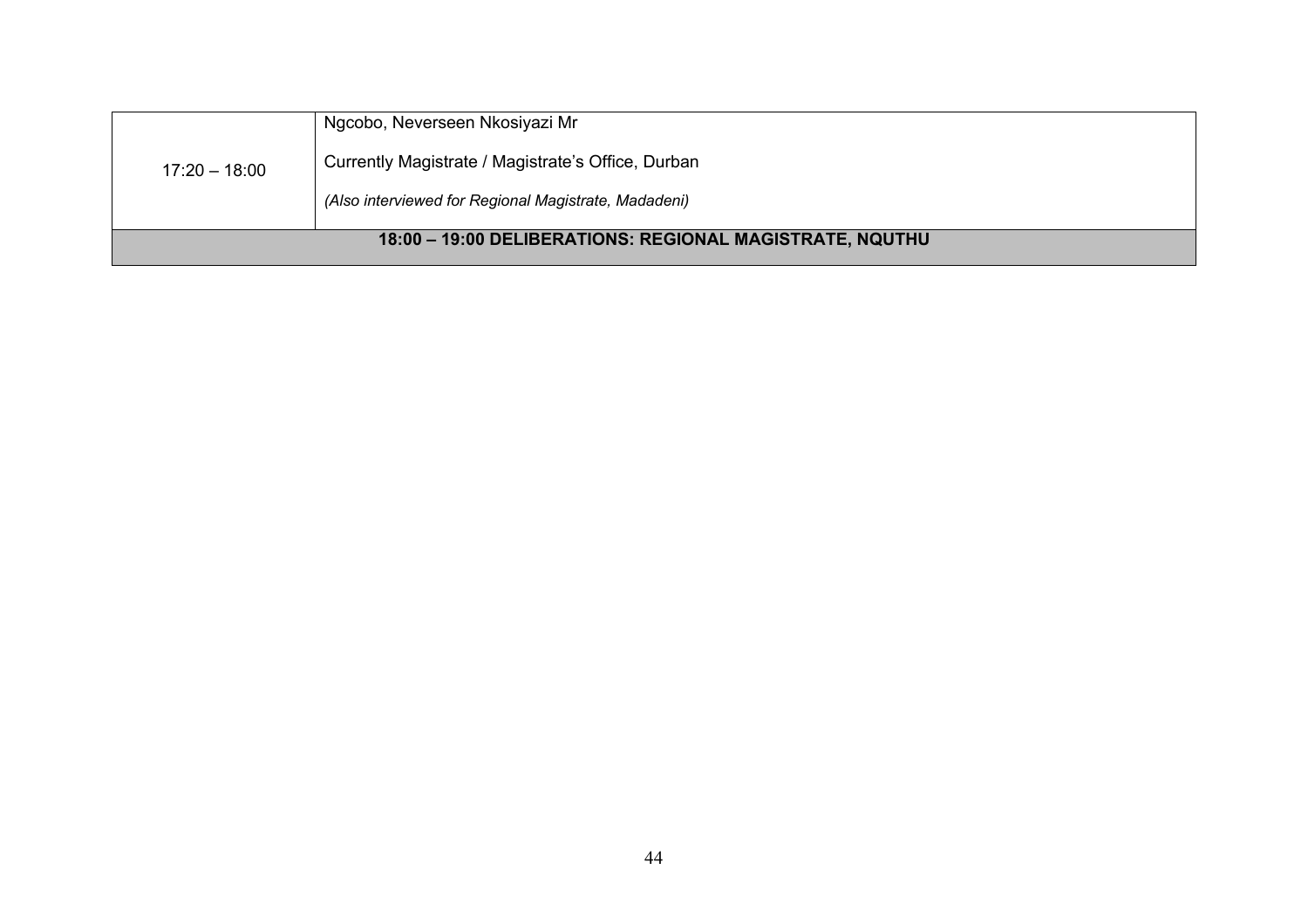| Tuesday, 14 June 2022                 |                                                                                      |
|---------------------------------------|--------------------------------------------------------------------------------------|
| Regional Magistrate, Madadeni         |                                                                                      |
| $9:00 - 9:40$                         | Malitsha, Irene Ms<br>Currently Magistrate / Magistrate's Office, Giyani             |
| $9:40 - 10:20$                        | Ntilane, Felleng Virginia Ms<br>Currently Magistrate / Magistrate's Office, Mankweng |
|                                       | 10:20 - 11:20 DELIBERATIONS: REGIONAL MAGISTRATE, MADADENI                           |
| 11:20 - 11:40 TEA                     |                                                                                      |
| Regional Magistrate, Durban (3 posts) |                                                                                      |
| $11:40 - 12:20$                       | Maharaj, Shobha Ms<br>Currently Magistrate / Magistrate's Office, KwaDukuza          |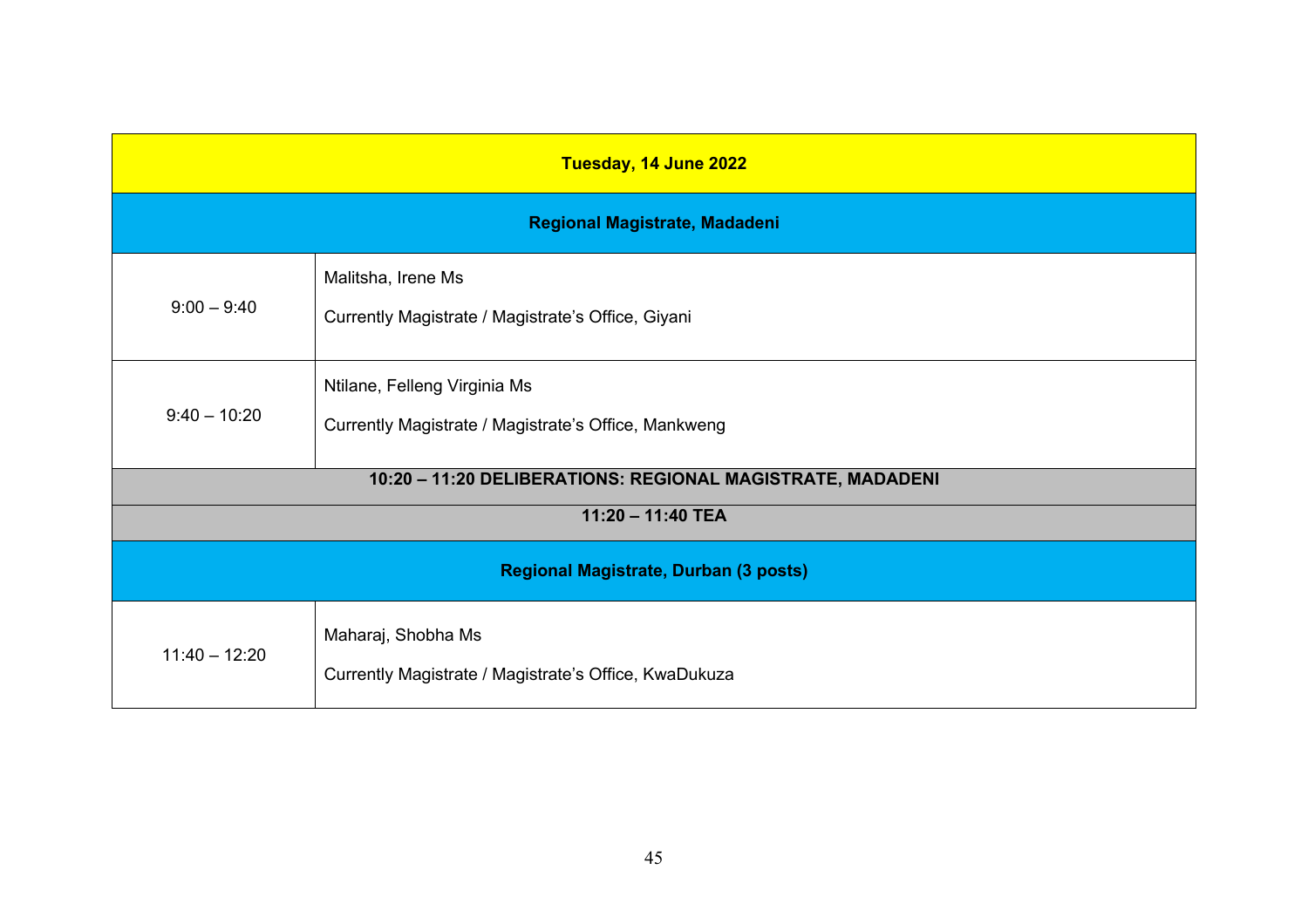| $12:20 - 13:00$ | Pillay, Ravi Mr<br>Currently Magistrate / Magistrate's Office, Durban<br>13:00 - 13:40 LUNCH |
|-----------------|----------------------------------------------------------------------------------------------|
|                 |                                                                                              |
|                 | Du Toit, Petro Susan Ms                                                                      |
| $13:40 - 14:20$ | Currently Magistrate / Magistrate's Office, Camperdown                                       |
|                 | Cassim, Nasiem Mr                                                                            |
| $14:20 - 15:00$ | Currently Magistrate / Magistrate's Office, Pietermaritzburg                                 |
|                 |                                                                                              |
|                 | Cele, Thamsanga Sydney Mr                                                                    |
| $15:00 - 15:40$ | Currently Senior Magistrate / Magistrate's Office, Scottburgh                                |
|                 |                                                                                              |
|                 | Sosibo, Nokwazi Prudence Ms                                                                  |
| $15:40 - 16:20$ | Currently Magistrate / Magistrate's Office, Ntuzuma                                          |
|                 |                                                                                              |
| $16:20 - 17:00$ | Mokgotho, Charles Moserwa Mr                                                                 |
|                 | Currently Senior Magistrate / Magistrate's Office, Bushbuckridge                             |
|                 |                                                                                              |